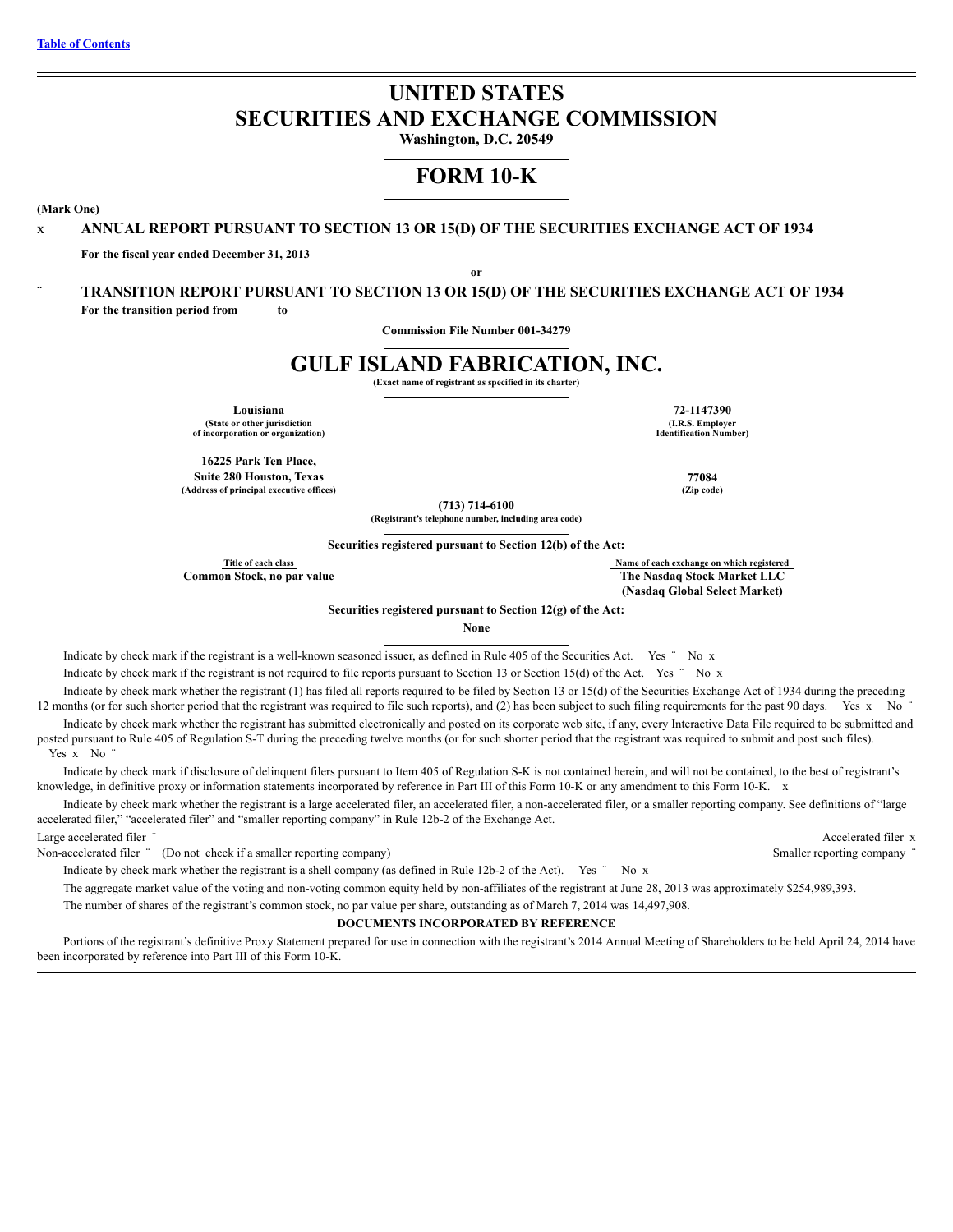# **GULF ISLAND FABRICATION, INC. ANNUAL REPORT ON FORM 10-K FOR THE FISCAL YEAR ENDED DECEMBER 31, 2013**

# **TABLE OF CONTENTS**

<span id="page-1-0"></span>

|                                                                                                                      | $rac{\text{Page}}{2}$ |
|----------------------------------------------------------------------------------------------------------------------|-----------------------|
| <b>PART I</b>                                                                                                        |                       |
| Items 1 and 2. Business and Properties                                                                               | $\sqrt{2}$            |
| Item 1A. Risk Factors                                                                                                | 14                    |
| Item 1B. Unresolved Staff Comments                                                                                   | 20                    |
| Item 3. Legal Proceedings                                                                                            | 20                    |
| <b>Item 4. Mine Safety Disclosures</b>                                                                               | 20                    |
| <b>Executive Officers of the Registrant</b>                                                                          | 20                    |
| <b>PART II</b>                                                                                                       | 21                    |
| Item 5. Market for Registrant's Common Equity, Related Stockholder Matters and Issuer Purchases of Equity Securities | 21                    |
| Item 6. Selected Financial Data                                                                                      | 23                    |
| Item 7. Management's Discussion and Analysis of Financial Condition and Results of Operations                        | 25                    |
| Item 7A. Quantitative and Qualitative Disclosures About Market Risk                                                  | 33                    |
| Item 8. Financial Statements and Supplementary Data                                                                  | 33                    |
| Item 9. Changes in and Disagreements with Accountants on Accounting and Financial Disclosure                         | 33                    |
| Item 9A. Controls and Procedures                                                                                     | 33                    |
| Item 9B. Other Information                                                                                           | 35                    |
| <b>PART III</b>                                                                                                      | 35                    |
| Item 10. Directors, Executive Officers and Corporate Governance                                                      | 35                    |
| Item 11. Executive Compensation                                                                                      | 35                    |
| Item 12. Security Ownership of Certain Beneficial Owners and Management and Related Stockholder Matters              | 35                    |
| Item 13. Certain Relationships and Related Transactions, and Director Independence                                   | 36                    |
| <b>Item 14. Principal Accounting Fees and Services</b>                                                               | 36                    |
| <b>PART IV</b>                                                                                                       | 37                    |
| Item 15. Exhibits, Financial Statement Schedules                                                                     | 37                    |
| <b>GLOSSARY OF CERTAIN TECHNICAL TERMS</b>                                                                           | $G-$                  |
|                                                                                                                      |                       |
| <b>FINANCIAL STATEMENTS</b>                                                                                          | $F-1$                 |
| <b>SIGNATURES</b>                                                                                                    | $S-1$                 |
| <b>EXHIBIT INDEX</b>                                                                                                 | $E-1$                 |

i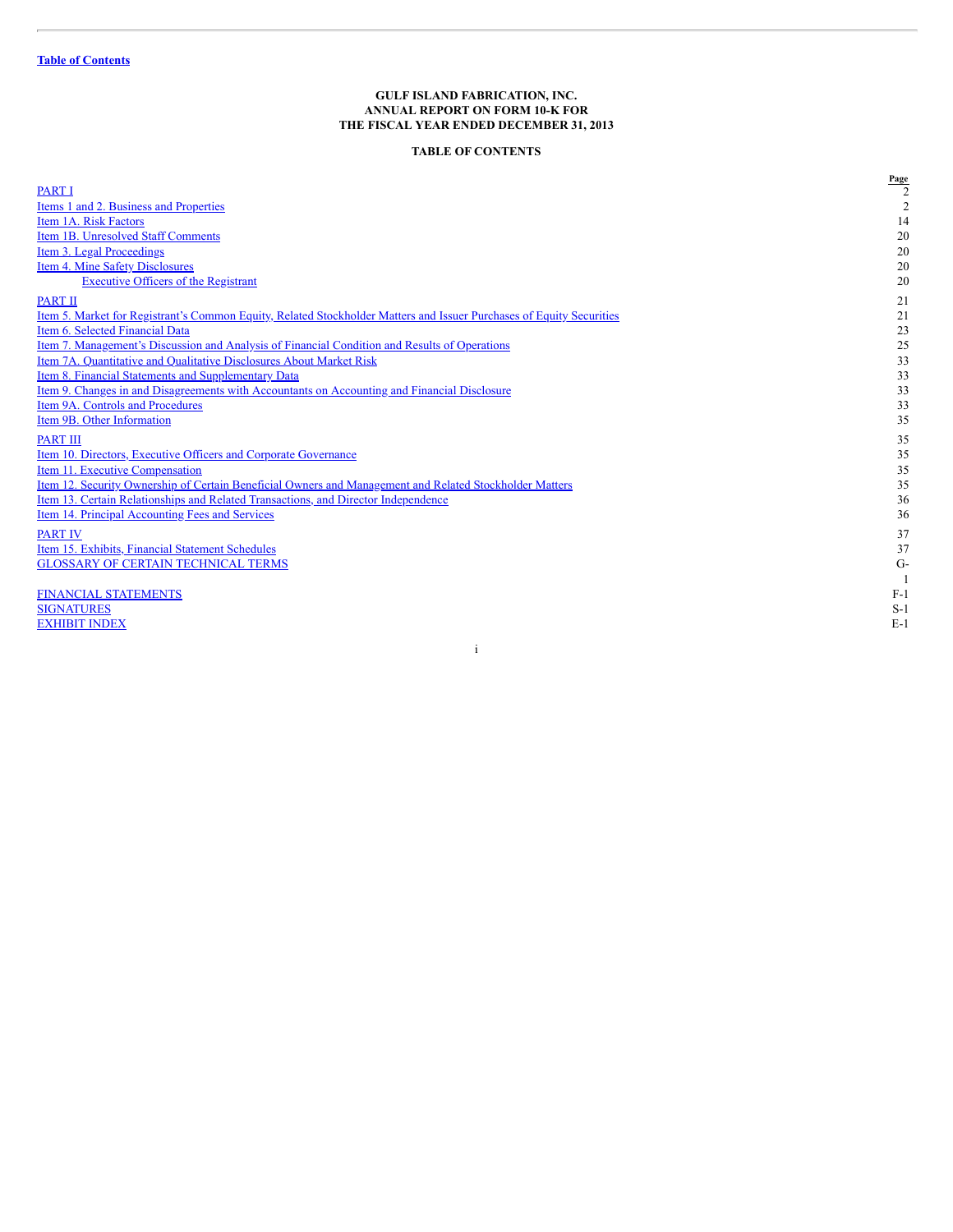# **Forward-Looking Information**

Certain statements included in this report and in oral statements made from time to time by management of the Company that are not statements of historical fact are forward-looking statements. In this report, forward-looking statements are included primarily in the sections entitled "Business and Properties," "Legal Proceedings," and "Management's Discussion and Analysis of Financial Condition and Results of Operations." The words "expect," "believe," "anticipate," "project," "plan," "estimate," "predict" and similar expressions often identify forward-looking statements. All such statements are subject to certain risks and uncertainties that could cause actual results and outcomes to differ materially from the results and outcomes predicted in the statements and investors are cautioned not to place undue reliance upon them. Important factors that may cause our actual results to differ materially from expectations or projections include those described in the section titled "Risk Factors." Forward-looking statements speak only as to the date of this report, and we undertake no obligation to update or revise such statements to reflect new circumstances or unanticipated events or circumstances.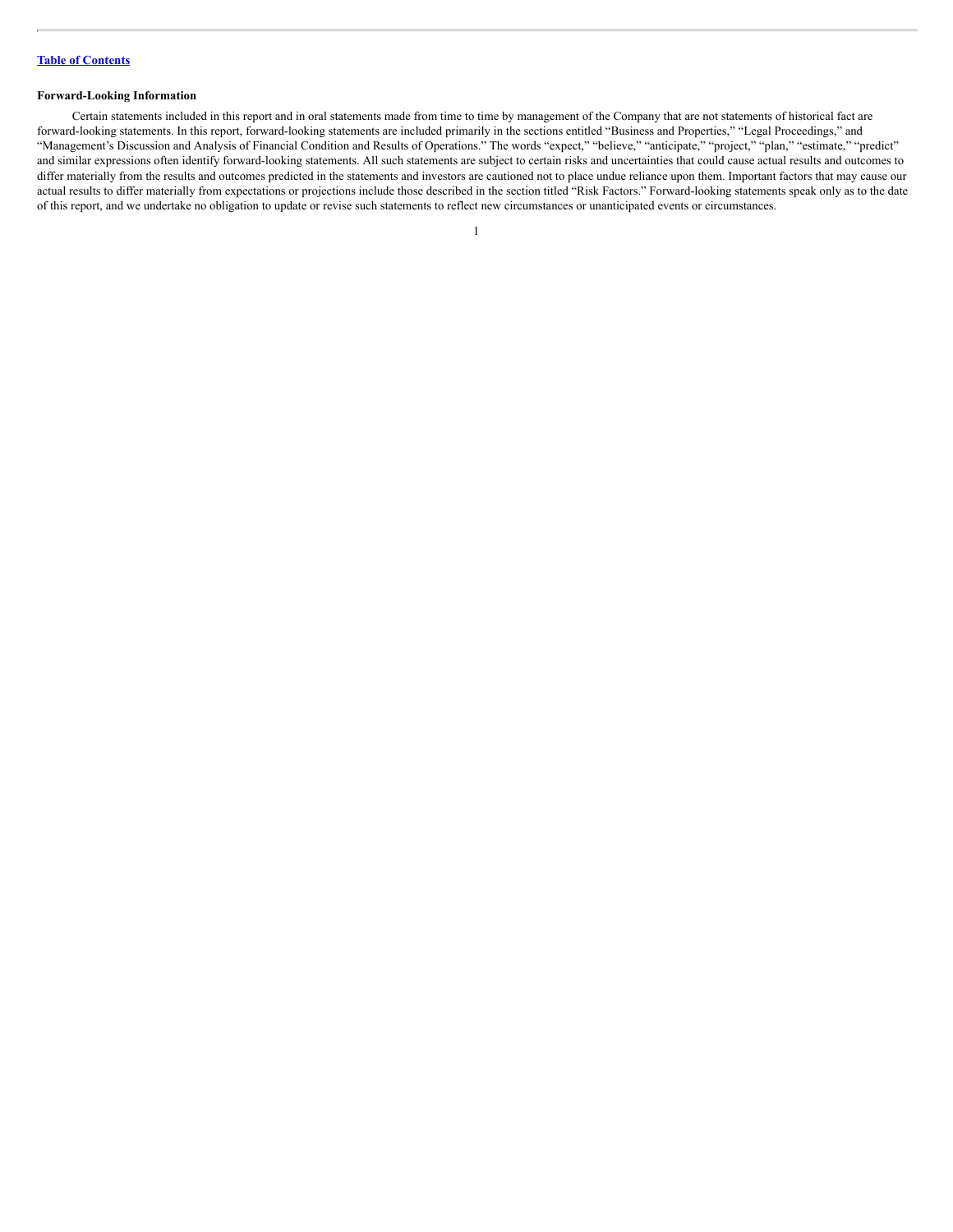# **PART I**

### <span id="page-3-1"></span><span id="page-3-0"></span>**Items 1 and 2. Business and Properties**

*Certain technical terms are defined in the "Glossary of Certain Technical Terms" beginning on page G-1.*

#### **General**

We are a leading fabricator of offshore drilling and production platforms, hull and deck sections of floating production platforms and other specialized structures. The company was incorporated in 1985 by a group of investors, including Alden J. "Doc" Laborde, and began operations at our fabrication yard on the Houma Navigation Canal in southern Louisiana, approximately 30 miles from the Gulf of Mexico. Our Houma facilities are located on 663 acres, of which 316 are currently developed for fabrication activities with 347 acres available for future expansion. Effective January 31, 2006, we acquired the facilities, machinery and equipment of Gulf Marine Fabricators, L.P. ("Gulf Marine") located on 372 acres in San Patricio County, Texas. In October 2013, we moved our Corporate Headquarters to Houston, Texas.

Gulf Island Fabrication, Inc. ("Gulf Island," "we," "our" or the "Company") serves as a holding company and conducts all of its operations through its subsidiaries, which include Gulf Island, L.L.C. and Gulf Marine (both of which perform fabrication of offshore drilling and production platforms and other specialized structures used in the development and production of oil and gas reserves), Gulf Island Marine Fabricators, L.L.C. (which performs marine fabrication and construction services), Dolphin Services, L.L.C. (which performs offshore and onshore fabrication and construction services), Dolphin Steel Sales, L.L.C. (which sells steel plate and other steel products) and Gulf Island Resources, L.L.C. (which hires laborers with similar rates and terms as those provided by contract labor service companies).

### **Web site and Electronic Posting Disclosures**

Our web site address is www.gulfisland.com. We make available on or through our web site, without charge, on the day such material is filed with the Securities and Exchange Commission ("SEC"), our annual reports on Form 10-K, quarterly reports on Form 10-Q, current reports on Form 8-K and amendments to those reports. The SEC also maintains an Internet site that contains reports, proxy and information statements, and other information regarding issuers that file electronically with the SEC. The SEC's web site address is www.sec.gov. Our web site and the information contained therein or connected thereto are not intended to be incorporated into this report on Form 10-K.

### **Description of Operations**

Our primary activity is the fabrication of offshore drilling and production platforms and other specialized structures, including jackets and deck sections of fixed production platforms, hull, tendon, and/or deck sections of floating production platforms (such as TLPs, SPARs, FPSOs and MinDOCs), piles, wellhead protectors, subsea templates, various production, compressor, and utility modules. We also produce and repair pressure vessels used in the oil and gas industry, refurbish existing platforms, fabricate various other types of steel structures, fabricate living quarters for installation on such platforms ranging in size from 4 to 250 beds, provide onshore and offshore scaffolding and piping insulation services, perform heavy lifts such as ship integration and TLP module integration and load and offload jack-up drilling rigs, semi-submersible drilling rigs, TLPs, SPARs or other similar cargo. In addition, we fabricate towboats, barges, lift boats, dry docks, offshore support vessels, other marine vessels, and mid-body sections for offshore supply vessels. We also fabricate multiple processing modules installed in petro-chemical plants. Our dry dock has the capacity to lift 9,000 tons and is used to maintain and repair third party marine vessels, as well as to launch vessels fabricated at our facilities. We currently provide our customers with what we believe to be the largest group of fabrication facilities serving the Gulf of Mexico market.

 $\mathfrak{D}$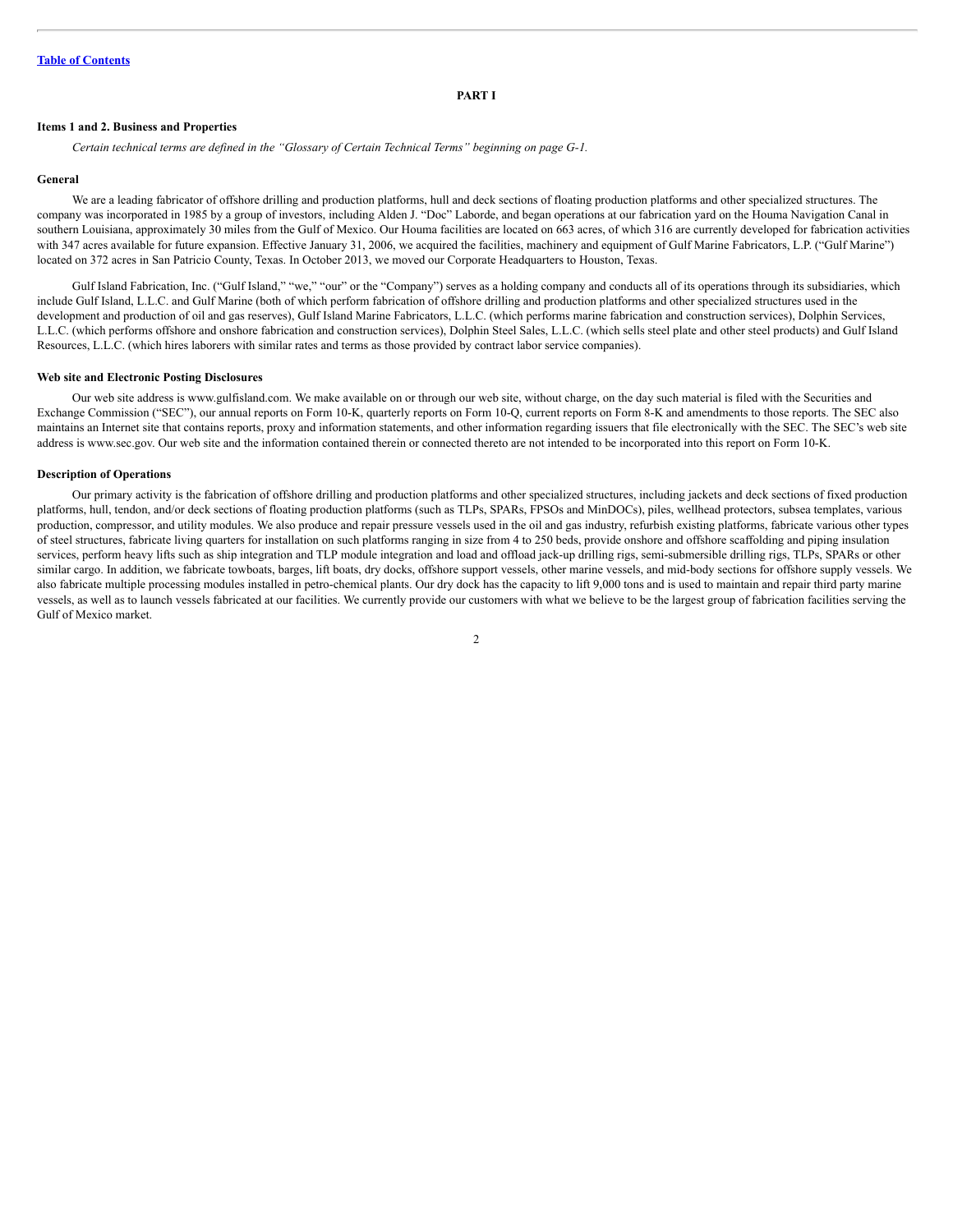We use modern welding and fabrication technology, and all of our products are manufactured in accordance with industry standards, specifications and regulations, including those published by the American Petroleum Institute, the American Welding Society, the American Society of Mechanical Engineers, the American Bureau of Shipping and the United States Coast Guard. The quality management systems of our operating subsidiaries are certified as ISO 9001-2008 quality assurance programs. See "Safety and Quality Assurance" below.

We fabricate the structural components of fixed platforms. A fixed platform is the traditional type of platform used for the offshore development and production of oil and gas reserves, although recently there has been an increase in the use of floating production platforms as a result of increased drilling and production activities in deeper waters. Most fixed platforms built today can accommodate both drilling and production operations. These combination platforms are large and generally more costly than single-purpose structures. However, because directional drilling techniques permit a number of wells to be drilled from a single platform coupled with the fact drilling and production can take place simultaneously, combination platforms are often more cost-effective.

The most common type of fixed platform consists of a jacket (a tubular steel, braced structure extending from the mud line on the seabed to a point above the water surface) which supports the deck structure located above the level of storm waves and is secured with tubular pilings driven deep into the seabed. The deck structure is designed to accommodate multiple functions, including drilling, production, separating, gathering, piping, compression, well support, and crew quartering. Platforms can be joined by bridges to form complexes of platforms for very large developments or to improve safety by dividing functions among specialized platforms. Jacket-type platforms are generally the most viable solution for water depths of 1,000 feet or less. Although there is no height limit to the jackets that can be fabricated at our Houma facilities, the dimensions of the Houma Navigation Canal prevent the transportation to the Gulf of Mexico of most jackets and hulls designed for water depths exceeding 800 feet. Our south yard in Texas, which is located on the Gulf Intercoastal Waterway and the 45-foot-deep Corpus Christi Ship Channel, provides direct and unrestricted access to the Gulf of Mexico, which allows for fabrication or assembly of any size jacket or other structure currently in use for the development and production of oil and gas in the Gulf of Mexico for deepwater drilling. Often, customers split projects among fabricators, contracting with different companies for the fabrication of the jacket, deck sections, living quarters and piles for the same platform. Through the construction of these components, our Houma facility participates in the construction of platforms requiring jackets and/or hulls designed for water depths exceeding 800 feet that are fabricated at our south yard in Texas.

Most of the steel used in our operations arrives at our fabrication yards as steel plate. The plate is cut and rolled into tubular sections at rolling mills in our fabrication yards. The tubular sections (which vary in diameter up to 23 feet) are welded together in long straight tubes to become legs or into shorter tubes to become part of the network of bracing that support the legs. Various cuts and welds in the fabrication process are made by computer-controlled equipment that operates from data developed during the design of the structure. Our ability to fabricate and assemble large tubular sections needed for jackets built for use in water depths over 300 feet distinguish us from all but one of our domestic competitors.

Jackets are built on skidways (which are long parallel rails along which the jacket will slide when it is transferred to a barge for towing out to sea) and are generally built in sections. As each section of legs and bracing is complete, large crawler cranes pick up an entire side and "roll up" the section, joining it to another uprighted section. When a jacket is complete, it is pulled along the skidway onto a launch barge. Using ocean-going tugs, the barge is transported to the offshore installation site.

Decks are built either as single structures or in sections and are installed on location on fixed and floating platforms by construction contractors. The composition and quantity of petroleum in the well stream generally determine the makeup of the production deck on a processing platform. Typical deck equipment includes crude oil pumps, oil and gas separators and gas compressors. Unlike large jackets, which are transported in a horizontal position, decks are transported upright and, as a result, are not subject to the width restrictions of the Houma Navigation Canal.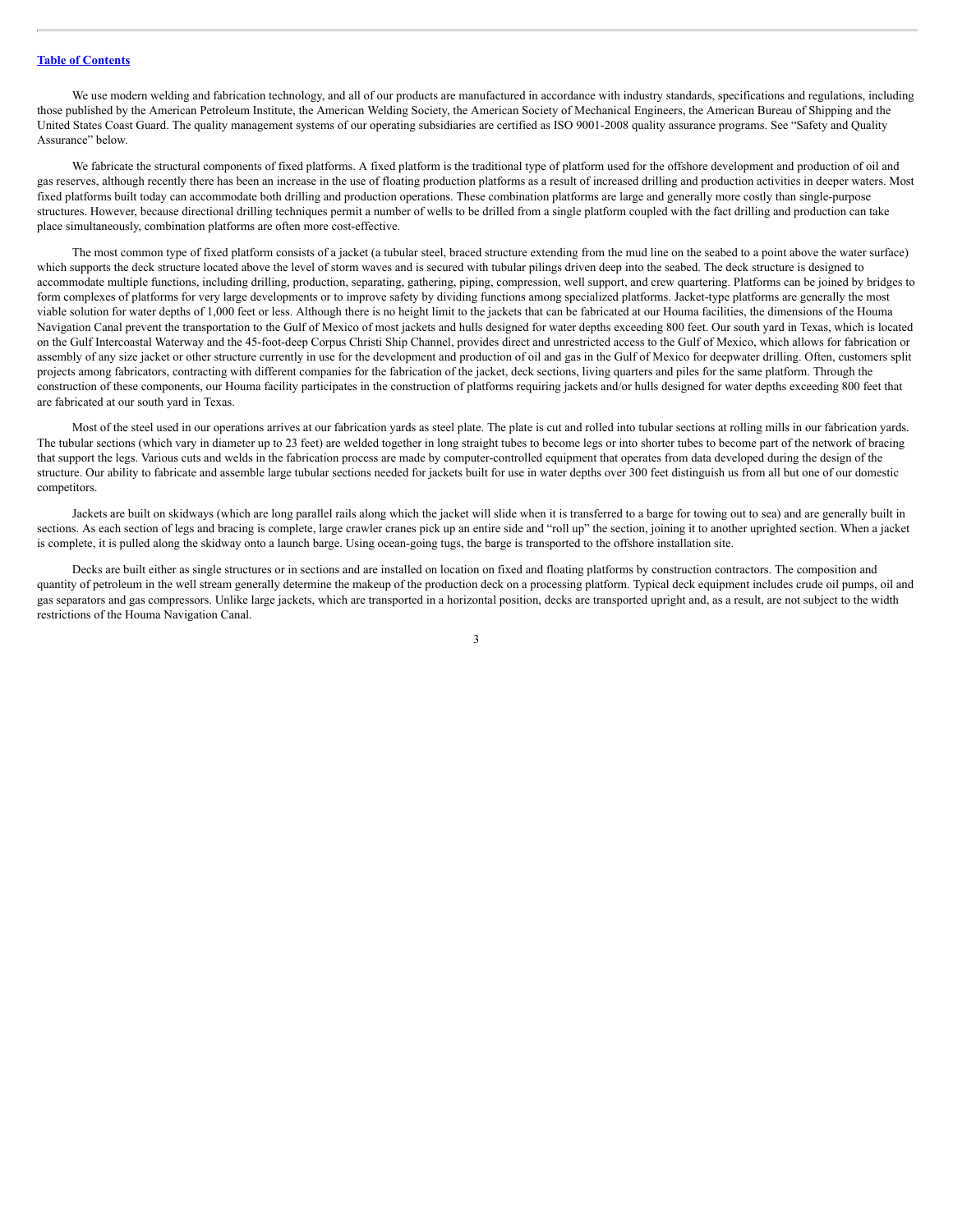TLPs consist of a deck that sits atop one or more column-shaped hulls, which are positioned on site with vertical tendons running from the hulls to the seabed. The tendons hold the hulls partially submerged and are highly tensioned using the buoyancy of the hulls. This system develops a restoring force against wave, wind and current actions in proportion to the lateral displacement of the vessel. Wells for a TLP are often pre-drilled through a subsea template. Long, flexible production risers, which carry the petroleum to the deck of the TLP, are supported in tension by mechanical tensioner machines on the platform's deck and are directly subject to wave, wind and current forces. TLPs can be used in any water depth and are generally better suited than fixed platforms for water depths greater than 1,000 feet.

The size of a TLP depends on a number of factors, including the intended scope of production of the platform, the length of the production risers connected to the platform, the size of the deck to be installed on the platform and the water depth for which the platform is designed. We fabricate deck sections and hulls for use with TLPs of any size. TLPs, MinDOCs, SPARS, and other floating concepts are the alternatives of choice for deepwater drilling and production platforms. In November 2009, we delivered the MinDOC hull, the first deepwater dry tree drilling and production platform built in the United States. We are currently completing fabrication of the first SPAR to be built in the United States, with delivery scheduled for the first quarter of 2014.

We fabricate subsea templates used in connection with TLPs. Subsea templates are structures installed on the seabed before development drilling begins. As exploration and drilling move into the deepwater of the Gulf of Mexico, we believe that there will be increased opportunities to fabricate subsea templates, as well as decks and other structures, for use in connection with TLPs.

In addition, we fabricate piles and other rolled goods, bridges for connecting offshore platforms, wellhead protectors, various production, compressor and utility modules and other structures used in offshore oil and gas production and development activities. All of our products are installed by construction contractors.

We provide interconnect piping services on offshore platforms and inshore steel structures. Interconnect piping services involve sending employee crews to offshore platforms in the Gulf of Mexico to perform welding and other activities required to connect production equipment, service modules and other equipment to a platform prior to its becoming operational. We also contract with oil and gas companies that have platforms and other structures located in the inland lakes and bays throughout the Southeast for various on-site construction and maintenance activities. In addition, we fabricate pressure vessels and large and small packaged skid units and provide various municipal and drainage projects, such as pump stations, levee reinforcement, bulkheads and other levee and drainage projects, to state and local governments.

### **Facilities and Equipment**

## *Facilities*

## *Louisiana Operations*

Gulf Island's east fabrication yard is located on the east bank of the Houma Navigation Canal in Houma, Louisiana, approximately 30 miles from the Gulf of Mexico. This facility is situated on approximately 140 acres, of which 100 acres are developed for fabrication, and includes several buildings totaling 49,000 square feet of administrative offices, 267,000 square feet of covered fabrication area, over 47,000 square feet of warehouse storage area and 8,000 square feet of training and medical facilities. The east yard also has approximately 2,800 linear feet of water frontage, which includes 1,500 feet of steel bulkheads that permit load out of heavy structures.

Gulf Island's west yard is located across the Houma Navigation Canal from the east yard on 437 acres, 130 acres of which are developed for fabrication and over 300 acres of which are unimproved land that could be used for expansion. The west yard, which has approximately 72,000 square feet of covered fabrication area and 4,600 square feet of warehouse storage area, spans 6,750 linear feet of the Houma Navigation Canal, including 2,350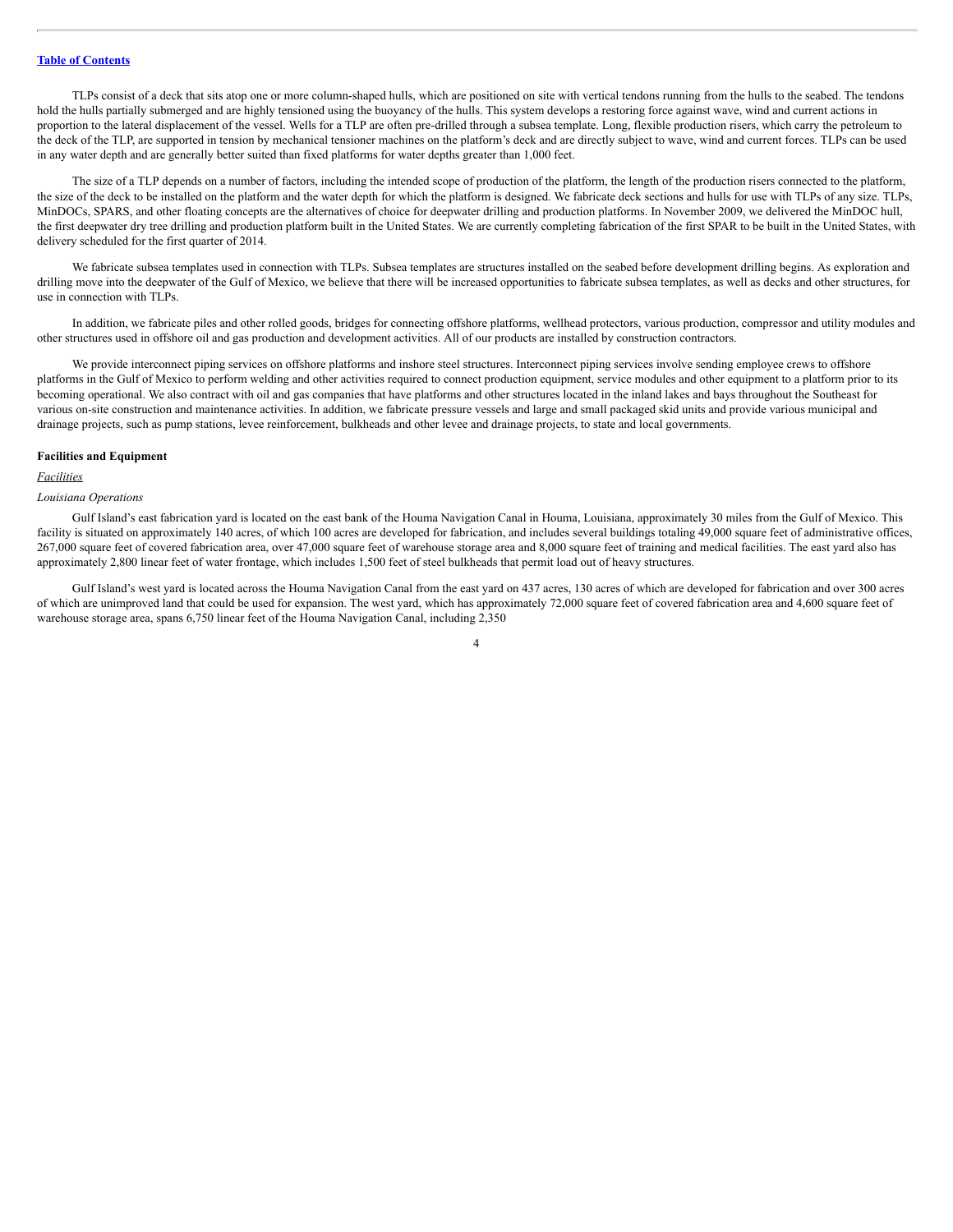feet of steel bulkhead. The west yard includes two buildings providing an additional 8,000 square feet for administrative offices, 55,000 square feet of covered fabrication area and 16,400 square feet of warehouse area and an expanded covered area connected to one of our buildings which is open at both ends and approximately 24,600 square feet.

Our Houma north yard operates on the east bank of the Houma Navigation Canal adjacent to our Houma east fabrication yard. The facility covers 23 acres and includes a two-story, 5,000 square foot administration building with an attached 5,300 square foot warehouse. The property has approximately 1,850 linear feet of water frontage, of which 380 linear feet is steel bulkhead that permits docking of large ocean-going vessels and the load out of heavy structures.

Located approximately a quarter of a mile from Gulf Island's east yard on a channel adjacent to the Houma Navigation Canal, we operate a 63-acre facility that includes buildings totaling 14,500 square feet of administrative offices, 40,800 square feet of covered fabrication area, 29,600 square feet of warehouse storage area, a 10,000 square foot blasting and coating facility and approximately 1,320 linear feet of water frontage, including 660 feet of steel bulkhead.

### *Texas Operations*

Our south yard in Ingleside, Texas is located on the northwest corner of the intersection between the Gulf Intracoastal Waterway and the Corpus Christi Ship Channel. The 45-foot deep Corpus Christi Ship Channel provides direct and unrestricted access to the Gulf of Mexico, which allows for fabrication or assembly of any size jacket or other structure currently in use for the development and production of oil and gas in the Gulf of Mexico. This facility is situated on approximately 212 acres developed for fabrication and assembly, and includes a fabrication shop with 5,000 square feet of covered fabrication area, 10,000 square feet of warehouse storage area and 2,700 square feet of training facilities. The yard includes approximately 2,650 linear feet of water frontage, all of which is reinforced by steel bulkhead. In addition, there is a dredge area 86 feet deep within 500 feet of the bulkhead used in conjunction with heavy lift vessels. This area measures 800 feet by 200 feet at the base and can accommodate the largest existing semi-submersible transport vessels.

In addition, the south yard has a graving dock which measures 700 feet long by 250 feet wide and 40 feet deep. The graving dock has a reinforced concrete slab floor, sheetpile walls and pile supported relieving platforms around the perimeter to take the surcharge load applied by cranes. The south end of the graving dock, which opens to the Corpus Christi Ship Channel, can use either a removable sheet piled wall supported by steel struts or a portable gate that can be removed and attached to seal the dock from the water in the channel, depending upon the nature of the project. The graving dock gate is a steel barge-like structure consisting of a steel reinforced wall and a buoyancy tank. The floating structure is 240 feet long x 35 feet wide x 40 feet deep and weighs approximately 950 tons. The gate structure has rubber seals that engage the walls and the graving dock floor. Although the de-ballasting of the dock requires pumps, the gate is equipped with piping to allow the gate to be flooded without the use of pumps. When flooded, the graving dock has a minimum of 30 feet of water over the concrete floor.

Our Texas north yard in Aransas Pass, Texas is located along the U.S. Intracoastal Waterway and is approximately three miles north of the Corpus Christi Ship Channel. This facility is situated on approximately 160 acres, of which 85 acres are dedicated to fabrication activities and 55 acres are used for the storage of steel, prefabricated elements, equipment, and spare parts. Several buildings are located on our Texas north yard with 328,000 square feet of covered fabrication area, 22,000 square feet of administrative office space, 61,750 square feet of warehouse storage area and 16,000 square feet of training and medical facilities. The vard also has approximately 3,000 linear feet of water frontage. including (approximately) 1,000 feet of steel bulkhead.

We own all of the foregoing properties.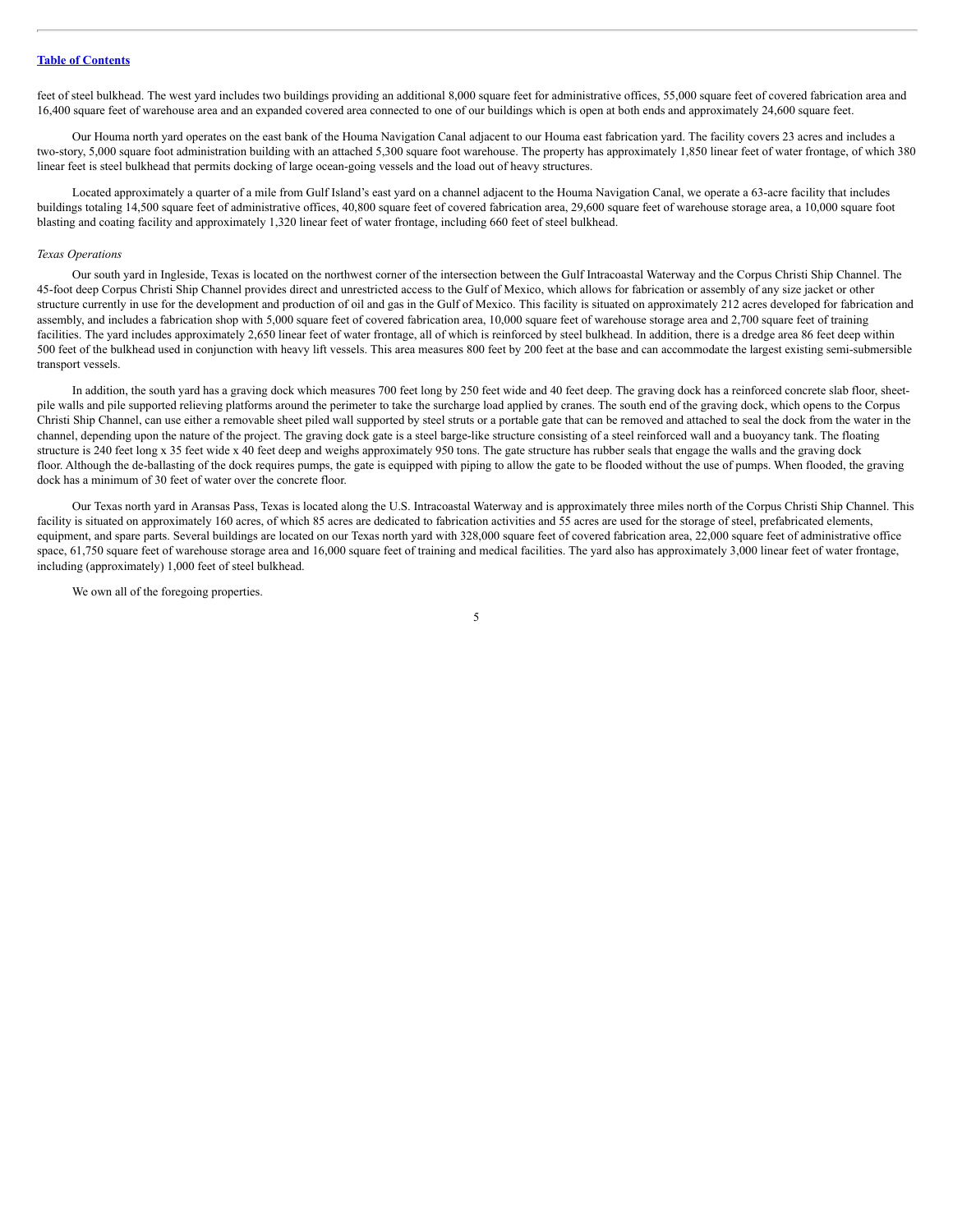#### *Equipment*

Gulf Island's Houma east yard houses its Bertsch Model 34 and Model 20 plate bending rolls, a computerized Vernon brace coping machine used for cutting steel in complex geometric sections, a Frye Wheelabrator, a U.S. Filter grit blast system, a hydraulic plate shear, a hydraulic press brake, and various other equipment needed to build offshore structures and fabricate steel components. Our Houma west yard has a Bertsch Model 38 plate bending roll, a computerized Vernon brace coping machine, and various other equipment used in our fabrication business. The brace coping machines can handle pipe up to 1,500 pounds per foot and 54-inch outer diameter, and 1,000 pounds per foot and 48inch outer diameter, respectively. The brace coping machine in the Houma west yard provides additional efficiencies as it can cut 360 degrees without repositioning itself. Gulf Island has a computerized numeric controlled plasma-arc cutting system that cuts and bevels steel up to one inch thick at a rate of two hundred inches per minute. The system can also etch into steel for piece markings and layout markings at a rate of 300 inches per minute. We also own 15 crawler cranes, which range in tonnage capacity from 230 to 500 tons each. We may rent additional cranes on a monthly basis in times of very high activity levels. We own 12 rubber-tired, hydraulic modular transporters (KAMAG – Type 2406) that allow fabricated deck sections that weigh as much as 2,400 tons to be transported around our facilities. The transporters allow easier load-out of smaller decks and provide more agility for the movement of deck sections. These transporters are easily relocated and, when used in tandem, have a capacity of 3,600 tons. We own a deck barge which gives us the ability to move material and equipment to and from our facilities more conveniently and efficiently. We perform routine repairs and maintenance on all of its equipment.

Gulf Island's plate bending rolls allow it to roll and weld steel into approximately 50,000 tons of tubular pipe sections per year. Gulf Island has a state of the art, fully enclosed, and environmentally friendly blast and coating facility that can operate twenty-four hours a day. The facility is automated and provides blasting and coating activities in support of our Houma fabrication projects. The design output of the facility also allows us to provide blast and paint services to the local shipbuilding industry. The use of this equipment provides Gulf Island a competitive advantage by reducing labor costs.

Gulf Island owns a 9,000 ton Dry Dock, supplementing our marine construction operations in Houma. The Dry Dock is 240 feet long by 160 feet wide and 140 feet wide between the wing walls. The bottom is 10 feet deep with 30 foot walls. The Dry Dock is used for maintenance and repairs to third party marine vessels, as well as to launch vessels being fabricated at our facilities.

Gulf Island's panel line system, located in the Houma west yard, consists of six individual in-line fully automated systems utilized to cut, weld, and assemble panels to be used in marine vessel construction. The first station consists of an ESAB Avenger 3 Plasma cutting table for high speed cutting and beveling of steel plates and shapes. The second station incorporates an Ogden Model OSWS-5600 single sided welder complete with an electro magnetic plate holding system whereby two steel plates are automatically welded together in a single pass utilizing a multiple sub arc welding process. This process can be repeated up to four times with a result of a single panel having an overall dimension of 40 by 50 feet. An ESAB Avenger 3-13 plate marking and cutting machine is positioned at the third station which lays out the welded panels, marks the applicable locations for stiffeners installation, and cuts the plate to required configurations. The fourth station utilizes an Ogden Model SF-5600 stiffener fitting system to properly align and tack in place the plate stiffeners. The fifth station consists of an Ogden Model SW-5600-3 multiple stiffener welding system whereby three longitudinal plate stiffeners can be automatically welded (both sides) in a single operation performing continuous or intermittent welding of the stiffeners. There is also an automated conveyor system that operates along the panel line which transfers the panels from station to station. The sixth station is a vertical lifting system that elevates the fabricated panels to the required height for transportation to the field.

We own three spud barges for use in connection with our inshore construction activities. Each barge is equipped with a crane with a lifting capacity of 60 to 100 tons. We also own 10 cranes, which range in tonnage capacity from 60 to 230 tons each. We own a 26 foot long by 16 foot wide Model 2516 tug boat with two 300 horsepower engines.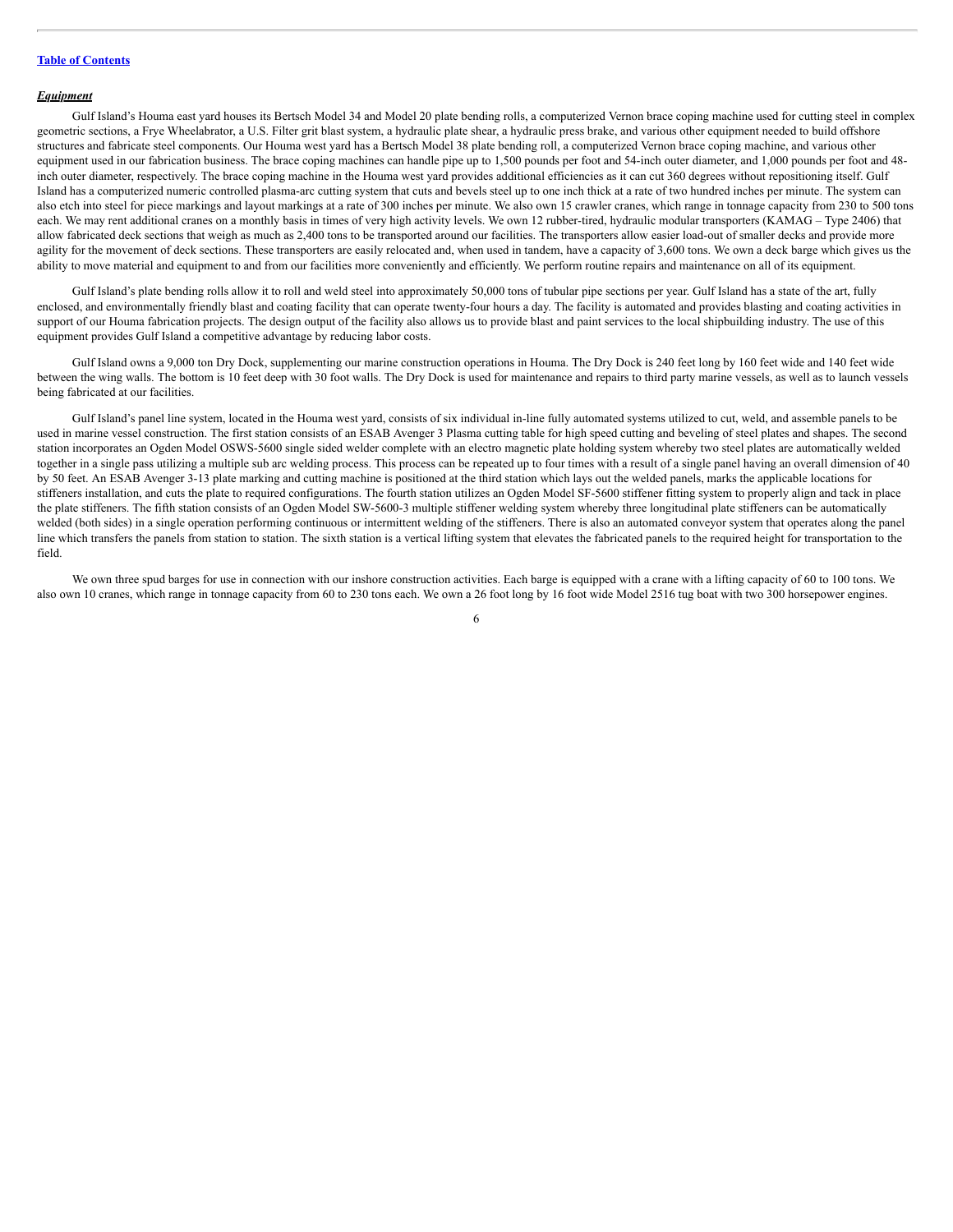We own 11 crawler cranes, which range in tonnage capacity from 230 to 825 tons each and are located at our Texas yard. The pipe mill at our Texas yard is equipped with a Haeusler Quad Roll, and Bertsch Model 30, Model 34 and Model 36 plate bending roll machines for diameters ranging from 1 foot 6 inches to 10 feet, and one large diameter plate bending roll machine, the Haeusler Quad Roll, for diameters ranging from 3 feet to 23 feet. The two Romar CNC-controlled flame planers, each with four torch stations (two torches per station), are used to cut steel plate up to 12 feet wide and 65 feet long. Our Texas vard paint facility is equipped with a Pangborn shot blast machine, 20,000 square feet of climate controlled staging area and a 16 feet by 14 feet by 125 feet paint booth that can operate 24 hours a day. We own six rubber-tired, hydraulic modular transporters (KAMAG – Type 2406) that allow fabricated deck sections that weigh as much as 1,200 tons to be transported throughout the Texas facility. These transporters allow easier loadout of small decks and provide more agility for the movement of deck sections throughout the yard than cranes. These transporters are identical to the transporters used at our Houma facilities, are easily relocated and, when used in tandem, have a capacity of 3,600 tons. We also have a panel line system in our south yard in Texas.

#### **Materials and Supplies**

The principal materials and supplies we use in the fabrication business are standard steel shapes, steel plate, welding gases, fuel, oil, gasoline and paint, all of which are currently available from many sources. We do not depend upon any single supplier or source. Demand for steel has remained steady both domestically and abroad over the last year with prices remaining fairly constant. Standard delivery from domestic steel mills is running about 6 to 8 weeks on as-rolled steels versus anywhere from 12 to 16 weeks for heat treated steels. Due to the inability of domestic mills to produce our customers' required steel grades, we are often forced to procure material from foreign steel mills. The delivery from these foreign mills, including transit time, is currently running approximately 16 to 20 weeks. To mitigate our risk of increasing cost of materials, we often negotiate escalation clauses in our contract terms to increase the contract price with a corresponding increase in cost of materials purchased during the life of the contract.

### **Safety and Quality Assurance**

Management is committed to the safety and health of our employees. We believe that a strong safety culture is a critical element of our success. We continue to improve and maintain a stringent safety assurance program designed to mitigate the risk, and ultimately to eliminate accidents within our operations. Our Health, Safety, and Environment ("HSE") department develops guidelines to ensure the safety of our employees and to allow us to remain in compliance with all applicable federal and state mandated safety regulations. We believe in life-long learning and provide the appropriate instruction to our workforce to ensure our workers have the knowledge and skills to perform the work safely while maintaining the highest standards of quality possible. We continue to provide quality safety education and training to both employees and subcontractors to ensure our people are ready for the challenges inherent in all fabrication projects. Our employees and subcontractors begin their training on their first day of employment with a comprehensive orientation class that addresses Company policies and procedures and provides clear expectations for working safely. The company maintains a zero tolerance approach to drugs and alcohol in the workplace. We support this policy through the use of a comprehensive drug and alcohol screening program that includes initial screenings for all employees and periodic random screenings throughout employment. Our employees are given opportunities to be a part of a dedicated safety committee which is comprised of peer-elected craft employees and members of management to assist in supporting their efforts to continuously improve our safety performance. This committee meets once a month to discuss safety issues and initiatives to prevent accidents within our organization.

We believe it is important to recognize and promote a positive and safe work culture. To this end, we hold a quarterly Safety Recognition Award Program each quarter. Our management team believes in open lines of communication and conducts quarterly employee meetings throughout our various facilities in order to keep our workforce updated on safety concerns. We also use this time to conduct short educational demonstrations in safety education and quality improvement. In February 2012, the Company added an additional safety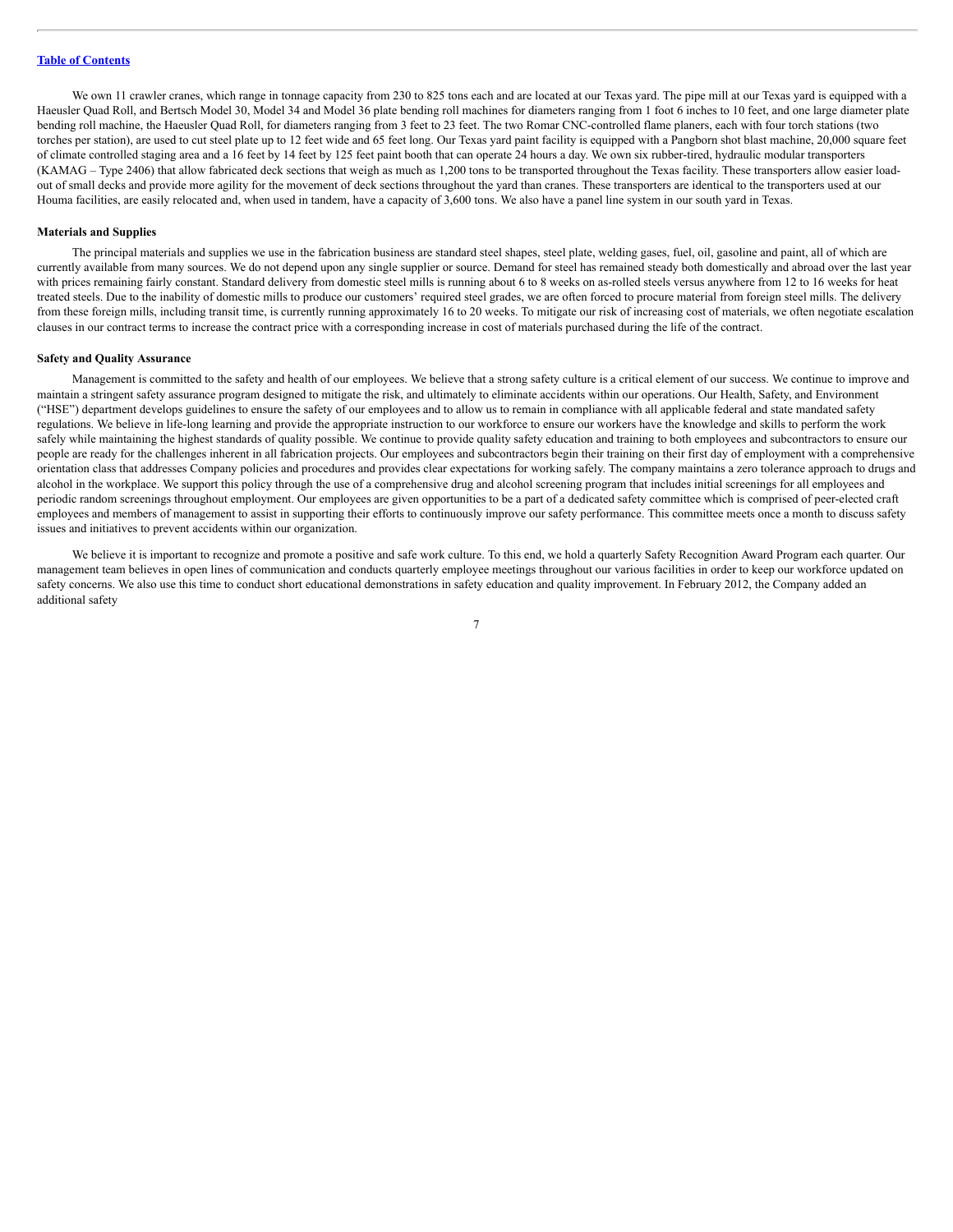component to the annual incentive program for our executive officers and other key employees to recognize the importance that we and our customers place on the element of safety throughout our operations.

We fabricate to the standards and regulations of the American Petroleum Institute, the American Welding Society, the American Society of Mechanical Engineers, the American Bureau of Shipping, the United States Coast Guard, the United States Navy, and customer specifications. We use welding and fabrication procedures in accordance with the latest technology and industry requirements. We have in place training programs for technical fitting and welding instruction in order to upgrade our skilled labor workforce and maintain high standards of quality. In addition, we maintain on-site facilities for the non-destructive testing of all welds, a process performed by an independent contractor.

Our quality management systems are certified as ISO 9001-2008 programs. ISO 9001-2008 is an internationally recognized verification system for quality management overseen by the International Standard Organization based in Geneva, Switzerland. The certification is based on a review of our programs and procedures designed to maintain and enhance quality production and is subject to semi-annual review and complete recertification every three years.

#### **Customers and Contracting**

Our principal customers include major and large independent oil and gas companies and their contractors, and marine vessel operators and their contractors. Over the past five years, sales of structures and related services used in the Gulf of Mexico by oil and gas exploration and production companies accounted for approximately 69.4% of our revenue. Our international sales fluctuate from year to year depending on whether and to what extent our customers require installation of fabricated structures outside of the United States. Sales of fabricated structures installed outside the United States comprised between 1% and 16% of revenue during each of the last five years, and accounted for 6%, 9%, and 16% of revenue for the years ended December 31, 2013, 2012 and 2011, respectively.

A large portion of our revenue has historically been generated by only a few customers, although not necessarily the same customers from year to year. Generally, our major oil and gas customers engage us for large deepwater fabrication projects. Our largest customers (those which individually accounted for 10% or more of revenue in a given year) accounted for 60% of revenue in 2013 (36% for Williams Field Services – Gulf Coast Company, L.P. and 24% for Chevron Corporation), 61% of revenue in 2012 (37% for Chevron Corporation and 24% for Williams Field Services – Gulf Coast Company, L.P.), and 21% of revenue in 2011 (Chevron Corporation). At December 31, 2013, 94% of our backlog, which consists of work remaining and commitments received through March 6, 2014, was attributable to 20 projects involving 9 customers. Of our backlog at December 31, 2013, 69.1% represents work associated with three customers for eight major deepwater projects. Fabrication projects awarded by any particular customer are constrained by among other things, customer's annual capital expenditure budget and our ability to meet the customer's delivery schedule.

While customers may consider other factors, including the availability, capability, reputation and safety record of a contractor, we believe price and the ability to meet a customer's delivery schedule are the principal factors weighed by customers in awarding contracts. Our contracts generally vary in length from one month to 24 months depending on the size and complexity of the project. Generally, our contracts and projects are subject to termination or reduction in scope at any time prior to completion, at the option of the customer. Upon termination or reduction in scope, however, the customer is generally required to pay us for work performed and materials purchased through the date of termination.

Projects are generally awarded on a fixed-price, unit rate, alliance/partnering or cost-plus basis. Under fixed-price contracts, we receive the price fixed in the contract, subject to adjustment only for change-orders approved by the customer. As a result, we retain all cost avings but are also responsible for all cost overruns. Under a unit rate contract, material items or labor tasks are assigned unit rates of measure. The unit rates of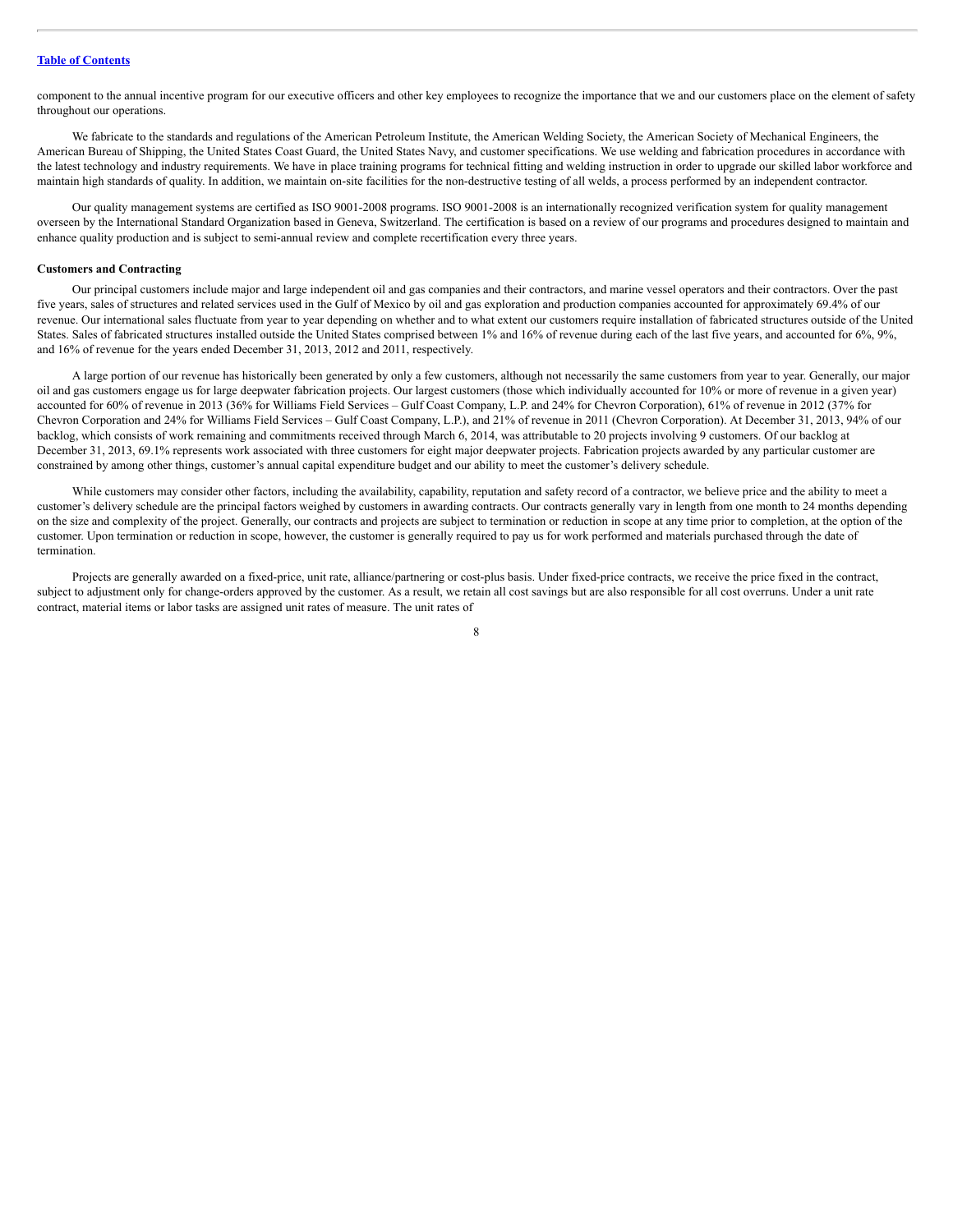measure will generally be an amount of dollars per ton, per foot, per square foot or per item installed. A typical unit rate contract may contain hundreds to thousands of unit rates of measure. Profit margins are built in to the unit rates and, similar to a fixed price contract, we retain all cost savings but are also responsible for all cost overruns. Under typical alliance/partnering arrangements, the parties agree in advance to a target price that includes specified levels of labor and material costs and profit margins. If the project is completed at less cost than that targeted in the contract, the contract price is reduced by a portion of the savings. If the cost of completion is greater than that targeted in the contract, the contract price is increased, but generally to the target price plus the actual incremental cost of materials and direct labor costs. Accordingly, under alliance/partnering arrangements, we have some protection from cost overruns but also share a portion of any cost savings with the customer. Under cost-plus arrangements, pursuant to which we receive a specified fee in excess of our direct labor and material costs, we are protected against cost overruns but do not benefit directly from cost savings. Because we generally price materials as pass-through items on our contracts, the cost of our labor force is the primary factor affecting our operating costs. Consequently, it is essential that we control the cost and productivity of the direct labor hours worked on our projects. As an aid to achieving this control, we place a single project manager in charge of the production operations related to each project and give significant discretion to the project manager, with oversight by local and executive management.

#### **Seasonality**

Although high activity levels in the oil and gas industry and capacity limitations can somewhat diminish the seasonal effects on our operation, our operations have historically been subject to seasonal variations in weather conditions and daylight hours. Since most of our construction activities take place outdoors, the number of direct labor hours worked generally declines during the winter months due to an increase in rainy and cold conditions and a decrease in daylight hours. In addition, our customers often schedule the completion of their projects during the summer months in order to take advantage of the milder weather during such months for the installation of their platforms. In recent years, seasonality has had less of an impact on income, mainly due to our ongoing investment in machinery and equipment and covered fabrication areas.

### **Competition**

The offshore platform fabrication industry is highly competitive and influenced by events largely outside of the control of offshore platform fabrication companies. Platform fabrication companies compete intensely for available projects, which are generally awarded on a competitive bid basis with customers usually requesting bids on projects one to three months prior to commencement. Our marketing team contacts engineering companies and oil and gas companies believed to have fabrication projects scheduled to allow us an opportunity to bid for the projects. Although we believe price and the contractor's ability to meet a customer's delivery schedule are the principal factors in determining which qualified fabricator is awarded a contract for a project, customers also consider, among other things, the availability of technically capable personnel and facility space, a fabricator's efficiency, condition of equipment, reputation, safety record and customer relations.

We currently have one domestic competitor, Kiewit Offshore Services, for the fabrication of deepwater projects such as large topsides and tendons. Numerous foreign shipyards also compete for larger deepwater projects destined for both the Gulf of Mexico and international waters.

We believe that our competitive pricing, expertise in fabricating offshore structures and the certification of our facilities as ISO 9001-2008 fabricators will enable us to continue to compete effectively for projects destined for international waters. We recognize, however, that foreign governments often use subsidies and incentives to create local jobs where oil and gas production is being developed. In addition, increased transportation costs incurred by our customers when exporting structures from the U.S. to foreign locations may hinder our ability to successfully bid for projects against foreign competitors. Because of subsidies, import duties and fees, taxes on foreign operators, lower wage rates in foreign countries, fluctuations in the value of the U.S. dollar, the possible imposition of tariffs on raw materials imported into the United States, and other factors, we may not be able to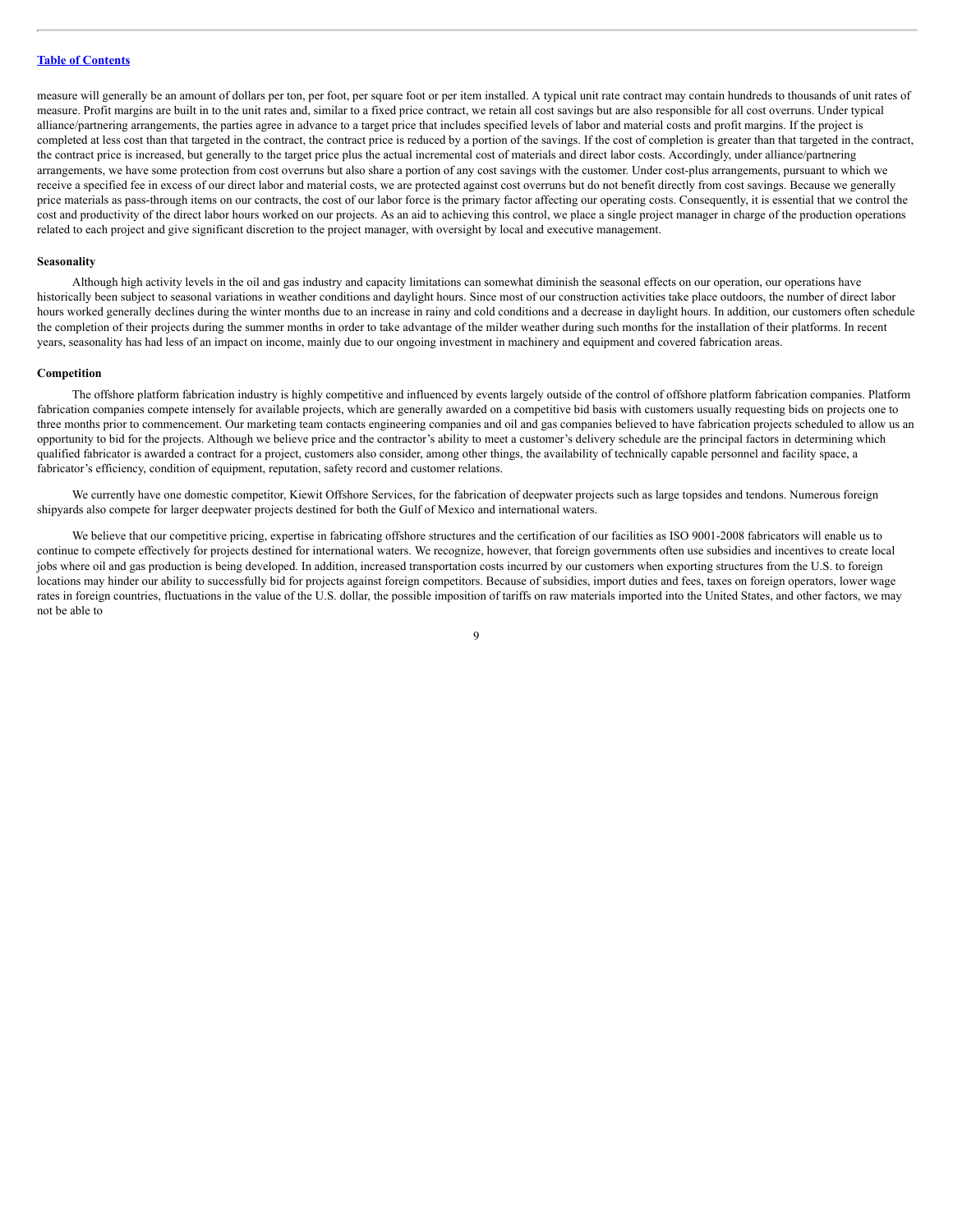remain competitive with foreign contractors for projects designed for use in international waters and to a lesser extent projects designed for use in Gulf of Mexico.

We compete with numerous domestic fabricators, including State Services Co., Inc. and Kiewit Offshore Services, for platform jackets for intermediate water depths from 150 feet to 300 feet. We believe that while new competitors can enter the market for smaller structures relatively easily, it is more difficult to enter the market for jackets designed for use in water depths greater than 300 feet. This difficulty results from the substantial investment required to establish an adequate facility, the difficulty of locating a facility adjacent to an adequate waterway due to environmental and wetland regulations, and the limited availability of experienced supervisory and management personnel.

#### **Backlog**

Our backlog is based on management's estimate of the direct labor hours required to complete, and the remaining revenue to be recognized with respect to those projects for which a customer has authorized us to begin work or purchase materials or services pursuant to written contracts, letters of intent or other forms of authorization. However, management's estimates are often based on preliminary engineering and design specification by the customer. As engineering and design plans are finalized or changes to existing plans are made, management's estimate of the direct labor hours required to complete a project and the price of a project at completion is likely to change.

All projects currently included in our backlog generally are subject to suspension, termination, or a reduction in scope at the option of the customer, although the customer is generally required to pay us for work performed and materials purchased through the date of termination. In addition, customers have the ability to delay the execution of projects.

Some of our contracts contain provisions that require us to pay liquidated damages if we are responsible for the failure to meet specified contractual milestone dates and the applicable customer asserts a claim under those provisions. Those contracts define the conditions under which our customers may make claims against us for liquidated damages. In many cases in which we have historically had potential exposure for liquidated damages, such damages ultimately were not asserted by our customers. In connection with our estimation process, we have not recorded any amounts as a result of liquidated damage claims as of December 31, 2013 and 2012.

During the quarter ended September 30, 2013, we entered into discussions with a large deepwater customer concerning our customer's request for a reduction in scope of the project, whereby remaining completion and integration work would be performed at the integration site by a different integration contractor. During the third quarter of 2013, we transferred the project deliverables to the integration contractor's site and removed from backlog estimated revenue of \$25.5 million and estimated labor hours of 271,000 hours representing our previous estimate of remaining work to complete the project. Throughout the fourth quarter of 2013 and into the first quarter of 2014, we continued negotiations with this large deepwater customer with respect to final amounts due to us and to our subcontractors for claims for work performed prior to transition of the scope of work to the customer-designated replacement contractor. We expect to execute a final change order to this contract with the customer in early March 2014 that will provide for a final payment of \$11.0 million by our customer during the first half of 2014. Based primarily on the status of these ongoing negotiations, we recorded an additional loss provision of \$18.2 million in the fourth quarter of 2014 related to this project. For the year ended December 31, 2013, we recognized estimated contract losses of \$29.6 million primarily as a result of our inability to recover certain costs and the de-scoping of this contract.

As of December 31, 2013, we had a revenue backlog of \$358.7 million and a labor backlog of approximately 3.3 million man-hours remaining to work, including commitments received through February 27, 2014, compared to revenue backlog of \$537.0 million and a labor backlog of 4.4 million man-hours reported as of December 31, 2012. We exclude suspended projects from contract backlog because resumption of work and timing of backlog revenues are difficult to predict. As of December 31, 2013, we had no suspended projects.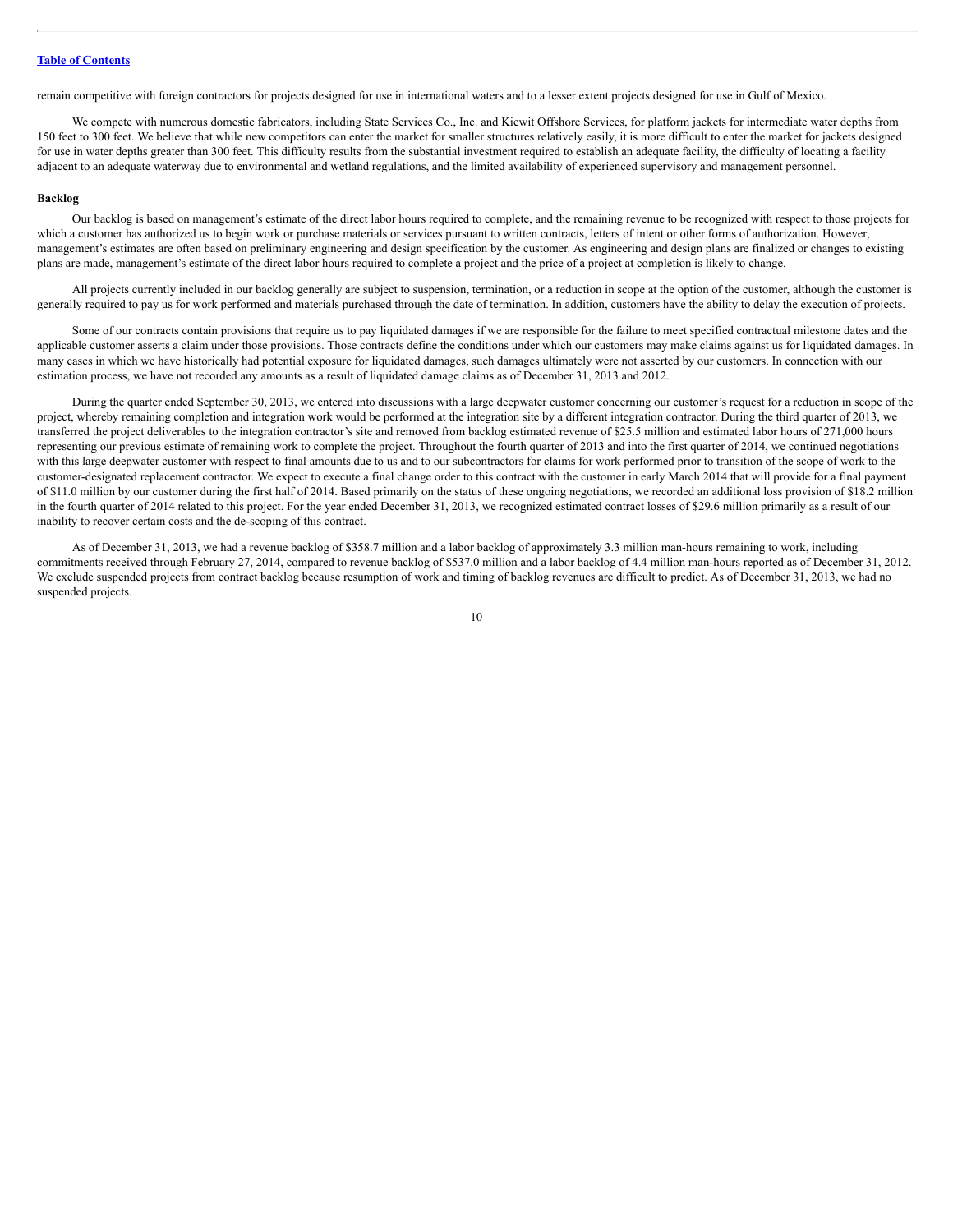Of our backlog at December 31, 2013,

- 69.1% was for three customers as compared to 66.5% for three customers at December 31, 2012.
- \$224.5 million, or 62.6%, represented projects destined for deepwater locations compared to \$393.3 million, or 73.2%, at December 31, 2012.
- \$28.7 million, or 8.0%, represented projects destined for foreign locations compared to \$41.9 million, or 7.8%, at December 31, 2012.

Projects for our three largest customers consist of jackets, piles, and topside for a deepwater Gulf of Mexico project for one customer, which commenced in the second and fourth quarters of 2013, respectively; two 214 foot Offshore Supply Vessels (OSVs) for a second customer, which commenced in the first quarter of 2013; and two projects with fabrication and installation of off-shore skids for one customer, which commenced in the second quarter of 2013. The deepwater project is scheduled to be completed during the third quarter of 2015; the first OSV is expected to ship during the second quarter of 2014 and the second OSV is expected to ship during the fourth quarter of 2014; and the two offshore projects and related fabrication and installation of skids are scheduled to be completed in the fourth quarter of 2014 and the end in 2015, respectively.

Depending on the size of the project, the termination, postponement, or reduction in scope of any one project could significantly reduce our backlog, and could have a material adverse effect on revenue, net income and cash flow. For additional information, see Note 1 in the Notes to Consolidated Financial Statements – Organization and Summary of Significant Accounting Policies-, "Assets held for sale" and Item 1A. Risk Factors – "*Our backlog is subject to change as a result of changes to management's estimates, suspension or termination of projects currently in our backlog or our failure to secure additional projects. Our revenue, net income and cash flow could be adversely affected as a result of changes to our backlog."*

As of December 31, 2013, we expect to recognize revenues from our backlog of approximately

- \$321.0 million, or 89.5%, during the calendar year 2014, and
- \$37.7 million, or 10.5%, during the calendar year 2015.

The timing of our recognition of the revenue backlog as presented above is based on management estimates of the application of the direct labor hours during the current projected timelines to complete the projects in our backlog. Certain factors and circumstances, as mentioned above, could cause changes in the period when the backlog is recognized as revenue.

Based on the activity of the major oil and gas companies and certain engineering companies, we expect bids for deepwater projects to be available into 2014 with a higher level of bidding activity in the second half of 2014. Bidding activity for non-traditional Gulf of Mexico (GOM) marine related projects, GOM shallow water projects, and ancillary work associated with deepwater structures is expected to increase over the next two quarters.

### **Government and Environmental Regulation**

Many aspects of our operations and properties are materially affected by federal, state and local regulations, as well as certain international conventions and private industry organizations. The exploration and development of oil and gas properties located on the outer continental shelf of the United States is regulated primarily by the Bureau of Ocean Energy, Management and Enforcement ("BOEM") of the Department of Interior ("DOI"). The BOEM replaced the former Minerals Management Service. The Secretary of the Interior, through the BOEM, is responsible for the administration of federal regulations under the Outer Continental Shelf Lands Act requiring the construction of offshore platforms located on the outer continental shelf to meet stringent engineering and construction specifications. Violations of these regulations and related laws can result in substantial civil and criminal penalties as well as injunctions curtailing operations. We believe that our operations are in compliance with these and all other regulations affecting the fabrication of platforms for delivery to the outer continental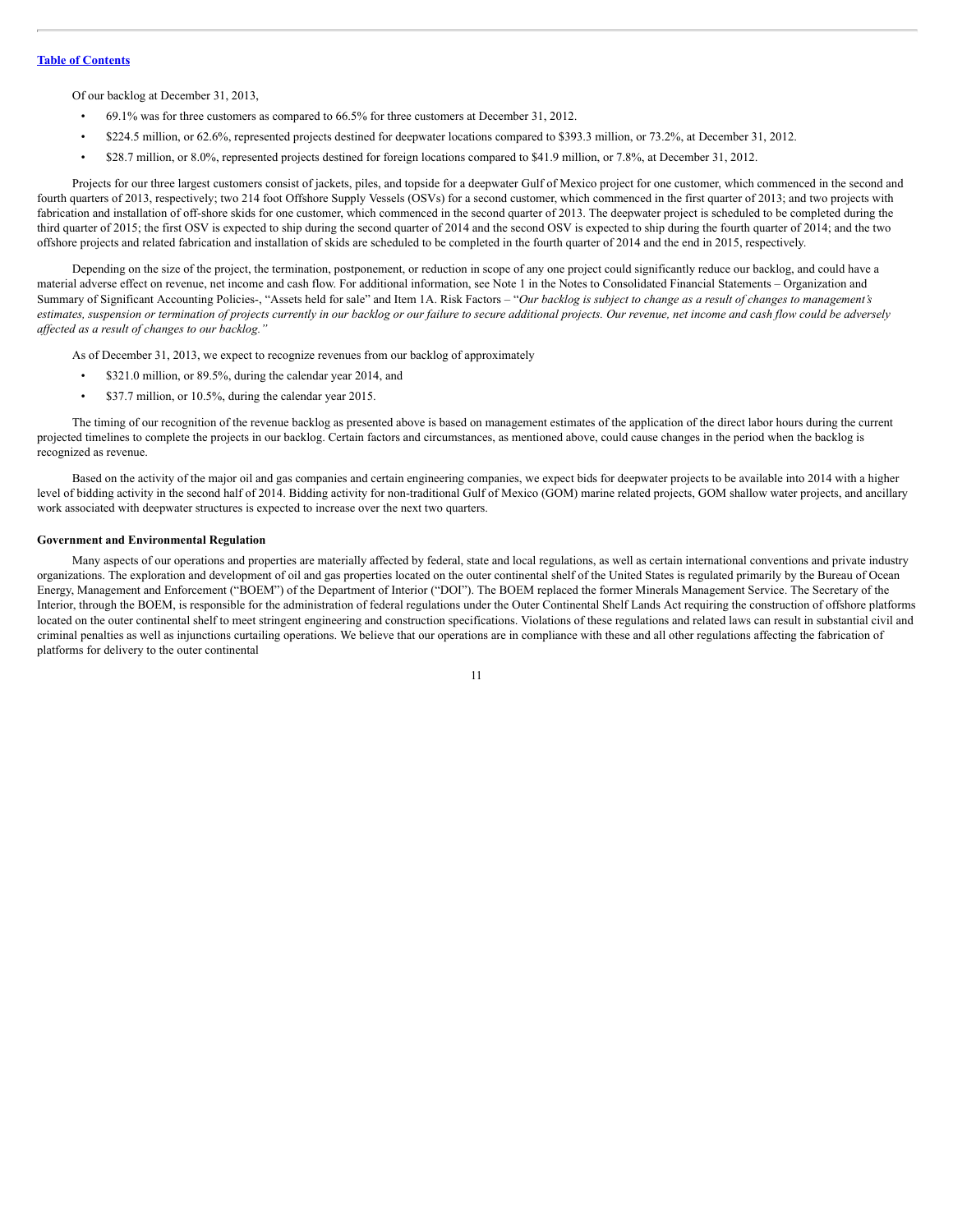shelf of the United States. In addition, we depend on the demand for our services from the oil and gas industry and, therefore, can be affected by changes in taxes, price controls and other laws and regulations relating to the oil and gas industry. Offshore construction and drilling in certain areas has also been opposed by environmental groups and, in certain areas, has been restricted. To the extent laws are enacted or other governmental actions are taken that prohibit or restrict offshore construction and drilling or impose environmental protection requirements that result in increased costs to the oil and gas industry in general and the offshore construction industry in particular, our business and prospects could be adversely affected. We cannot determine to what extent future operations and earnings may be affected by new legislation, new regulations or changes in existing regulations.

The Houma Navigation Canal provides the only means of access from our Louisiana facilities to open waters. With respect to our Texas facilities, the Intercoastal Waterway provides access between our North and South Texas yards. From our South yard, the Corpus Christi Ship Channel provides access to the Gulf of Mexico. These waterways are considered to be navigable waterways of the United States and, as such, are protected by federal law from unauthorized obstructions that would hinder water-borne traffic. Federal law also authorizes maintenance of these waterways by the U.S. Army Corps of Engineers. These waterways are dredged from time to time to maintain water depth and, while federal funding for dredging has historically been provided, there is no assurance that Congressional appropriations sufficient for adequate dredging and other maintenance of these waterways will be continued indefinitely. If sufficient funding were not appropriated for that purpose, some or all of these waterways could become impassable by barges or other vessels required to transport many of our products and could have a material adverse effect on our operations and financial position.

Our operations and properties are subject to a wide variety of increasingly complex and stringent foreign, federal, state and local environmental laws and regulations, including those governing discharges into the air and water, the handling and disposal of solid and hazardous wastes, the remediation of soil and groundwater contaminated by hazardous substances and the health and safety of employees. These laws may provide for "strict liability" for damages to natural resources and threats to public health and safety, rendering a party liable for the environmental damage without regard to negligence or fault on the part of such party. Sanctions for noncompliance may include revocation of permits, corrective action orders, administrative or civil penalties and criminal prosecution. Certain environmental laws provide for strict, joint and several liability for remediation of spills and other releases of hazardous substances, as well as damage to natural resources. In addition, we may be subject to claims alleging personal injury or property damage as a result of alleged exposure to hazardous substances. Such laws and regulations may also expose us to liability for the conduct of or conditions caused by others, or for acts that were in compliance with all applicable laws at the time we performed them.

The Comprehensive Environmental Response, Compensation, and Liability Act of 1980, as amended and similar laws provide for responses to and liability for releases of hazardous substances into the environment. Additionally, the Clean Air Act, the Clean Water Act, the Resource Conservation and Recovery Act, the Safe Drinking Water Act, the Emergency Planning and Community Right to Know Act, each as amended, and similar foreign, state or local counterparts to these federal laws, regulate air emissions, water discharges, hazardous substances and wastes, and require public disclosure related to the use of various hazardous substances. Compliance with such environmental laws and regulations may require the acquisition of permits or other authorizations for certain activities and compliance with various standards or procedural requirements. We believe that our facilities are in substantial compliance with current regulatory standards.

Our operations are also governed by laws and regulations relating to workplace safety and worker health, primarily the Occupational Safety and Health Act and regulations promulgated thereunder. In addition, various other governmental and quasi-governmental agencies require us to obtain certain permits, licenses and certificates with respect to our operations. The kinds of permits, licenses and certificates required by our operations depend upon a number of factors. We believe that we have all material permits, licenses and certificates necessary for the conduct of our existing business.

Our compliance with these laws and regulations has entailed certain additional expenses and changes in operating procedures; however, we believe that compliance efforts will not have a material adverse effect on our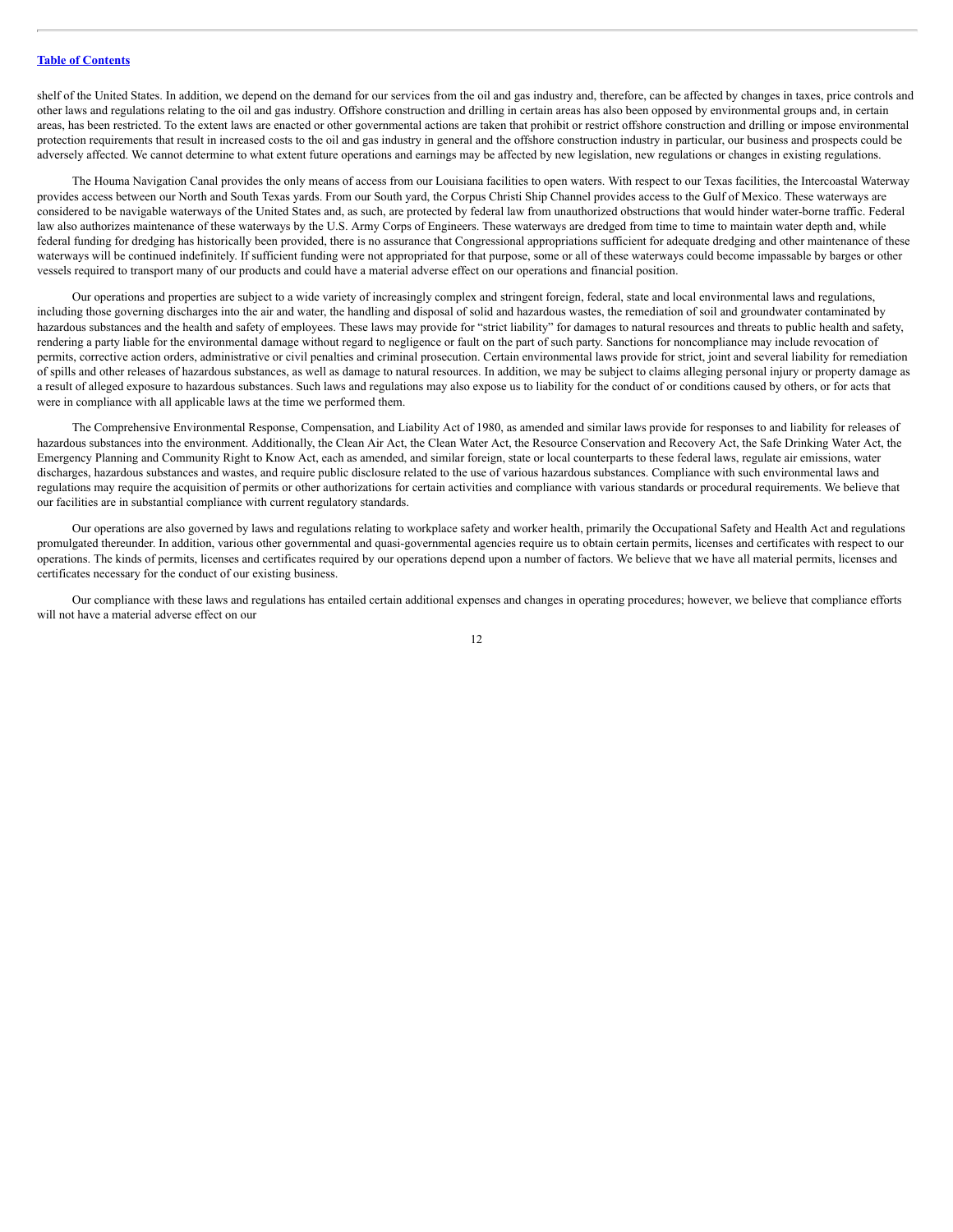business or financial condition. Future events, such as changes in existing laws and regulations or their interpretation, more vigorous enforcement policies of regulatory agencies, or stricter or different interpretations of existing laws and regulations, may require additional expenditures by us, which expenditures may be material.

Our employees may engage in certain activities, including interconnect piping and other service activities conducted on offshore platforms, activities performed on the spud barges owned or chartered by us, marine vessel fabrication and repair activities performed at our facilities, and operating vessels owned by us, that are covered in either the provisions of the Jones Act or U.S. Longshoreman and Harbor Workers Act ("USL&H"). These laws operate to make the liability limits established under state workers' compensation laws inapplicable to these employees and, instead, permit them or their representatives to pursue actions against us for damages or job related injuries, with generally no limitations on our potential liability. Our ownership and operation of vessels and our fabrication and repair of customer vessels can give rise to large and varied liability risks, such as risks of collisions with other vessels or structures, sinkings, fires and other marine casualties, which can result in significant claims for damages against us for, among other things, personal injury, death, property damage, pollution and loss of business.

In addition, our operations are subject to extensive government regulation by the United States Coast Guard, as well as various private industry organizations such as the American Petroleum Institute, American Society of Mechanical Engineers, American Welding Society and the American Bureau of Shipping.

#### **Insurance**

We maintain insurance against property damage caused by fire, flood, explosion and similar catastrophic events that may result in physical damage or destruction to our facilities. All policies are subject to deductibles and other coverage limitations. We also maintain a builder's risk policy for construction projects, general liability insurance and maritime employer's liability insurance, which are also subject to deductibles and coverage limitations. The Company is self-insured for workers' compensation and USL&H claims except for losses in excess of a per occurrence threshold amount. Although management believes that our insurance is adequate, there can be no assurance that we will be able to maintain adequate insurance at rates which management considers commercially reasonable, nor can there be any assurance that such coverage will be adequate to cover all claims that may arise.

### **Employees**

Our workforce varies based on the level of ongoing fabrication activity at any particular time. As of December 31, 2013 and 2012, we had approximately 1,900 and 2,200 employees, respectively. Additionally, we will use contract labor when required to meet customer demand. The number of contract laborers we used increased to 467 in 2013 as compared to 344 in 2012. None of our employees are employed pursuant to a collective bargaining agreement, and we believe our relationship with our employees is good.

Our ability to remain productive and profitable depends substantially on our ability to attract and retain skilled construction workers, primarily welders, fitters and equipment operators. In addition, our ability to expand our operations depends not only upon customer demand but also on our ability to increase our labor force. The demand for such workers is high and the supply is extremely limited, especially during periods of high activity in the oil and gas industry. While we believe our relationship with our skilled labor force is good, a significant increase in the wages paid by a wide range of other employers seeking similar skill sets could result in a reduction in our skilled labor force, increases in the wage rates we pay, increase in our use of contract labor, or all of these. Additionally, reductions made, from time to time, in our labor force may make it more difficult for us to increase our labor force to desirable levels during periods of increased customer demand for our services. If any of these occurred in the near-term, the profits expected from work in progress could be reduced or eliminated and to the extent such wage increases could not be passed on to our customers, our production capacity could be diminished and our growth potential could be impaired. In an effort to maintain our current workforce and attract new employees in periods of high activity, we have enhanced several incentive programs and expanded our training facility.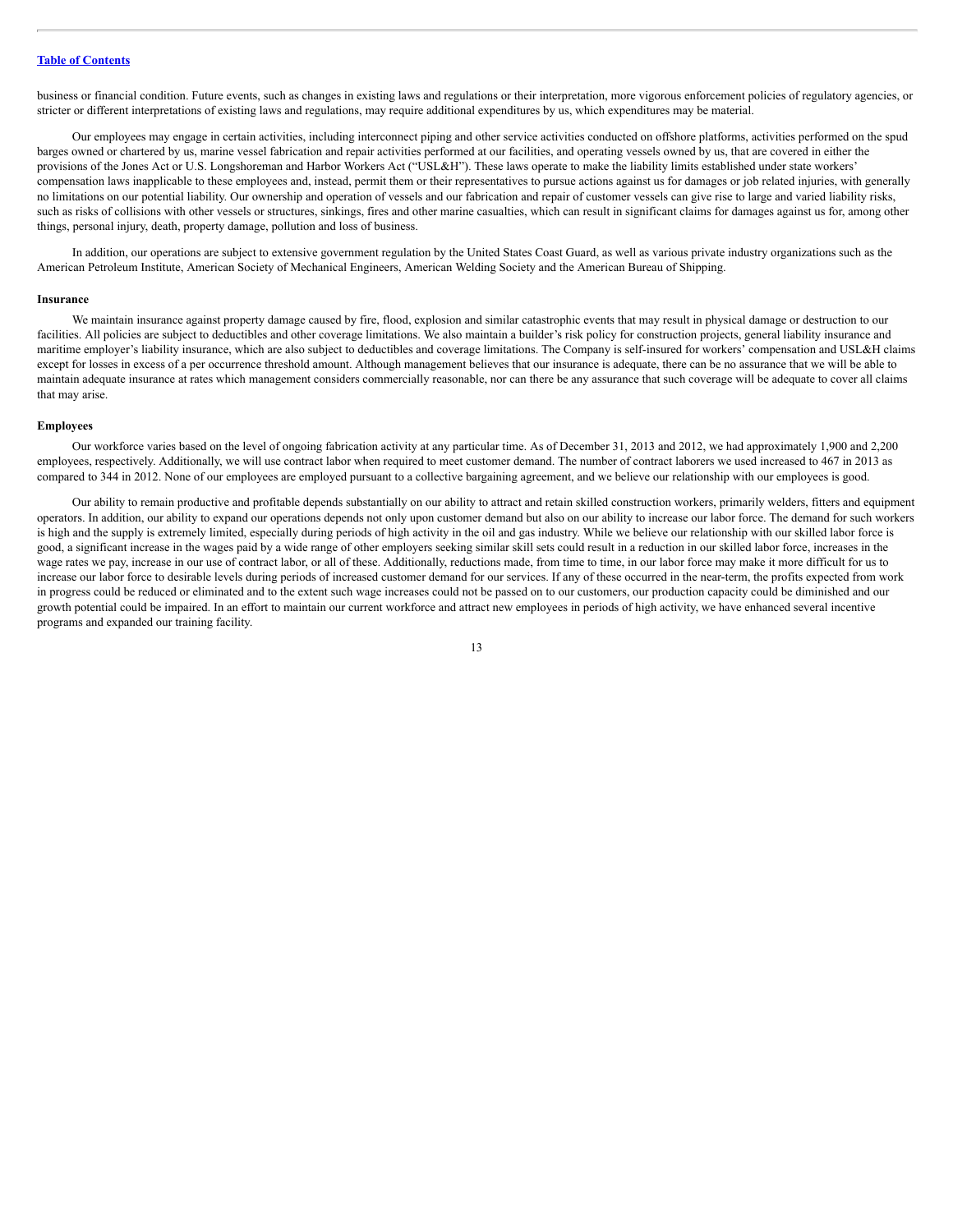#### <span id="page-15-0"></span>**Item 1A. Risk Factors**

# **Cautionary Statement**

Our business is subject to significant risks. We caution readers that the following important factors could affect our actual consolidated results and could cause our actual consolidated results in the future to differ materially from the goals and expectations expressed in the forward-looking statements contained in this report and in any other forwardlooking statements made by us or on our behalf.

### **We are subject to the cyclical nature of the oil and gas industry.**

Our business depends primarily on the level of activity by oil and gas companies in the Gulf of Mexico and along the Gulf Coast. This level of activity has traditionally been volatile, primarily as a result of fluctuations in oil and gas prices. Projects for which we are engaged may be deferred or delayed by our customers based, in part, on the price of oil and gas. The levels of our customers' capital expenditures are influenced by, among other things:

- oil and gas prices and industry perceptions of future prices;
- the cost of exploring for, producing and delivering oil and gas;
- the ability of oil and gas companies to generate capital;
- the sale and expiration dates of offshore leases in the United States and overseas;
- the discovery rate of new oil and gas reserves in offshore areas;
- local, federal and international political and economic conditions; and
- uncertainty regarding the United States energy policy, particularly any revision, reinterpretation or creation of environmental and tax laws and regulations that would negatively impact the industry.

Although activity levels in production and development sectors of the oil and gas industry are less volatile than the exploration sector, producers generally react to declining oil and gas prices by reducing expenditures. This has in the past and may in the future adversely affect our business. We are unable to predict future oil and gas prices or the level of oil and gas industry activity in the Gulf of Mexico region and internationally. A prolonged low level of activity in the oil and gas industry will adversely affect the demand for our products and services, our financial condition and results of operations.

# **Our backlog is subject to change as a result of changes to management's estimates, suspension or termination of projects currently in our backlog or our failure to secure additional projects. Our revenue, net income and cash flow could be adversely affected as a result of changes to our backlog.**

Our backlog is based on management's estimate of the direct labor hours required to complete, and the remaining revenue to be recognized with respect to, those projects as to which a customer has authorized us to begin work or purchase materials or services pursuant to written contracts, letters of intent or other forms of authorization. However, management's estimates are often based on preliminary engineering and design specifications by the customer. As engineering and design plans are finalized or changes to existing plans are made, management's estimate of the direct labor hours required to complete and price at completion is likely to change.

All projects currently included in our backlog generally are subject to suspension, termination, or a reduction in scope at the option of the customer, although the customer is generally required to pay us for work performed and materials purchased through the date of termination. In addition, customers have the ability to delay the execution of projects. Depending on the size of the project, the termination, postponement, or change in scope of any project could significantly reduce backlog, and could have a material adverse effect on revenue, net income and cash flow. Accordingly, our backlog as of any particular date is an uncertain indicator of future earnings.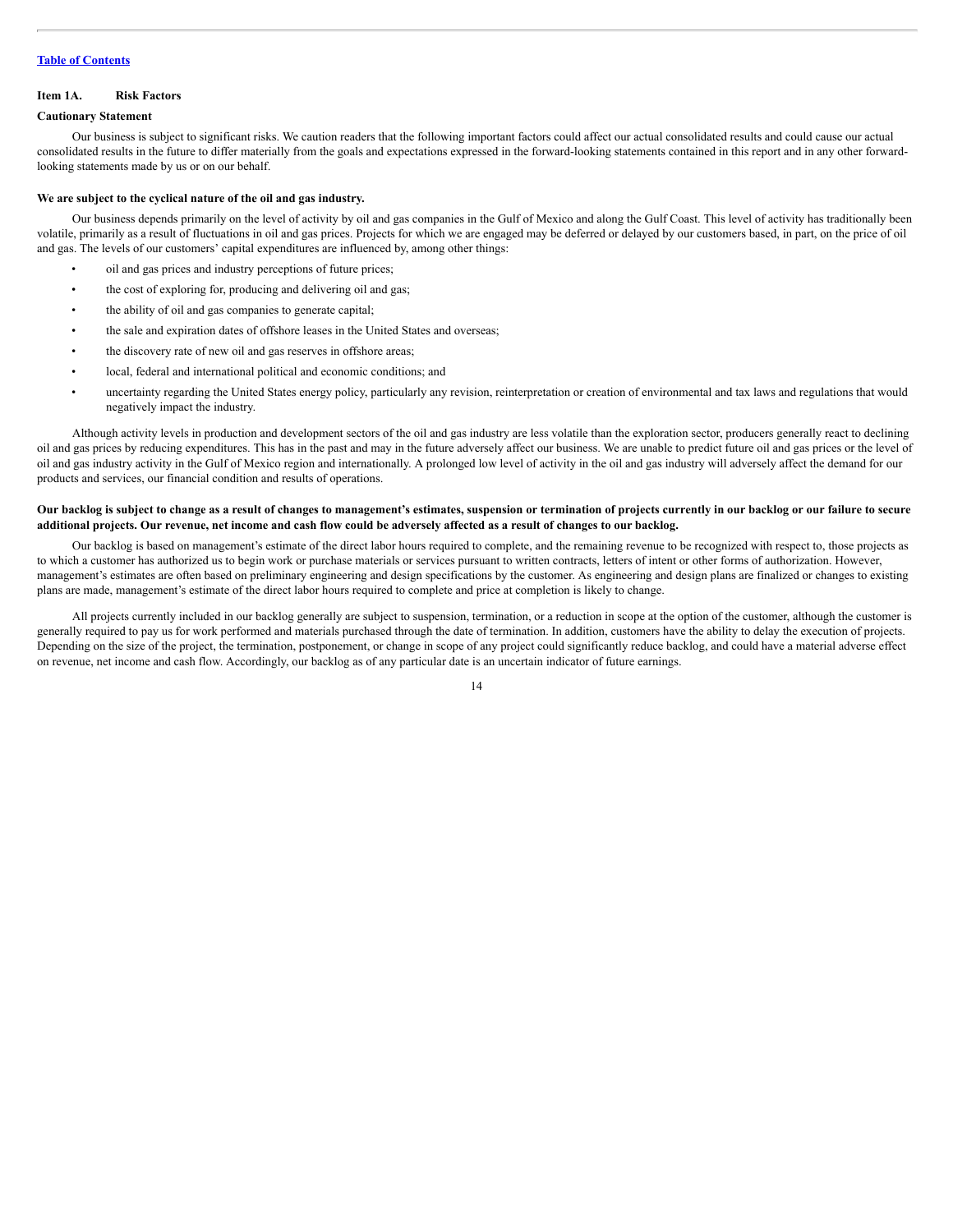Deepwater projects have historically represented a significant part of our backlog. As of December 31, 2013, we had a revenue backlog of \$358.7 million and a labor backlog of approximately 3.3 million man-hours. With respect to backlog at December 31, 2013, \$224.5 million, or approximately 62.6%, represents projects destined for deepwater locations. Since the scope of work and contract prices on most deepwater projects typically represent a substantial portion of overall backlog, a suspension, termination, or change in scope of any of these projects is likely to have a more significant adverse impact on revenue, net income and cash flow as compared to other projects.

During the quarter ended September 30, 2013, we entered into discussions with a large deepwater customer concerning our customer's request for a reduction in scope of the project, whereby remaining completion and integration work would be performed at the integration site by a different integration contractor. During the third quarter of 2013, we transferred the project deliverables to the integration contractor's site and removed from backlog estimated revenue of \$25.5 million and estimated labor hours of 271,000 hours representing our previous estimate of remaining work to complete the project. Throughout the fourth quarter of 2013 and into the first quarter of 2014, we continued negotiations with this large deepwater customer with respect to final amounts due to us and to our subcontractors for claims for work performed prior to transition of the scope of work to the customer-designated replacement contractor. We expect to execute a final change order to this contract with the customer in early March 2014 that will provide for a final payment of \$11.0 million by our customer during the first half of 2014. Based primarily on the status of these ongoing negotiations, we recorded an additional loss provision of \$18.2 million in the fourth quarter of 2014 related to this project. For the year ended December 31, 2013, we recognized estimated contract losses of \$29.6 million primarily as a result of our inability to recover certain costs and the de-scoping of this contract.

On July 13, 2012, we received notice from our customer, Bluewater Industries, requesting a slowdown of work on ATP Oil & Gas (UK) Limited's Cheviot project, and an amendment to the scheduled payment terms under the original contract. On August 16, 2012, we entered into a binding agreement with Bluewater, an engineering consulting firm engaged by ATP UK to oversee the fabrication of the Cheviot project, to amend and restate the original contract and suspend the project. Among other things, the agreement outlined a revised payment term for the contracts receivable balance. We also entered into a security agreement with Bluewater pursuant to which Bluewater granted us a security interest in certain of its equipment. As of December 31, 2012, \$56.8 million had been billed on the Cheviot project and the outstanding balance was approximately \$31.3 million. We recorded a \$14.5 million reserve on the balance as of December 31, 2012. All installments under the agreement were paid through February 28, 2013; however the remaining balance of \$30.9 million was not paid on or before March 31, 2013, triggering a default by our customer. As of April 1, 2013, the agreement terminated and we initiated action to enforce our rights under the security agreement. During the second quarter of 2013, the carrying amount of assets and liabilities relating to the project was reclassified as held for sale in our consolidated balance sheet, resulting in a non-cash change in contract receivables, billings in excess of cost and estimated earnings on uncompleted contracts, and assets held for sale. As of December 31, 2013, management estimates that the fair value of these assets held for sale was \$13.5 million with no additional loss recorded.

### **We might be unable to employ a sufficient number of skilled workers.**

Our ability to remain productive and profitable depends substantially on our ability to attract and retain skilled construction workers, primarily welders, fitters and equipment operators. In addition, our ability to expand our operations depends not only upon customer demand but also on our ability to increase our labor force. The demand for such workers is high and the supply is extremely limited, especially during periods of high activity in the oil and gas industry. While we believe our relationship with our skilled labor force is good, a significant increase in the wages paid by a wide range of other employers seeking similar skill sets could result in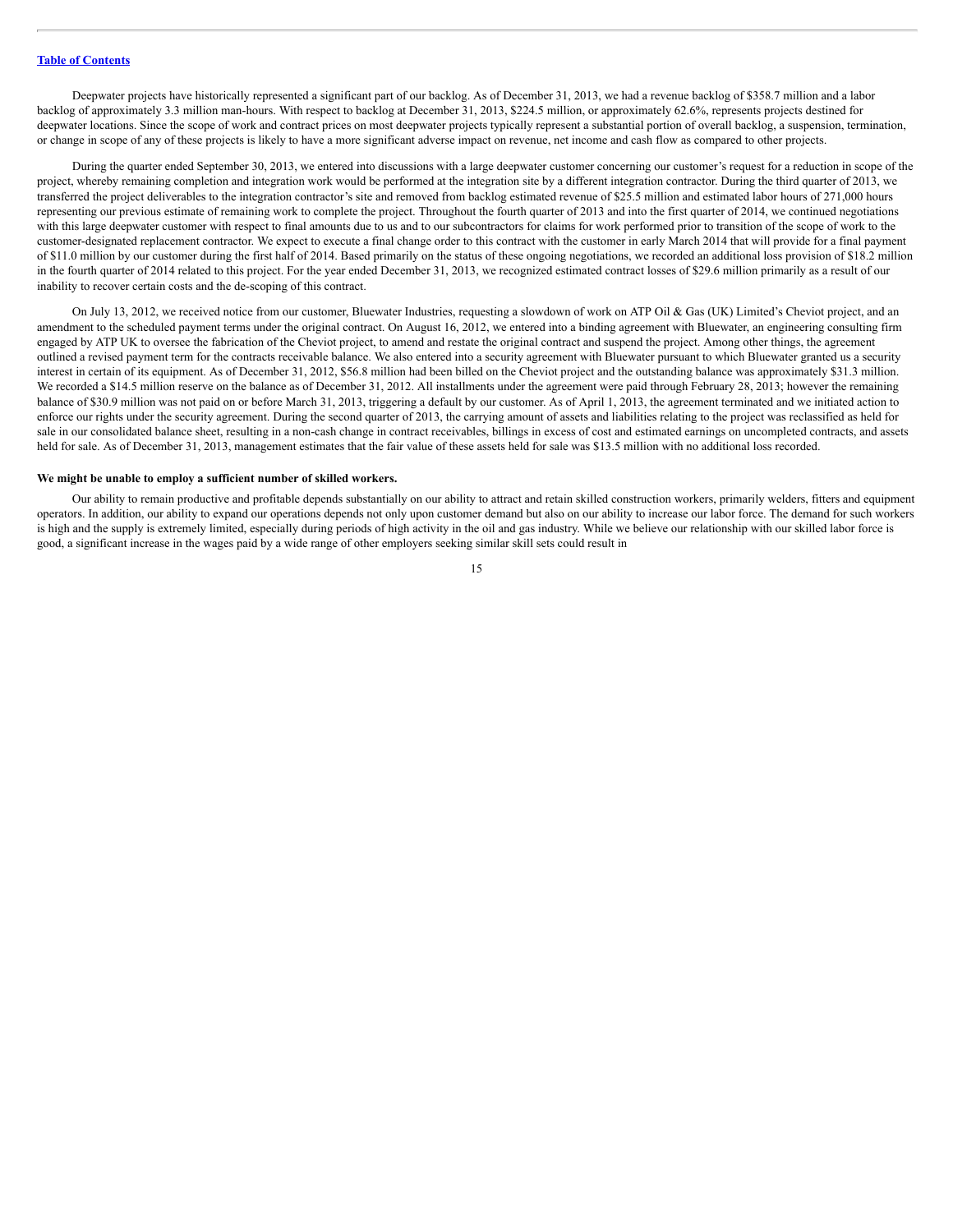a reduction in our skilled labor force, increases in the wage rates we pay, increase in our use of contract labor, or all of these. Additionally, reductions made, from time to time, in our labor force may make it more difficult for us to increase our labor force to desirable levels during periods of increased customer demand for our services. If any of these occurred in the near-term, the profits expected from work in progress could be reduced or eliminated and to the extent such wage increases could not be passed on to our customers, our production capacity could be diminished and growth potential could be impaired.

# **The dangers inherent in our operations and the limits on our insurance coverage could expose us to potentially significant liability costs and materially interfere with the performance of our operations.**

The fabrication of large steel structures involves operating hazards that can cause personal injury or loss of life, severe damage to and destruction of property and equipment and suspension of operations. The failure of such structures during and after installation can result in similar injuries and damages. In addition, our employees may engage in certain activities, including interconnect piping and other service activities conducted on offshore platforms, activities performed on the spud barges owned or chartered by us, marine vessel fabrication and repair activities performed at our facilities and operating vessels owned by us, that are covered in either the provisions of the Jones Act or USL&H. These laws operate to make the liability limits established under state workers' compensation laws inapplicable to these employees and, instead, permit them or their representatives to pursue actions against us for damages or job related injuries, with generally no limitations on our potential liability.

Our ownership and operation of vessels can give rise to large and varied liability risks, such as risks of collisions with other vessels or structures, sinkings, fires and other marine casualties, which can result in significant claims for damages against both us and third parties. Litigation arising from any such occurrences may result in our being named as a defendant in lawsuits asserting large claims. In addition, due to the proximity to the Gulf of Mexico, our facilities are subject to the possibility of physical damage caused by hurricanes or flooding.

Although we believe that our insurance coverage is adequate, there can be no assurance that we will be able to maintain adequate insurance in the future at rates we consider reasonable or that our insurance coverage will be adequate to cover future claims that may arise. Claims for which we are not fully insured may adversely affect our working capital and profitability. In addition, changes in the insurance industry have generally led to higher insurance costs and decreased availability of coverage. The availability of insurance that covers risks we and our competitors typically insure against may decrease, and the insurance that we are able to obtain may have higher deductibles, higher premiums and more restrictive policy terms.

# **Our industry is highly competitive.**

The offshore and marine fabrication industry is highly competitive and influenced by events largely outside of our control. Contracts for our services are generally awarded on a competitive bid basis, and our customers consider many factors when awarding a job. These factors include price, the contractor's ability to meet the customer's delivery schedule, the availability and capability of equipment, and the reputation, experience, and safety record of the contractor. Although we believe that our reputation for safety and quality service is good, we cannot guarantee that we will be able to maintain our competitive position. We compete with both large and small companies for available jobs, and certain of our competitors, particularly our domestic competitor for major deepwater projects, have greater financial and other resources than we do.

In addition, because of subsidies, import duties and fees, taxes imposed on foreign operators and lower wage rates in foreign countries, along with fluctuations in the value of the U.S. dollar and other factors, we may not be able to remain competitive with foreign contractors for projects designed for use in international locations as well as those designed for use in the Gulf of Mexico. See "Business and Properties – Competition" for more information regarding the competitive nature of our industry.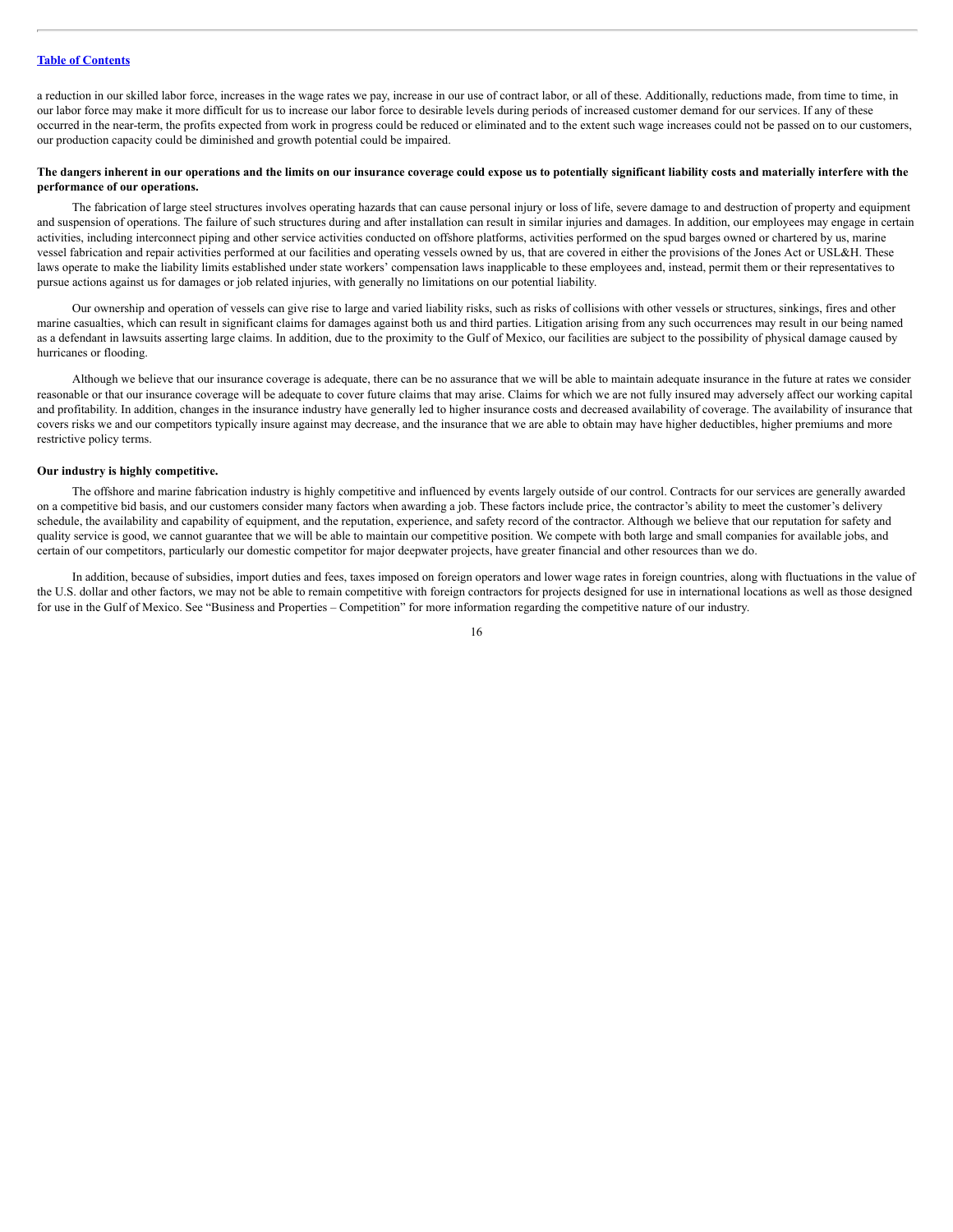#### **Competitive pricing common in the fabrication industry may not provide sufficient protection from cost overruns.**

As is common in the offshore platform fabrication industry, a substantial number of our projects are performed on a fixed-price or unit-rate basis, although some projects are performed on an alliance/partnering or cost-plus basis. Under fixed-price or unit-rate contracts, we receive the price fixed in the contract, subject to adjustment only for changeorders placed by the customer. Under a unit rate contract, material items or labor tasks are assigned unit rates of measure. The unit rates of measure will generally be an amount of dollars per ton, per foot, per square foot or per item installed. A typical unit rate contract can contain hundreds to thousands of unit rates of measure. Profit margins are built in to the unit rates and, similar to a fixed price contract, we retain all cost savings but are also responsible for all cost overruns. Under typical alliance/partnering arrangements, the parties agree in advance to a target price that includes specified levels of labor, material costs and profit margins. If the project is completed at less cost than that targeted in the contract, the contract price is reduced by a portion of the savings. If the cost of completion is greater than target costs, the contract price is increased, but generally to the target price plus the actual incremental cost of materials and direct labor. Accordingly, under alliance/partnering arrangements, we have some protection against cost overruns but must share a portion of any cost savings with the customer. Under cost-plus arrangements, we receive a specified fee in excess of our direct labor and material cost and thus are protected against cost overruns, but do not benefit directly from cost savings.

The revenue, costs and gross profit realized on a contract will often vary from the estimated amounts on which such contracts were originally based due to, among other things:

- changes in the availability and cost of labor and material;
- variations in productivity from the original estimates;
- customer delays in delivering or deviations to designs and drawings;
- changes in estimates or bidding; and
- termination or de-scoping of projects by our customers.

These variations and the risks inherent in our industry may result in revenue and gross profits different from those originally estimated and reduce profitability or create losses on projects. Depending on the size of a project, variations from estimated contract performance can have a significant impact on our operating results for any particular fiscal quarter or year.

For example, we recognized estimated contract losses of \$30.8 million and \$11.5 million in 2013 and 2012, respectively, primarily as a result of our inability to recover certain costs and the de-scoping of this contract. For additional information on this project, see "Business and Properties – Backlog."

# **Our method of accounting for revenue could result in an earnings charge.**

Most of our revenue is recognized on a percentage-of-completion basis based on the ratio of direct labor hours worked to the total estimated direct labor hours required for completion. Accordingly, contract price and cost estimates are reviewed monthly as the work progresses, and adjustments proportionate to the percentage of completion are reflected in revenue for the period when such estimates are revised. To the extent that these adjustments result in a reduction or elimination of previously reported profits, we are required to recognize a charge against current earnings, which may be significant depending on the size of the project or the adjustment.

We recognized contract losses of \$29.6 million as of December 31, 2013 on one of our large deepwater projects which resulted in an unfavorable reduction in gross margin for the year as required under the accounting for loss contracts under percentage of completion accounting. This loss was mainly due to our inability to recover certain costs and the de-scoping of one of our major deepwater contracts. For additional information on this project, see "Business and Properties – Backlog."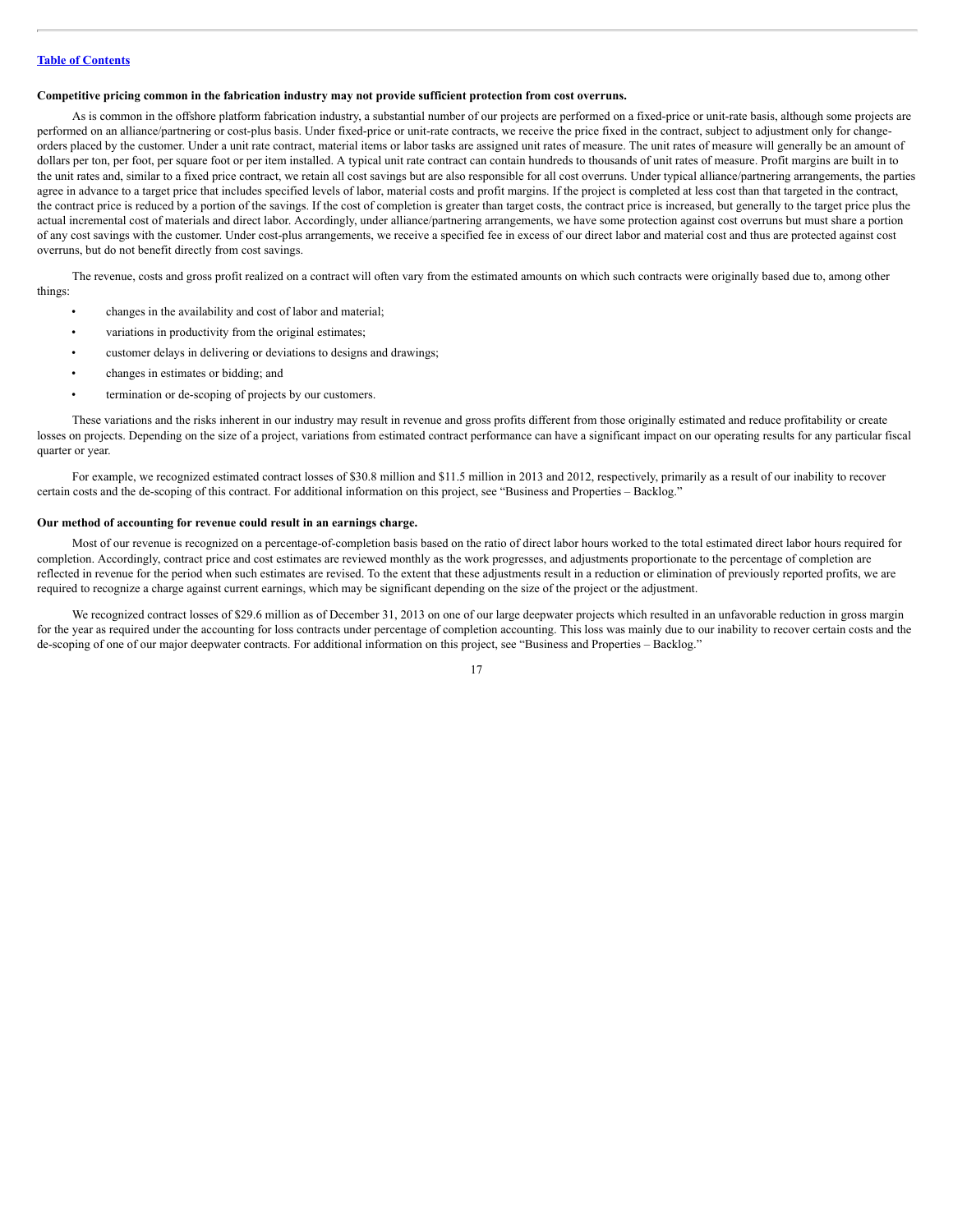# **We are susceptible to adverse weather conditions in our market areas.**

Our operations are directly affected by the seasonal differences in weather patterns in the Gulf of Mexico, as well as daylight hours. Since most of our construction activities take place outdoors, the number of direct labor hours worked generally declines in the winter months due to an increase in rainy and cold conditions and a decrease in daylight hours. The seasonality of oil and gas industry activity as a whole in the Gulf Coast region also affects our operations. Our customers often schedule the completion of their projects during the summer months in order to take advantage of milder weather for the installation of their platforms. The rainy weather, tropical storms, hurricanes and other storms prevalent in the Gulf of Mexico and along the Gulf Coast throughout the year may also affect our operations. Accordingly, our operating results may vary from quarter to quarter, depending on factors outside of our control. As a result, full year results are not likely to be a direct multiple of any particular quarter or combination of quarters.

## **We depend on key personnel.**

Our success depends to a great degree on the abilities of our key management personnel, particularly our executives and other key employees. The loss of the services of one or more of these individuals could adversely affect us.

# **We depend on significant customers.**

We derive a significant amount of our revenue from a small number of major and independent oil and gas and marine companies. Generally, our major oil and gas customers engage us for large deepwater fabrication projects. Because the level of fabrication that we may provide to any particular customer depends, among other things, on the size of that customer's capital expenditure budget devoted to platform construction plans in a particular year and our ability to meet the customer's delivery schedule, customers that account for a significant portion of our revenue in one fiscal year may represent an immaterial portion of revenue in subsequent years. For example, our largest customers (those which individually accounted for 10% or more of revenue in a given year) accounted for 60% of revenue in 2013 (36% for Williams Field Services – Gulf Coast Company, L.P. and 24% for Chevron USA, Inc.), 61% of revenue in 2012 (37% for Chevron USA, Inc. and 24% for Williams Field Services – Gulf Coast Company, L.P.), and 37% of revenue in 2011 (Chevron USA, Inc.). The loss of a significant customer in any given year for any reason, including a sustained decline in that customer's capital expenditure budget or competitive factors can result in a substantial loss of revenue and could have a material adverse effect on our operating performance.

#### **The nature of our industry subjects us to compliance with regulatory and environmental laws.**

Our operations and properties are materially affected by state and federal laws and other regulations relating to the oil and gas industry in general, as well as a wide variety of federal, state and local environmental laws and regulations, including those governing discharges into the air and water, the handling and disposal of solid and hazardous wastes, the remediation of soil and groundwater contaminated by hazardous substances and the health and safety of employees. Compliance with many of these laws is becoming increasingly complex, stringent and expensive. Many of these laws impose "strict liability" for damages to natural resources or threats to public health and safety, rendering a party liable for the environmental damage without regard to its negligence or fault. Certain environmental laws provide for strict, joint and several liability for remediation of spills and other releases of hazardous substances, as well as damage to natural resources. In addition, we could be subject to claims alleging personal injury or property damage as a result of alleged exposure to hazardous substances. Such laws and regulations may also expose us to liability for the conduct of or conditions caused by others, or for acts that were in compliance with all applicable laws at the time such acts were performed. We believe that our present operations substantially comply with applicable federal and state pollution control and environmental protection laws and regulations. We also believe that compliance with such laws has had no material adverse effect on our operations. However, such environmental laws are changed frequently. Sanctions for noncompliance may include revocation of permits, corrective action orders, administrative or civil penalties and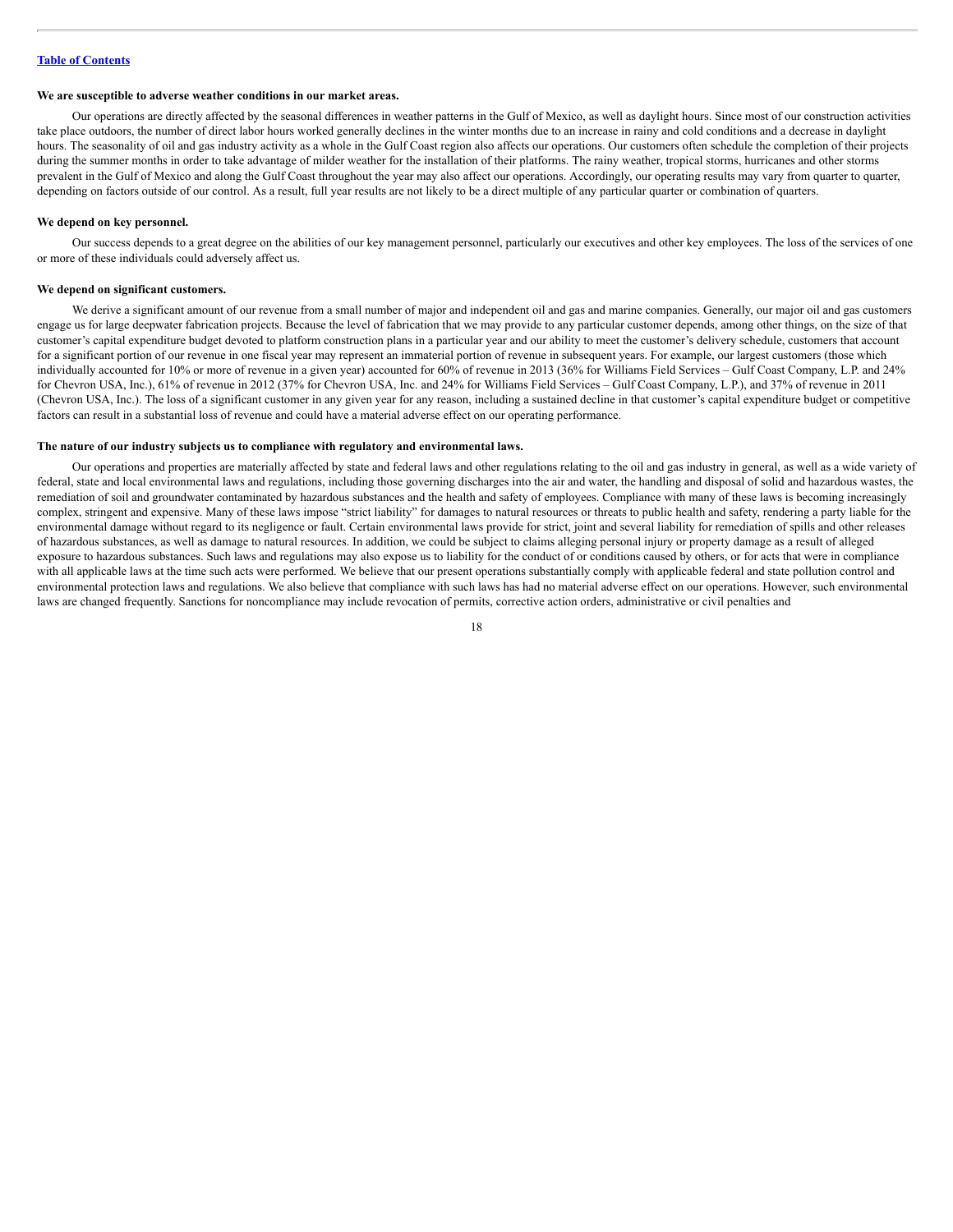criminal prosecution. We are unable to predict whether environmental laws will materially adversely affect our future operations and financial results. See "Business and Properties – Government and Environmental Regulation."

The demand for our services is also affected by changing taxes, price controls and other laws and regulations relating to the oil and gas industry generally. Offshore construction and drilling in certain areas has also been opposed by environmental groups and, in certain areas, has been restricted. To the extent laws are enacted or other governmental actions are taken that prohibit or restrict offshore construction and drilling or impose environmental protection requirements that result in increased costs to the oil and gas industry in general and the offshore construction industry in particular, our business and prospects could be adversely affected. We cannot determine to what extent future operations and earnings may be affected by new legislation, new regulations or changes in existing regulations.

# **Our business is highly dependent on our ability to utilize the Houma Navigation Canal and Corpus Christi Ship Channel.**

The Houma Navigation Canal provides the only means of access from our Louisiana facilities to open waters. With respect to our Texas facilities, the Intercoastal Waterway provides access between our North and South Texas yards. From our South Texas yard, the Corpus Christi Ship Channel provides access to the Gulf of Mexico. These waterways are considered to be navigable waterways of the United States and, as such, are protected by federal law from unauthorized obstructions that would hinder water-borne traffic. Federal law also authorizes maintenance of these waterways by the U.S. Army Corps of Engineers. These waterways are dredged from time to time to maintain water depth and, while federal funding for dredging has historically been provided, there is no assurance that Congressional appropriations sufficient for adequate dredging and other maintenance of these waterways will be continued indefinitely. If sufficient funding were not appropriated for that purpose, some or all of these waterways could become impassable by barges or other vessels required to transport many of our products and could have a material adverse effect on our operations and financial position.

#### **We depend on subcontractor services to perform our contractual obligations.**

Our ability to perform under our contracts depends to some degree on the performance of third parties we subcontract. We depend upon subcontractors for a variety of reasons, including:

- to perform work as a result of scheduling demands we would otherwise perform with our employees;
- to supervise and/or perform certain aspects of the contract more efficiently considering the conditions of the contract; and
- to perform certain types of skilled work.

We work closely with these subcontractors to monitor progress and address our customer requirements. We generally have the ability to pursue backcharges for costs we incur or liabilities we assume as a result of a subcontractor's lack of performance. However, the inability of our subcontractors to perform under the terms of their contracts could cause us to incur additional costs that reduce profitability or create losses on projects.

# **We are exposed to risks arising out of recent legislation affecting U.S. public companies.**

Changing laws, regulations and standards relating to corporate governance and public disclosures, including the Sarbanes-Oxley Act and the Dodd-Frank Wall Street Reform and Consumer Protection Act, and related regulations implemented thereunder, are increasing legal and financial compliance costs and making some activities more time consuming. Any failure to successfully or timely complete annual assessments of our internal controls required by Section 404 of the Sarbanes-Oxley Act could subject us to sanctions or investigations by regulatory authorities. Any such action could adversely affect our financial results or our reputation with investors, lenders and others.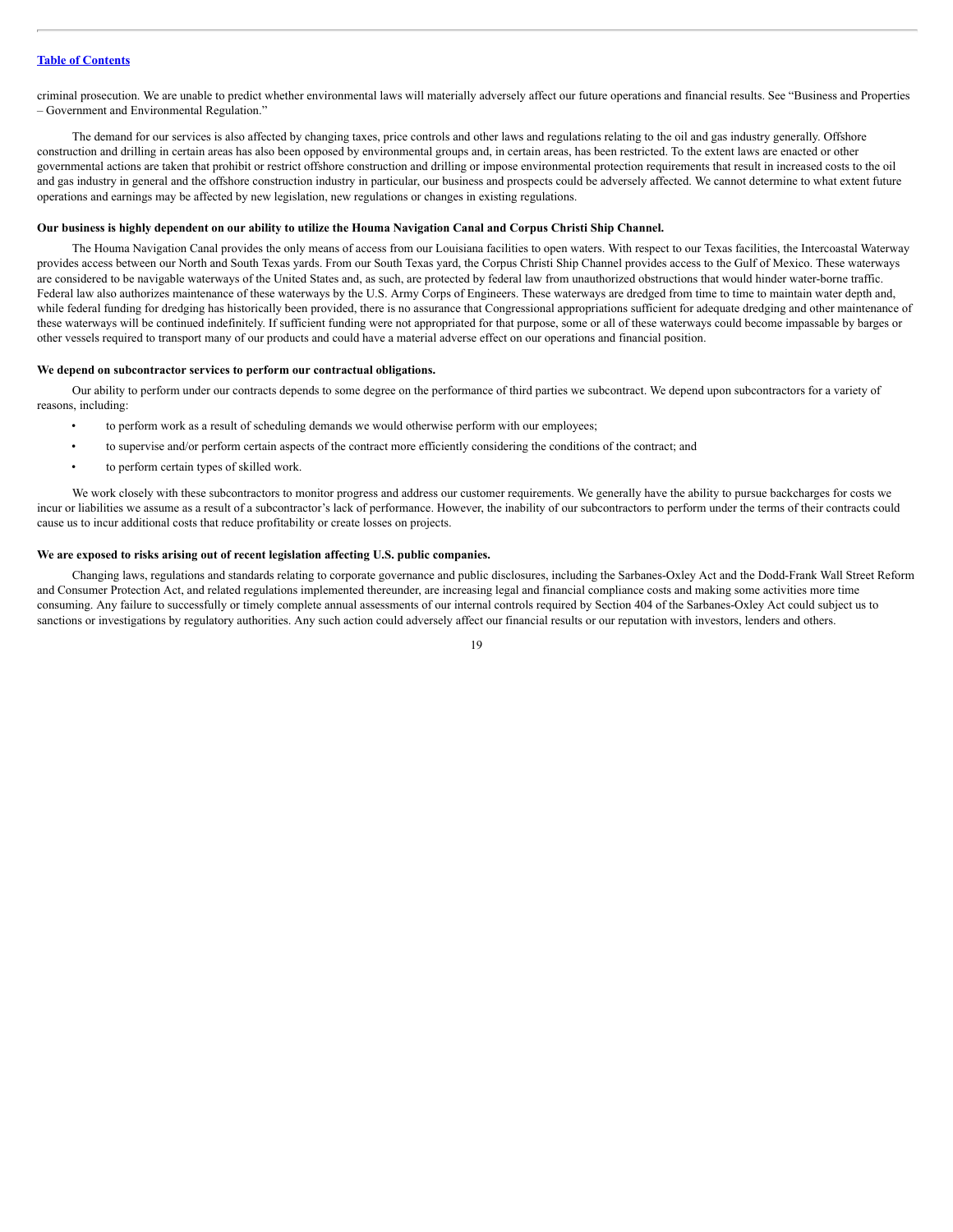### **Item 1B. Unresolved Staff Comments**

<span id="page-21-1"></span><span id="page-21-0"></span>None.

# **Item 3. Legal Proceedings**

We are subject to various routine legal proceedings in the normal conduct of our business primarily involving commercial claims, workers' compensation claims, and claims for personal injury under the general maritime laws of the United States and the Jones Act. While the outcome of these lawsuits, legal proceedings and claims cannot be predicted with certainty, management believes that the outcome of any such proceedings, even if determined adversely, would not have a material adverse effect on our financial position, results of operations or cash flows.

| Item 4. | <b>Mine Safety Disclosures</b> |
|---------|--------------------------------|
|---------|--------------------------------|

<span id="page-21-2"></span>None.

### <span id="page-21-3"></span>**Executive Officers of the Registrant**

Listed below are the names, ages and offices held by each of our executive officers as of March 7, 2014. All officers serve at the pleasure of our Board of Directors.

| <b>Name</b>       | Age | Position                                                         |
|-------------------|-----|------------------------------------------------------------------|
| Kirk J. Meche     |     | President, Chief Executive Officer and Director                  |
| Jeffrey M. Favret |     | Vice President of Finance, Chief Financial Officer and Treasurer |
| Todd F. Ladd      |     | Chief Operating Officer                                          |

*Kirk J. Meche* became Chief Executive Officer in January 2013. Mr. Meche has served as President since January 2009. He served as Chief Operating Officer from January 2009 to December 2012. Mr. Meche served as the Executive Vice President – Operations from 2001 to 2009. Mr. Meche was President and Chief Executive Officer of Gulf Marine from February 2006 to October 2006. Mr. Meche served as President and Chief Executive Officer of Gulf Island, L.L.C. from February 2001 until January 2006. Prior to that, Mr. Meche served as President and Chief Executive Officer of Southport, Inc., a wholly-owned fabrication subsidiary of the Company, from 1999 to 2001. Mr. Meche was a project manager of the Company from 1996 to 1999. Mr. Meche held various engineering positions for J. Ray McDermott, Inc. from 1985 to 1996.

*Jeffrey M. Favret* became Vice President of Finance, Chief Financial Officer and Treasurer in May 2013. Mr. Favret has worked with companies in oil and gas exploration and production, vessel construction, offshore drilling construction and offshore vessel/marine transportation industries, among others. Mr. Favret previously served as Director of Finance, Energy Infrastructure Segment, of FMC Technologies, Inc., a leading global provider of technology solutions for the energy industry, from May 2012 to May 2013. Mr. Favret also served as the Chief Accounting Officer for Trico Marine Services, Inc., a provider of marine support vessel and subsea services to the offshore oil and gas industry, from April 2010 to May 2012. Prior to that, Mr. Favret served as Director (Partner) of the accounting firm Postlethwaite & Netterville, and in various roles at Ernst & Young in its Assurance and Advisory practice.

*Todd F. Ladd* became Chief Operating Officer in February 2014. Mr. Ladd previously served as Vice President and General Manager of the Company since July 2013. Mr. Ladd has over 25 years industry experience in the offshore fabrication sector. From 2001 to 2013, Mr. Ladd served as a partner and Senior Project Manager with Paloma Energy Consultants, an offshore construction project management firm. From April 1996 to August 2001, Mr. Ladd served as a Project Manager for Gulf Island, L.L.C. Mr. Ladd also served as Production Engineer and Facility Engineer at McDermott Marine Construction from January 1988 through March 1996.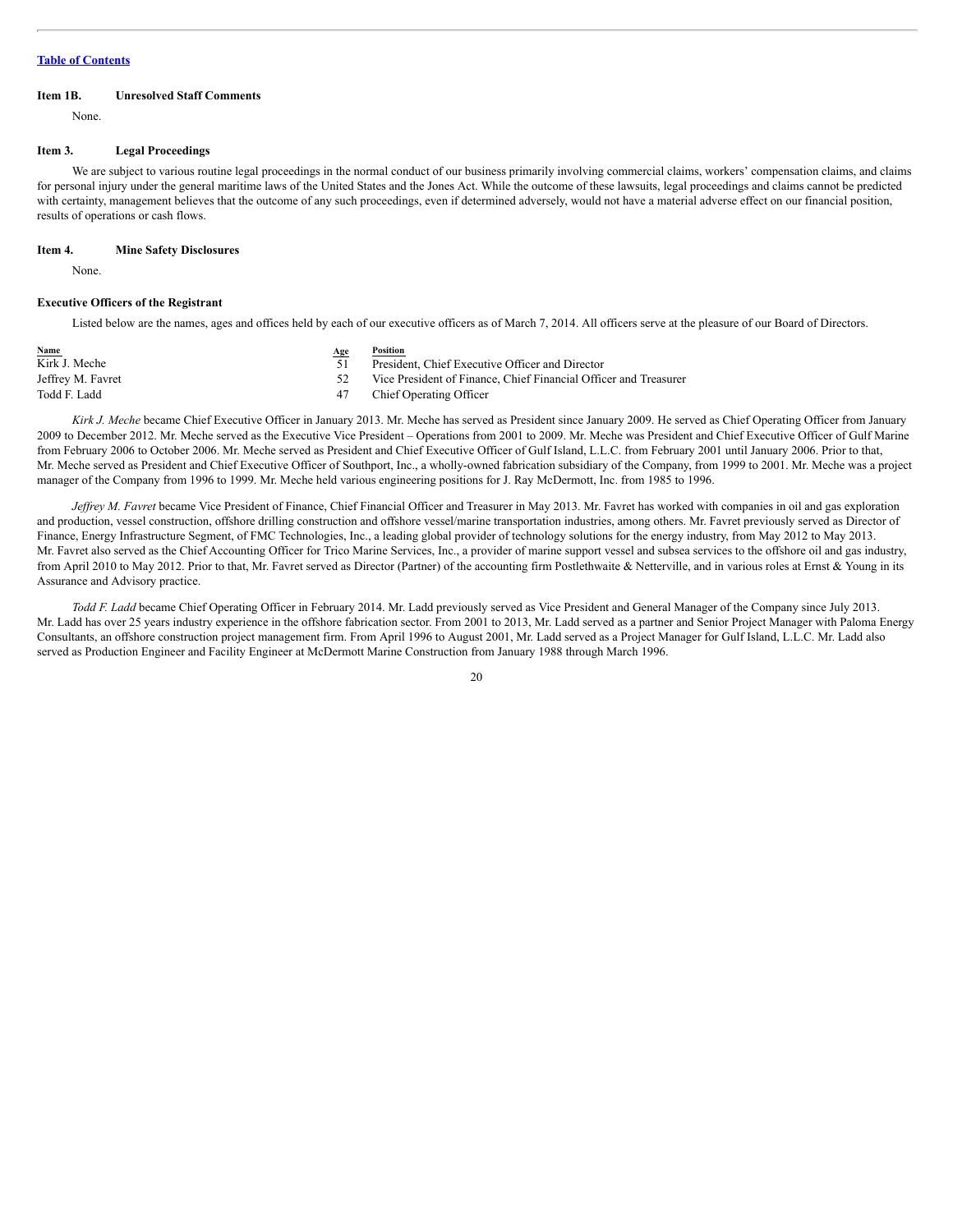# **PART II**

### <span id="page-22-1"></span><span id="page-22-0"></span>**Item 5. Market for Registrant's Common Equity, Related Stockholder Matters and Issuer Purchases of Equity Securities**

Our common stock is traded on the Nasdaq Global Select Market, under the symbol "GIFI." As of March 7, 2014, we had approximately 3,600 holders of record of our common stock.

The following table sets forth the high and low sale prices per share of the common stock, as reported by The Nasdaq Stock Market LLC, and the amount of cash dividends declared per share of our common stock, for each fiscal quarter of the two most recent fiscal years.

|                  | High    | Low     | <b>Dividend</b> |
|------------------|---------|---------|-----------------|
| Fiscal Year 2013 |         |         |                 |
| First Quarter    | \$25.49 | \$20.20 | \$<br>.10       |
| Second Quarter   | 22.63   | 18.76   | .10             |
| Third Quarter    | 25.00   | 18.92   | .10             |
| Fourth Quarter   | 26.82   | 21.85   | .10             |
| Fiscal Year 2012 |         |         |                 |
| First Ouarter    | \$35.48 | \$28.10 | \$<br>.10       |
| Second Quarter   | 29.73   | 23.97   | .10             |
| Third Quarter    | 31.69   | 24.20   | .10             |
| Fourth Quarter   | 29.11   | 19.89   | .10             |

In each quarter of 2013, our Board of Directors declared a dividend of \$0.10 per share on the shares of our common stock outstanding, totaling \$5.8 million. On February 27, 2014, our Board of Directors declared a dividend of \$0.10 per share on the shares of our common stock outstanding, payable March 24, 2014 to shareholders of record on March 14, 2014. Any future declaration and payment of dividends, if any, is at the discretion of our Board of Directors and will depend on our retained earnings, working capital requirements and the future operation and growth of our business and other factors deemed relevant by the Board of Directors.

# **Issuer Purchases of Equity Securities**

The following table sets forth shares of our common stock we repurchased during the three-month period ended December 31, 2013.

|                        |               |              |                          | <b>Current Program</b>     |
|------------------------|---------------|--------------|--------------------------|----------------------------|
|                        |               |              | <b>Total Number of</b>   | <b>Maximum</b>             |
|                        | <b>Total</b>  | Average      | <b>Shares Purchased</b>  | <b>Number of Shares</b>    |
|                        | Number of     | Price        | as Part of Publicly      | that May Yet Be            |
|                        | <b>Shares</b> | Paid per     | <b>Announced Plans</b>   | <b>Purchased Under the</b> |
| Period                 | Purchased     | <b>Share</b> | or Programs              | <b>Plans or Programs</b>   |
| October 1 to 31, 2013  |               |              |                          |                            |
| November 1 to 30, 2013 | 2,138         | \$26.46      | $\overline{\phantom{a}}$ | _                          |
| December 1 to 31, 2013 | 5,868         | \$24.50      |                          |                            |
| Total                  | 8,006a        | \$25.02      |                          | _                          |
|                        |               |              |                          |                            |

a. Represents shares repurchased under our applicable stock incentive plan to satisfy tax obligations on stock options and restricted stock awards. We do not have a publicly announced share repurchase program.

Information as to the securities authorized for issuance under our equity compensation plans is incorporated herein by reference to Item 12 of this report on Form 10-K.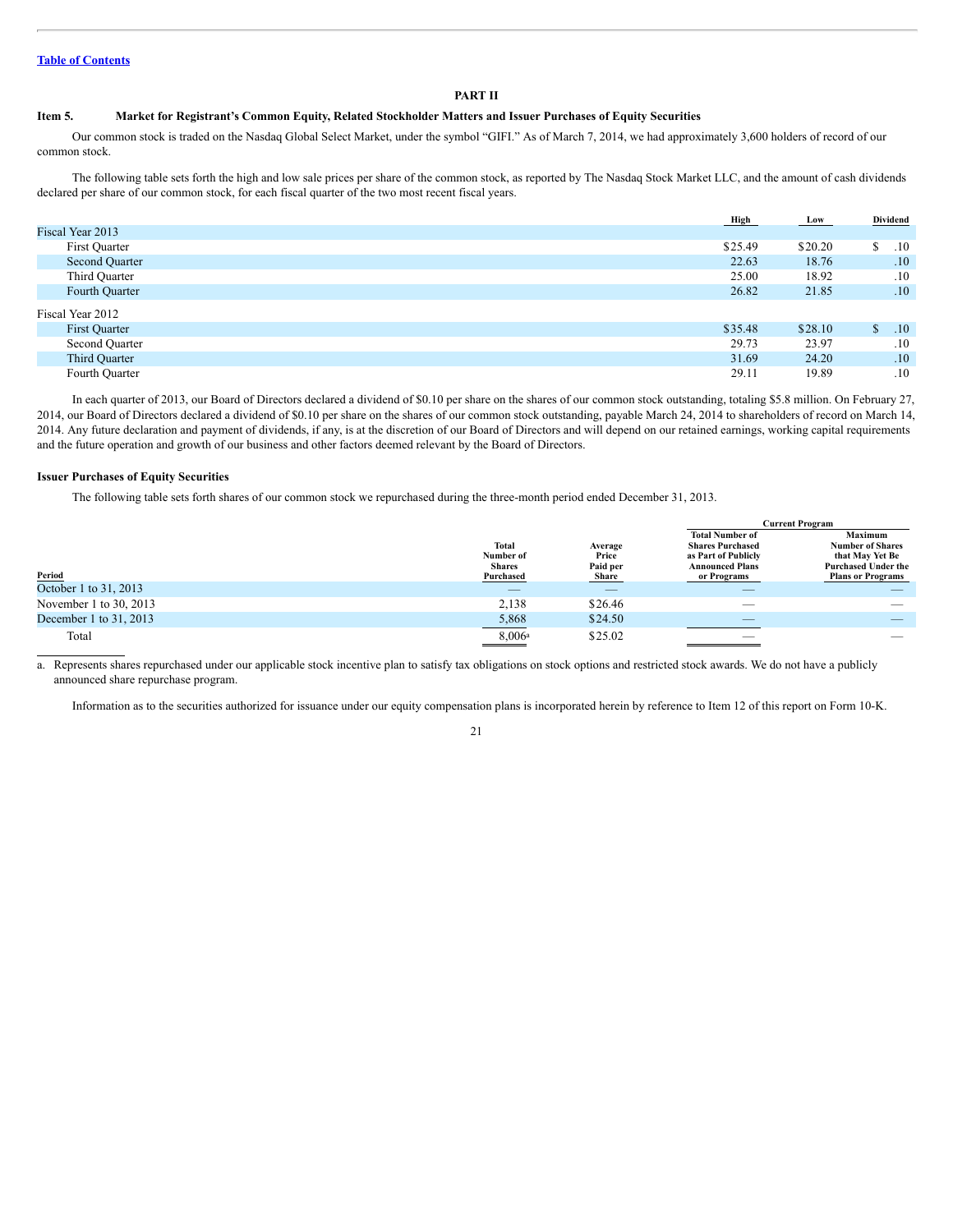# **Stock Performance Graph**

Standard & Poor's 500 Oil & Gas Equipment & Services Index

The following graph compares the cumulative total shareholder return on our common stock from December 31, 2008 to December 31, 2013, with the cumulative total return of the Standard & Poor's 500 Index and the Standard & Poor's 500 Oil & Gas Equipment & Services Index for the same period. The returns are based on an assumed investment of \$100 on January 1, 2009 at closing prices on December 31, 2008 in our common stock and in each of the indexes and on the assumption that dividends were reinvested.

### **Total Return To Shareholders (Includes reinvestment of dividends)**

|                                                            |                |        |        | <b>ANNUAL RETURN PERCENTAGE</b><br><b>Years Ending</b> |          |         |
|------------------------------------------------------------|----------------|--------|--------|--------------------------------------------------------|----------|---------|
| Company / Index                                            |                | Dec 09 | Dec 10 | <b>Dec 11</b>                                          | Dec 12   | Dec 13  |
| Gulf Island Fabrication, Inc.                              |                | 48.02  | 34.27  | 4.51                                                   | $-16.45$ | $-1.66$ |
| Standard & Poor's 500 Index                                |                | 26.46  | 15.06  | 2.11                                                   | 16.00    | 32.39   |
| Standard & Poor's 500 Oil & Gas Equipment & Services Index |                | 59.80  | 39.28  | $-11.68$                                               | 0.00     | 30.65   |
|                                                            | Base<br>Period |        |        | <b>INDEXED RETURNS</b><br><b>Years Ending</b>          |          |         |
| Company / Index                                            | Dec 08         | Dec 09 | Dec 10 | <b>Dec 11</b>                                          | Dec 12   | Dec 13  |
| Gulf Island Fabrication, Inc.                              | 100            | 148.02 | 198.75 | 207.71                                                 | 173.55   | 170.68  |

Standard & Poor's 500 Index **100 126.46** 145.51 **148.59** 172.37 **228.19**<br>
Standard & Poor's 500 Oil & Gas Equipment & Services Index **100 159.80** 222.56 **196.56** 196.57 **256.81** 

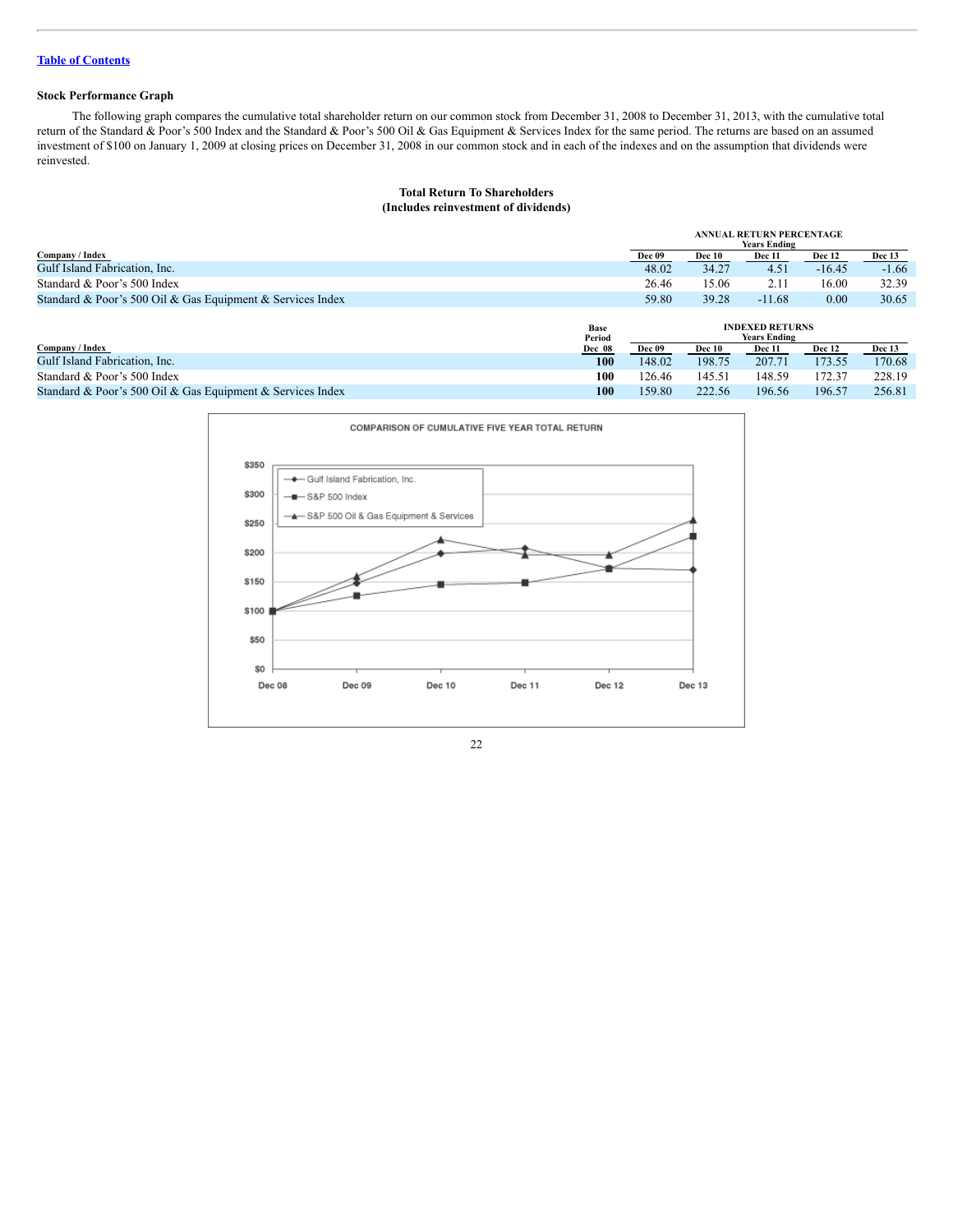# <span id="page-24-0"></span>**Item 6. Selected Financial Data**

The following table sets forth selected historical financial data as of the dates and for the periods indicated. The historical financial data for each year in the five-year period ended December 31, 2013 is derived from our audited financial statements. The following information should be read in conjunction with "Management's Discussion and Analysis of Financial Condition and Results of Operations" and our financial statements and notes thereto included elsewhere in this report on Form 10-K.

|                                                       | <b>Years Ended December 31,</b> |           |                                       |           |           |
|-------------------------------------------------------|---------------------------------|-----------|---------------------------------------|-----------|-----------|
|                                                       | 2013                            | 2012      | 2011                                  | 2010      | 2009      |
|                                                       |                                 |           | (in thousands, except per share data) |           |           |
| <b>Income Statement Data:</b>                         |                                 |           |                                       |           |           |
| Revenue                                               | \$608,326                       | \$521,340 | \$307,832                             | \$248,286 | \$311,529 |
| Cost of revenue:                                      |                                 |           |                                       |           |           |
| Contract costs                                        | 584,665                         | 502,999   | 295,614                               | 225,015   | 272,064   |
| Provision for losses on contract receivables          |                                 | 14,501    |                                       |           |           |
| Asset impairments                                     |                                 |           | 7,690                                 |           |           |
| Total cost of revenue                                 | 584,665                         | 517,500   | 303,304                               | 225,015   | 272,064   |
| Gross profit                                          | 23,661                          | 3,840     | 4,528                                 | 23,271    | 39,465    |
| General and administrative expenses                   | 11,555                          | 9,806     | 8,187                                 | 7,947     | 8,257     |
| Operating income (loss)                               | 12,106                          | (5,966)   | (3,659)                               | 15,324    | 31,208    |
| Net interest income (expense)                         | (234)                           | 433       | 902                                   | 5,021     | 986       |
| Other, income (expense)                               | (337)                           | 128       | 309                                   | 1,014     | (55)      |
| Income (loss) before income taxes                     | 11,535                          | (5,405)   | (2, 448)                              | 21,359    | 32,139    |
| Income taxes                                          | 4,303                           | (1, 314)  | (644)                                 | 8,266     | 11,335    |
| Net income (loss)                                     | 7,232                           | (4,091)   | (1,804)<br>\$                         | 13,093    | \$20,804  |
| <b>Income Summary Data:</b>                           |                                 |           |                                       |           |           |
| Basic earnings (loss) per share—common shareholders   | 0.50                            | (0.29)    | \$<br>(0.13)                          | 0.90      | 1.44      |
| Diluted earnings (loss) per share—common shareholders | 0.50                            | (0.29)    | (0.13)                                | 0.90      | 1.44      |
| Basic weighted-average common shares                  | 14,463                          | 14,400    | 14,351                                | 14,318    | 14,294    |
| Diluted weighted-average common shares                | 14,469                          | 14,400    | 14,351                                | 14,329    | 14,295    |
| Cash dividend declared per common share               | 0.40                            | 0.40      | 0.24                                  | 0.04      | 0.13      |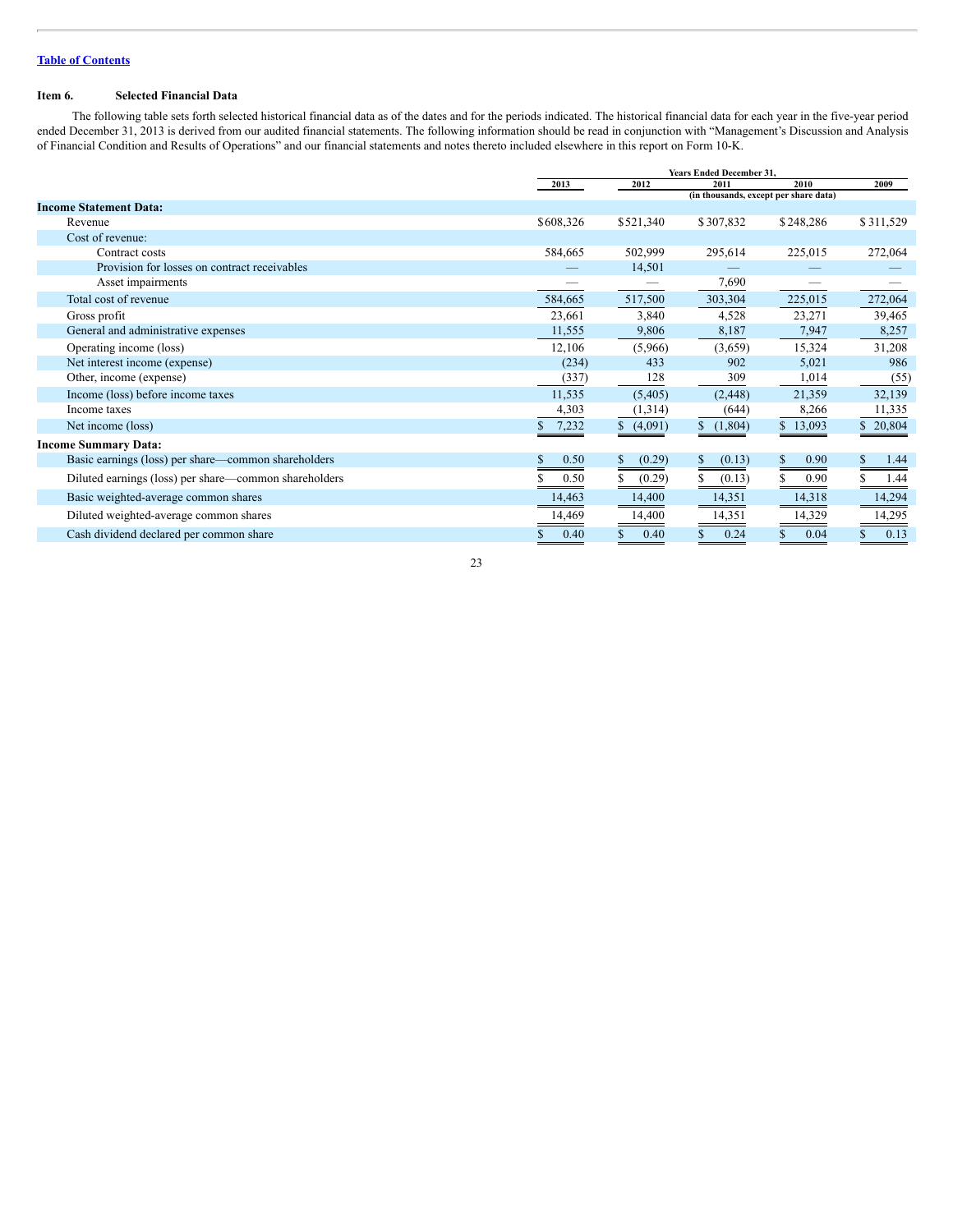|                                                               | 2013         | 2012        | 2011           | 2010          | 2009      |
|---------------------------------------------------------------|--------------|-------------|----------------|---------------|-----------|
|                                                               |              |             | (in thousands) |               |           |
| <b>Balance Sheet Data:</b>                                    |              |             |                |               |           |
| Working capital                                               | 89,721<br>S. | 81,330<br>S | \$101,926      | 112,111<br>S. | 80,501    |
| Property, plant and equipment, net                            | 223,555      | 229,216     | 216,722        | 197,652       | 200,459   |
| Total assets                                                  | 426,234      | 403,495     | 395,935        | 334,856       | 332,175   |
| Debt                                                          |              |             |                |               |           |
| <b>Operating Data:</b>                                        |              |             |                |               |           |
| Direct labor hours worked for the year ended December 31, (1) | 4,060        | 4,768       | 2,715          | 2,403         | 3,156     |
| Backlog as of December 31, (2)                                |              |             |                |               |           |
| Direct labor hours                                            | 3,256        | 4,372       | 4,609          | 3,837         | 1,495     |
| Dollars                                                       | \$ 358,732   | 536,950     | \$ 614.481     | \$486,146     | \$136,766 |

(1) Direct labor hours are hours worked by employees directly involved in the production of our products.

(2) Our backlog is based on management's estimate of the number of direct labor hours required to complete, and the remaining revenues to be recognized, with respect to those projects for which a customer has authorized us to begin work or purchase materials or services pursuant to written contracts, letters of intent or other forms of authorization. The backlog as of each year end also includes commitments received following December 31<sup>st</sup>, as described in Item 1 of this report on Form 10-K.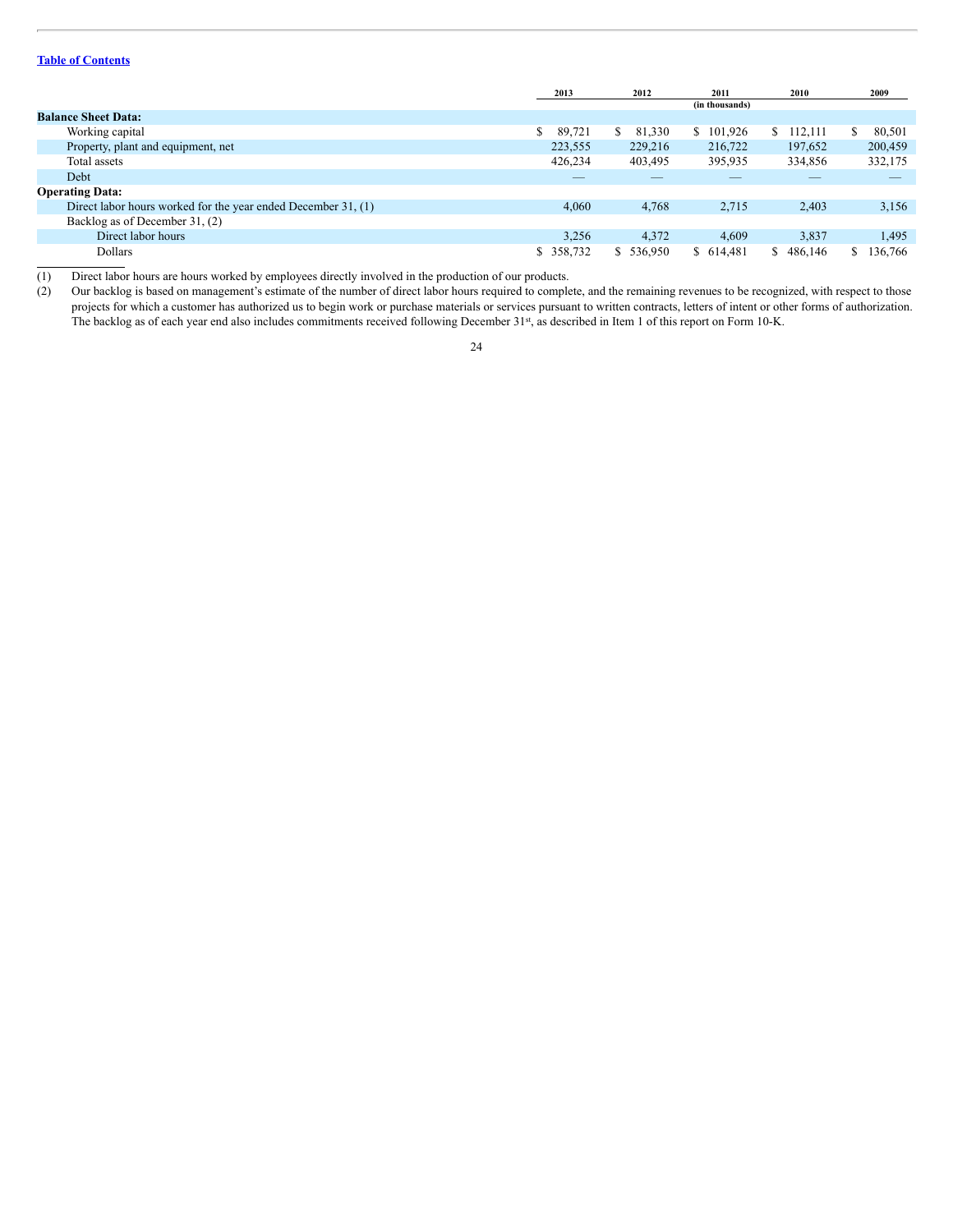# <span id="page-26-0"></span>**Item 7. Management's Discussion and Analysis of Financial Condition and Results of Operations**

#### **Introduction and Outlook**

Our results of operations are affected primarily by (i) the level of exploration and development activity maintained by oil and gas exploration and production companies in the Gulf of Mexico, and to a lesser extent, foreign locations throughout the world, (ii) our ability to manage those contracts to successful completion, and (iii) our ability to win contracts through competitive bidding or alliance/partnering arrangements. The level of exploration and development activity is related to several factors, including trends in oil and gas prices, expectations of future oil and gas prices, technology and changes in the regulatory environment, including new permitting processes and increased regulation imposed on domestic oil and gas exploration by the Bureau of Ocean Energy, Regulation and Enforcement.

We believe conditions in the oil and gas industry brought on by the Deepwater Horizon incident in 2010 have improved. Since the moratorium imposed on deepwater drilling was lifted in October 2010, exploration and drilling in the Gulf of Mexico has continued uninterrupted. Oil prices are currently stable above \$100 per barrel, global and U.S. working drilling rig count is increasing and U.S. Gulf of Mexico permitting activity is on the rise, particularly in deepwater offshore locations. We continue to believe demand for deepwater and marine related projects will be driven by this increased activity. In the long term, demand for our products and services will continue to depend largely upon prices for oil and gas and the capital outlay decisions of oil and gas exploration and production companies, which is difficult to predict.

Our primary focus continues to be managing contract costs, particularly those associated with maintaining our labor force, as we and our customers face increasing challenges associated with developing and fabricating complex projects, particularly for use by oil and gas customers in deepwater locations. To that end, during the first quarter, 2013, we began implementing new tracking and reporting procedures and have hired key executives and additional staff in order to more effectively monitor and control the progress, efficiency and safety on our projects. While we believe these efforts have positively impacted our ability to better manage projects, these initiatives remain in the early stages of implementation.

#### **Backlog**

Our backlog is based on management's estimate of the direct labor hours required to complete, and the remaining revenue to be recognized with respect to, those projects a customer has authorized us to begin work or purchase materials or services pursuant to written contracts, letters of intent or other forms of authorization. As engineering and design plans are finalized or changes to existing plans are made, management's estimate of the direct labor hours required to complete a project and the price of a project at completion is likely to change.

All projects currently included in our backlog generally are subject to suspension, termination, or a reduction in scope at the option of the customer, although the customer is generally required to pay us for work performed and materials purchased through the date of termination, suspension, or reduction in scope. In addition, customers have the ability to delay the execution of projects.

For the year ended December 31, 2013, we recognized estimated contract losses of \$29.6 million primarily as a result of our inability to recover certain costs and the descoping of one of our deepwater contracts. For additional information, see Item 1- Business and Properties- "*Backlog*" and Item 1A – Risk Factors- "Our backlog is subject to *changes in management's estimates, suspension or termination of projects currently in our backlog or our failure to secure additional projects. Our revenues, net income and cash flow could be adversely affected as a result of changes in our backlog*."

As of December 31, 2013, we had a revenue backlog of \$358.7 million and a labor backlog of approximately 3.3 million man-hours remaining to work, including commitments received through February 27, 2014 compared to revenue backlog of \$537.0 million and a labor backlog of 4.4 million man-hours reported as of

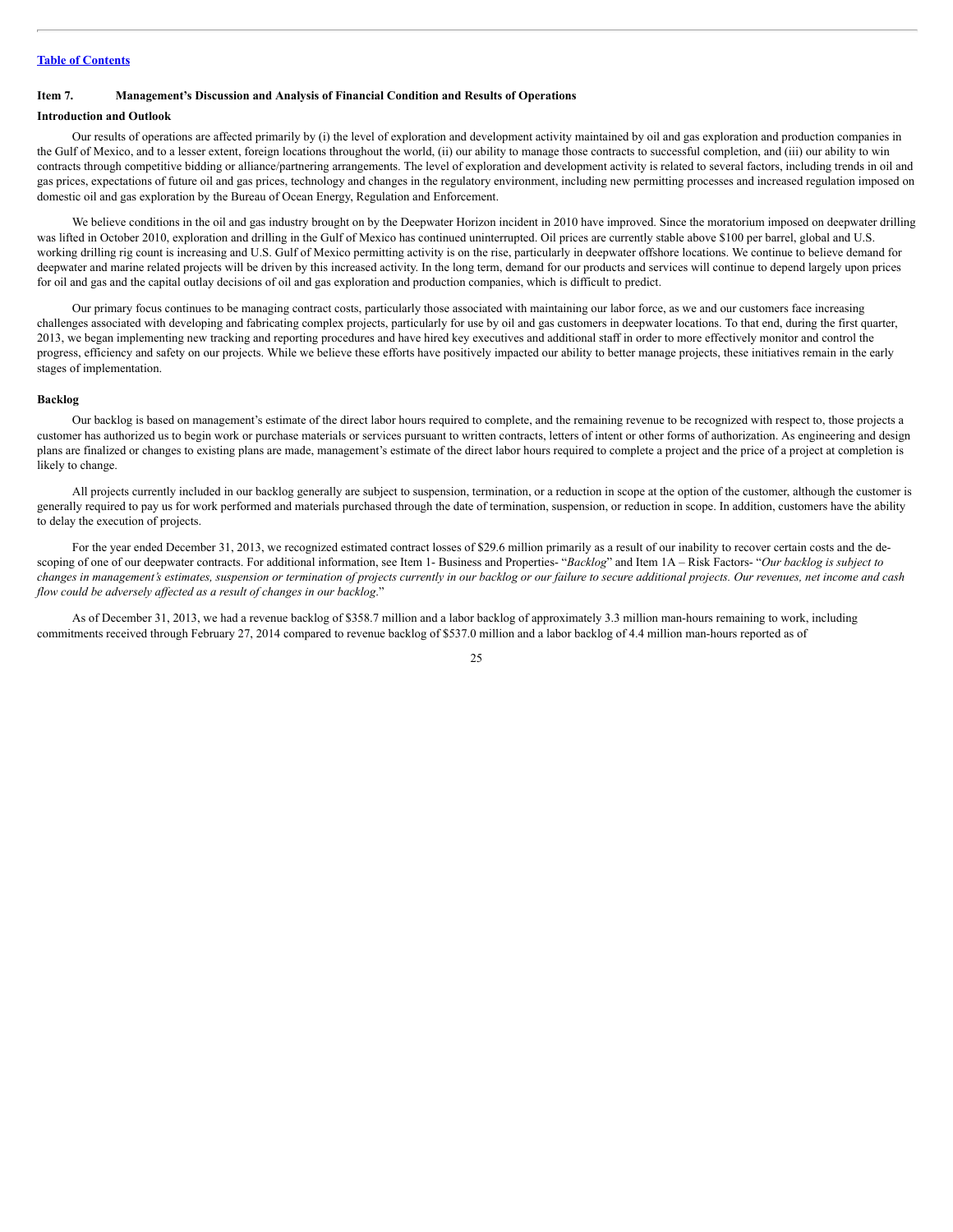December 31, 2012. We exclude suspended projects from contract backlog because resumption of work and timing of revenue recognition for these projects are difficult to predict. As of December 31, 2013, we had no suspended projects.

Of our backlog at December 31, 2013,

- 69.1% was for three customers as compared to 66.5% for three customers at December 31, 2012.
- \$224.5 million, or 62.6%, represented projects destined for deepwater locations compared to \$393.3 million, or 73.2%, at December 31, 2012.
- \$28.7 million, or 8.0%, represented projects destined for foreign locations compared to \$41.9 million, or 7.8%, at December 31, 2012.

Projects for our three largest customers consist of jackets, piles, and topside for a deepwater Gulf of Mexico project for one customer, which commenced in the second and fourth quarters of 2013, respectively; two 214 foot Offshore Supply Vessels (OSVs) for a second customer, which commenced in the first quarter of 2013; and two projects with fabrication and installation of offshore skids for one customer, which commenced in the second quarter of 2013. The deepwater project is scheduled to be completed during the third quarter of 2015; the first OSV is expected to ship during the second quarter of 2014 and the second OSV is expected to ship during the fourth quarter of 2014; and the two offshore projects and related fabrication and installation of skids are scheduled to be completed in the fourth quarter of 2014 and the end in 2015, respectively.

Depending on the size of the project, the termination, postponement, or reduction in scope of any one project could significantly reduce our backlog, and could have a material adverse effect on revenue, net income and cash flow. For additional information, see Note 1 in the Notes to Consolidated Financial Statements "Assets held for sale" and Item 1A. Risk Factors – "*Our backlog is subject to change as a result of changes to management's estimates, suspension or termination of projects currently in our backlog or our failure to secure additional projects. Our revenue, net income and cash flow could be adversely affected as a result of changes to our backlog."*

As of December 31, 2013, we expect to recognize revenues from our backlog of approximately

- \$321.0 million, or 89.5%, during the calendar year 2014, and
- \$37.7 million, or 10.5%, during calendar year 2015.

The timing of our recognition of the revenue backlog as presented above is based on management estimates of the application of the direct labor hours during the current projected timelines to complete the projects in our backlog. Certain factors and circumstances, as mentioned above, could cause changes in the period when the backlog is recognized as revenue.

Based on the activity of the major oil and gas companies and certain engineering companies, we expect bids for deepwater projects to be available into 2014 with a higher level of bidding activity in the second half of 2014. Bidding activity for non-traditional Gulf of Mexico (GOM) marine related projects, GOM shallow water projects, and ancillary work associated with deepwater structures is expected to increase over the next two quarters.

#### **Workforce**

Our workforce varies based on the level of ongoing fabrication activity at any particular time. As of December 31, 2013 and 2012, we had approximately 1,900 and 2,200 employees, respectively. Additionally, we will use contract labor when required to meet customer demand. The number of contract laborers we used increased to 467 in 2013 as compared to 344 in 2012. None of our employees are employed pursuant to a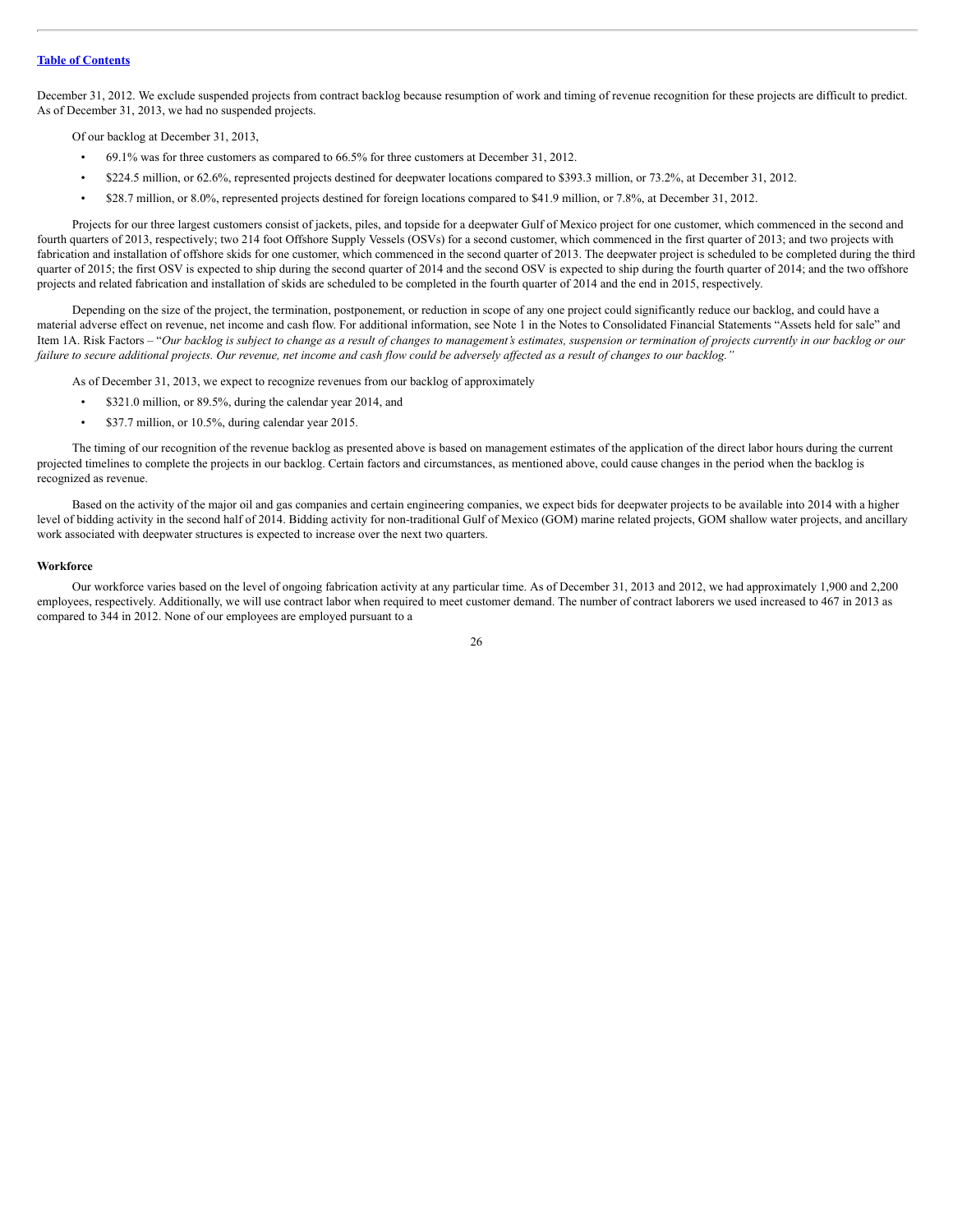collective bargaining agreement, and we believe our relationship with our employees is good. In an effort to maintain our current workforce and attract new employees in period of high activity, we have enhanced several incentive programs and expanded our training facility. For additional information, see Item 1A- Risk Factors –"*We might be unable to employ a sufficient number of skilled workers."*

Man-hours worked were 4.1 million, 4.8 million and 2.7 million for the years ending December 31, 2013, 2012 and 2011 respectively. The decrease in man-hours worked in 2013 relative to 2012 was primarily attributable to higher utilization of subcontracting work scope as compared to 2012, and the de-scoping of one of our large deepwater projects in third quarter 2013. For additional information on this project, see Item 1 -"*Business and Properties – Customers and Contracting.*"

### **Critical Accounting Policies**

Our consolidated financial statements are prepared in accordance with accounting principles generally accepted in the United States, which require us to make estimates and assumptions. We believe that of our significant accounting policies (see Note 1 in the Notes to Consolidated Financial Statements), the following involves a higher degree of judgment and complexity:

#### *Revenue Recognition*

The majority of our revenue is recognized on a percentage-of-completion basis based on the ratio of direct labor hours actually performed to date compared to the total estimated direct labor hours required for completion. Accordingly, contract price and cost estimates are reviewed monthly as the work progresses, and adjustments proportionate to the percentage of completion are reflected in revenue for the period when such estimates are revised. If these adjustments were to result in a reduction of previously reported profits, we would have to recognize a charge against current earnings, which may be significant depending on the size of the project or the adjustment.

Some contracts include a total or partial reimbursement to us of any costs associated with specific capital projects required by the fabrication process. If a particular capital project provides future benefits to us, the cost to build the capital project will be capitalized, and the revenue for the capital project will increase the estimated profit in the contract.

Contract costs include all direct material, labor and subcontract costs and those indirect costs related to contract performance, such as indirect labor, supplies and tools. Also included in contract costs are a portion of those indirect contract costs related to plant capacity, such as depreciation, insurance and repairs and maintenance. These indirect costs are allocated to jobs based on actual direct labor hours worked. Profit incentives are included in revenue when their realization is probable. Claims for extra work or changes in scope of work are included in revenue when the amount can be reliably estimated and collection is probable. Changes in job performance, job conditions, and estimated profitability, including those arising from contract penalty provisions, and final contract settlements may result in revisions to costs and income and are recognized in the period in which the revisions are determined.

At December 31, 2013, we recorded revenue totaling \$0.1 million related to certain change-orders on two projects which have been approved as to scope but not price. At December 31, 2013, we also recorded revenue totaling \$3.7 million related to re-measure units and quantities on a unit rate contract. We expect to resolve all unapproved items in the first and second quarters of 2014. At December 31, 2012, we recorded revenue totaling \$5.2 million related to certain change-orders on four projects which were approved as to scope but not price. At December 31, 2012, we also recorded revenue totaling \$7.7 million related to re-measure units and quantities on a unit rate contract. All unapproved items as of December 31, 2012 have been resolved as of December 31, 2013. No revenues were recorded at December 31, 2011 related to unapproved change-orders.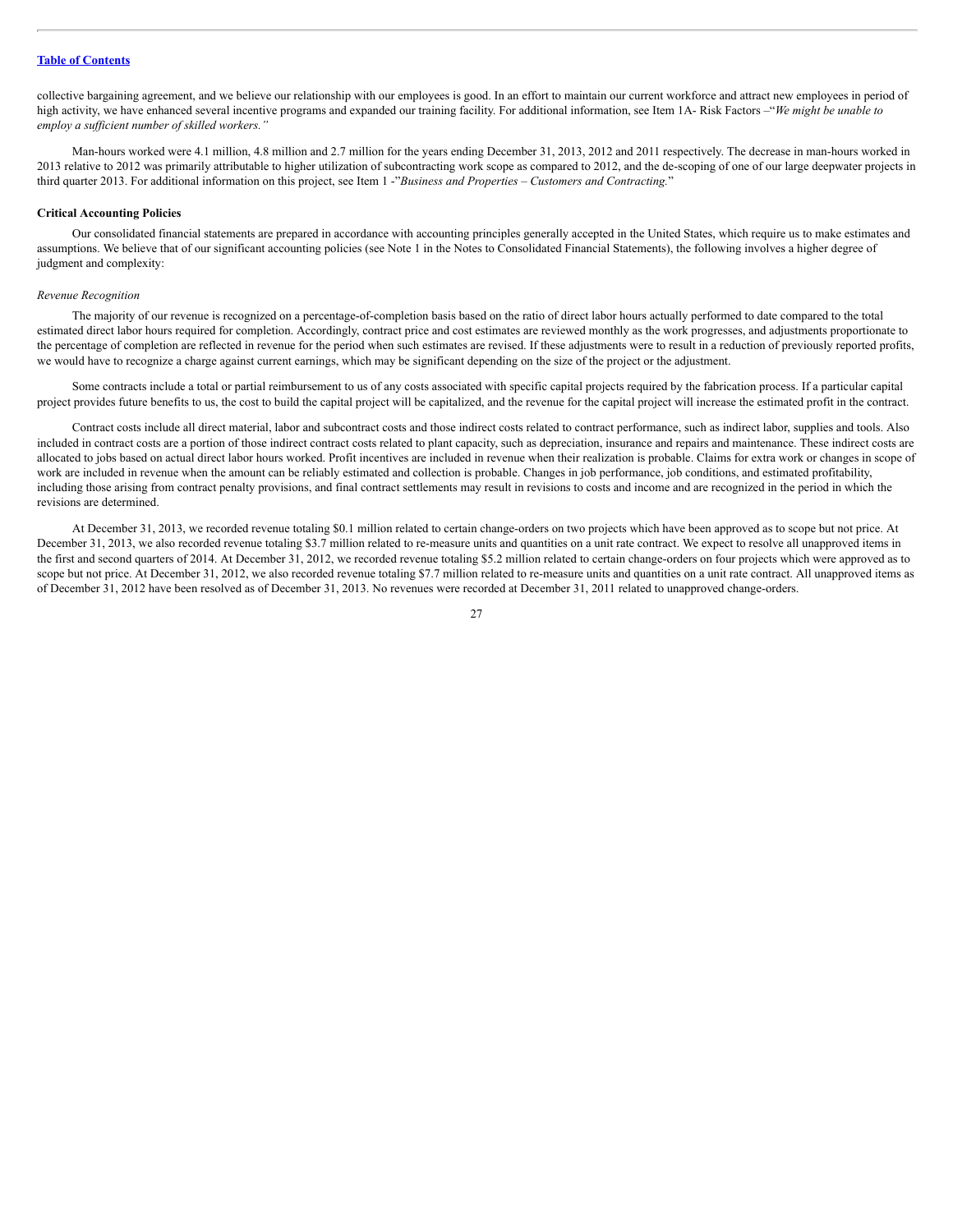Provisions for estimated losses on uncompleted contracts are made in the period in which such losses are determined. We recognized contract losses of \$30.8 million, \$12.5 million, and \$3.0 million in the years ended December 31, 2013, 2012, and 2011, respectively. Contract losses increased in 2013 due mainly to our inability to recover certain costs and the de-scoping of one of our major deepwater projects, as further discussed in the "Backlog" section above.

### *Allowance for Doubtful Accounts*

We routinely review individual contracts receivable balances and make provisions for probable doubtful accounts as we deem appropriate. Among the factors considered during the review are the financial condition of our customers and their access to financing, underlying disputes on the account, age and amount of the account and overall economic conditions. Accounts are written off only when all reasonable collection efforts are exhausted.

Our principal customers include major and large independent oil and gas companies and their contractors and marine vessel operators and their contractors. This concentration of customers may impact our overall exposure to credit risk, either positively or negatively, in that customers may be similarly affected by changes in economic or other conditions. Receivables are generally not collateralized; however, in certain instances we obtain collateral to reduce our credit exposure. In the normal course of business, we extend credit to our customers on a short-term basis.

At December 31, 2013, the Company included a reserve for bad debt in the amount of \$0.9 million in connection with a vessel upgrade and outfitting project.

# *Assets Held for Sale*

On July 13, 2012, we received notice from our customer, Bluewater Industries, requesting (i) a slowdown of work on ATP Oil & Gas (UK) Limited's Cheviot project, and (ii) an amendment to the scheduled payment terms under the original contract. On August 16, 2012, we entered into a binding agreement with Bluewater, an engineering consulting firm engaged by ATP UK to oversee the fabrication of the Cheviot project, to amend and restate the original contract and suspend the project. Among other things, the agreement outlined a revised payment term for the contracts receivable balance. We also entered into a security agreement with Bluewater pursuant to which Bluewater granted us a security interest in certain of its equipment. As of December 31, 2012, \$56.8 million has been billed on the Cheviot project and the outstanding balance was approximately \$31.3 million. We recorded a \$14.5 million reserve on the balance as of December 31, 2012. All installments under the agreement were paid through February 28, 2013; however the remaining balance of \$30.9 million was not paid on or before March 31, 2013, triggering a default by our customer. As of April 1, 2013, the agreement terminated and we initiated action to enforce our rights under the security agreement. During the second quarter of 2013, the carrying amount of assets and liabilities relating to the project was reclassified as held for sale in our consolidated balance sheet, resulting in a non-cash change in contract receivables, billings in excess of cost and estimated earnings on uncompleted contracts, and assets held for sale. There was no additional loss recorded in connection with the non-cash reclassification.

Assets held for sale are required to be measured at the lower of their carrying amount or fair value less cost to sell. Management determines fair value with the assistance of third party valuation specialists, assuming the sale of the underlying assets individually or in aggregate to a willing market participant, including normal ownership risks assumed by the purchaser, and the sale of certain components at scrap value. We estimate fair value relying primarily on the cost approach and apply the market approach where comparable sales transaction information is readily available. The cost approach is based on current replacement and reproduction costs of the subject assets less depreciation attributable to physical, functional, and economic factors. The market approach involves gathering data on sales and offerings of similar assets in order to value the subject assets. This approach also includes the assumption for the measurement of the loss in value from physical, functional, and economic factors. The fair value of the assets held for sale associated with the Cheviot project described above represent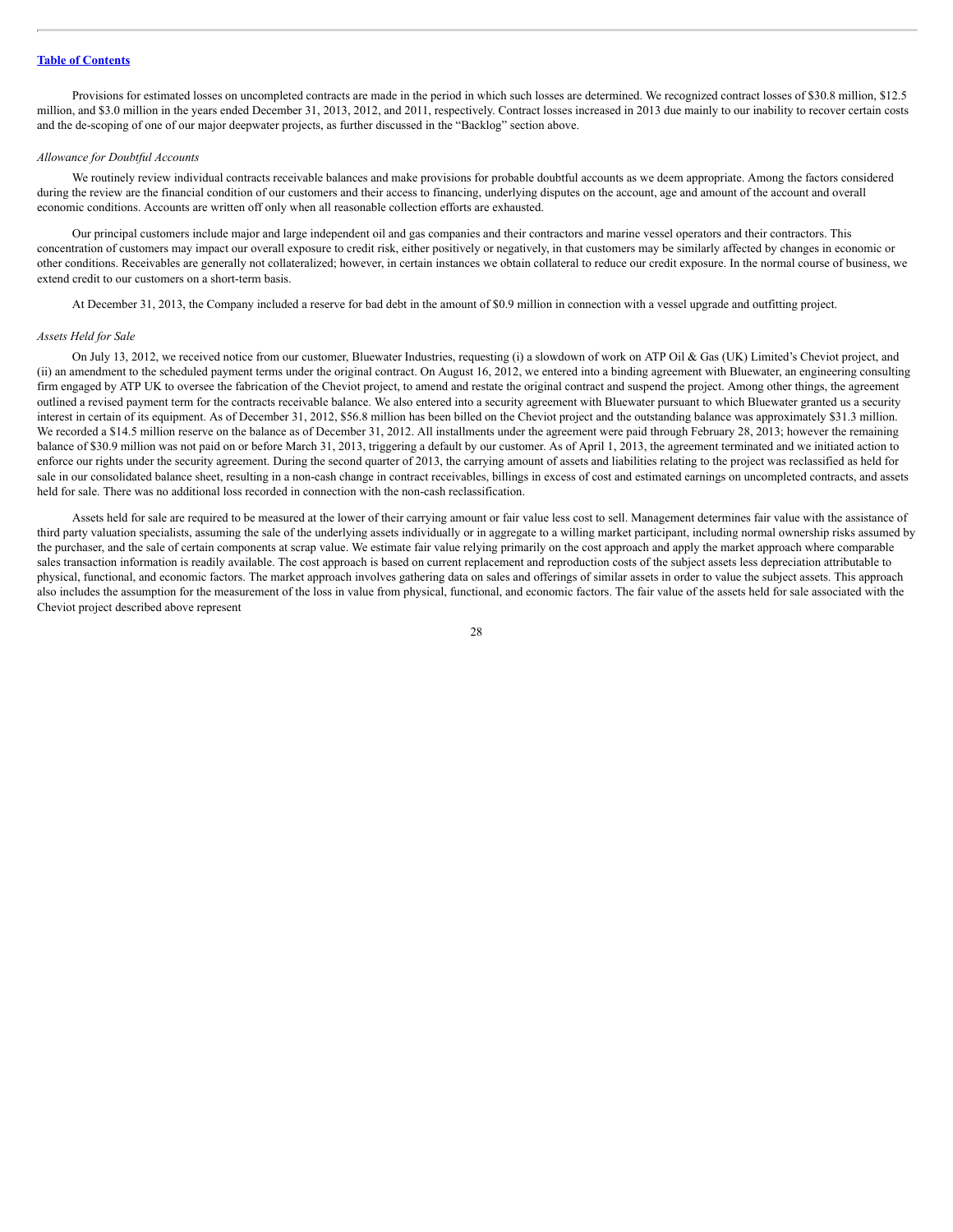Level 3 fair value measurements (as defined by GAAP), based primarily on the limited availability of market pricing information for either identical or similar items. As of December 31, 2013, management estimates that the fair value of assets held for sale was \$14.5 million, consisting of assets held for sale associated with the Cheviot project (\$13.5 million) and a corporate aircraft that we sold in February 2014 (\$1.0 million).

### **Results of Operations**

# *Comparison of the Years Ended December 31, 2013 and 2012*

For the twelve-month period ended December 31, 2013, our revenue was \$608.3 million compared to \$521.3 million for the twelve-month period ended December 31, 2012, an increase of 16.7%. The following factors contributed to the increase in revenues for the year ended December 31, 2013 compared to the year ended December 31, 2012:

- Pass-through costs, as a percentage of revenue, for the twelve-month period ended December 31, 2013 were 58.5% compared to 48.3% for the twelve-month period ended December 31, 2012. The increase in pass-through costs for the twelve months ended December 31, 2013 primarily relates to sub-contracted service costs on our major deepwater projects. Pass-through costs, as described in Note 11 in the Notes to Consolidated Financial Statements, are included in revenue, but have no impact on amount of gross margin recognized for the related project for a particular period.
- Increased revenue associated with labor hours on topsides and completion of a Spar Hull for a large deepwater customer after contract renegotiations to effectively convert the contract from a unit rate basis to an alliance/partnering basis.

The increase in revenue was partially offset by estimated contract losses of \$29.6 million for a separate large deep-water project, as further discussed in "Backlog" above.

For the twelve-month periods ended December 31, 2013 and 2012, gross profit was \$23.7 million (3.9% of revenue) and \$3.8 million (0.7% of revenue), respectively. Factors contributing to the overall increase in gross profit for the twelve-month period ended December 31, 2013 compared to the twelve-month period ended December 31, 2012 include:

- Increased margin on revenue associated with fabrication of topside and hull projects for a large deepwater customer after contract renegotiations to effectively convert the contracts from a unit rate basis to an alliance/partnering basis
- We recognized no provision for losses on contract receivables during the twelve-month period ended December 31, 2013 as compared to a provision for losses on contract receivables of \$14.5 million related to the suspension and subsequent termination of our deepwater contract with Bluewater during the twelve month period ended December 31, 2012. For additional information, see Note 1 in the Notes to Consolidated Financial Statements "Assets held for sale".
- Overall increase in margin was partially offset by contract losses of \$30.8 million during the twelve-month period ended December 31, 2013 primarily related to our inability to recover certain costs and the de-scoping of one of our major deepwater projects, as compared to \$12.5 million recognized during the twelve-month period ended December 31, 2012 as further explained in "Backlog" above.

Our general and administrative expenses were \$11.6 million for the twelve-month period ended December 31, 2013 compared to \$9.8 million for the twelve-month period ended December 31, 2012. Although the absolute dollar value represented an 18% increase in 2013 relative to 2012, general and administrative expenses, as a percentage of revenue, was 1.9% for the twelve-month periods ended December 31, 2013 and 2012. Factors that contributed to the increase in general and administrative expenses for the twelve months ended December 31, 2013 include:

An increase of \$900,000 in employee compensation; and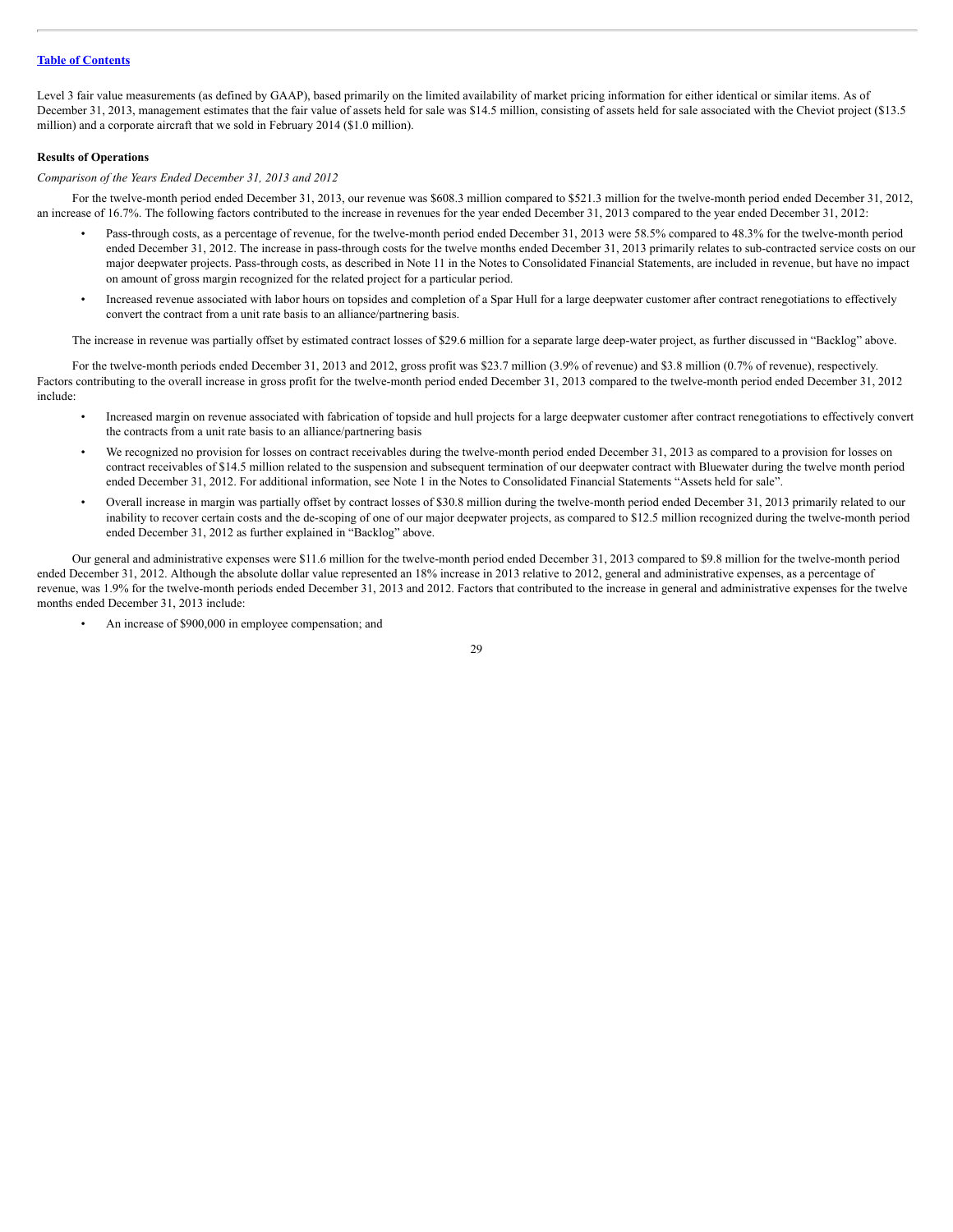• An increase of \$900,000 in bad debt expenses in connection with a vessel upgrade and outfitting project.

We had net interest expense of \$234,000 for the twelve-month period ended December 31, 2013 compared to net interest income of \$433,000 for the twelve-month period ended December 31, 2012. Net interest expense for the period ended December 31, 2013 was higher as a result of increased borrowings on the line of credit. Net interest income for the period ended December 31, 2012 included an accretion of a discount associated with a financing arrangement.

We had other expenses of \$337,000 for the twelve-month period ended December 31, 2013, compared to other income of \$128,000 for the twelve-month period ended December 31, 2012. Other income and expense for both periods primarily represent gains and losses on sales of miscellaneous equipment.

Our effective income tax rate was 37.3% for the twelve-month period ended December 31, 2013, compared to a tax benefit of 24.3% for the twelve-month period ended December 31, 2012. The increase in the effective rate for the period ended December 31, 2013 is a result of the Company's pre-tax income in 2013, compared to losses recorded in 2012, and represents a more typical overall effective tax rate for profitable years.

# *Comparison of the Years Ended December 31, 2012 and 2011*

For the twelve-month period ended December 31, 2012, our revenue was \$521.3 million, an increase of 69.4%, compared to \$307.8 million for the twelve-month period ended December 31, 2011. The following factors contributed to the increase in revenues for the year ended December 31, 2012 compared to the year ended December 31, 2011:

- Man-hours worked increased from 2.7 million for the twelve-month period ended December 31, 2011 to 4.8 million during the twelve-month period ended December 31, 2012, representing an increase of 77.8%.
- Pass-through costs, as a percentage of revenue, for the twelve-month period ended December 31, 2012 were 48.3% compared to 45.3% for the twelve-month period ended December 31, 2011. The increase in pass-through costs for the twelve months ended December 31, 2012 primarily relates to sub-contracted service costs on our major deepwater projects. Pass-through costs, as described in Note 11 in the Notes to Consolidated Financial Statements, are included in revenue, but have little or no impact on our gross margin.

For the twelve-month periods ended December 31, 2012 and 2011, gross profit was \$3.8 million (0.7% of revenue) and \$4.5 million (1.5% of revenue), respectively. Factors contributing to the decrease in gross profit for the twelve-month period ended December 31, 2012 compared to the twelve-month period ended December 31, 2011 include:

- Pass-through costs as a percentage of revenue as discussed above.
- Recognized provisions for losses on contract receivables of \$14.5 million during the twelve-month period ended December 31, 2012 as compared to asset impairments of \$7.7 million recognized during the twelve-month period ended December 31, 2011. For additional information, see Note 1 in the Notes to Consolidated Financial Statements "Assets held for sale".
- Recognized contract losses of \$12.5 million during the twelve-month period ended December 31, 2012 as compared to \$3.0 million recognized during the twelvemonth period ended December 31, 2011 as explained in "Backlog" above.

Partially offsetting these adverse impacts on gross profit, man-hours worked increased as discussed in "Workforce." The increase in production had a favorable impact on margin due to the spread it provided to our fixed overhead as compared to the twelve-month period ended December 31, 2011.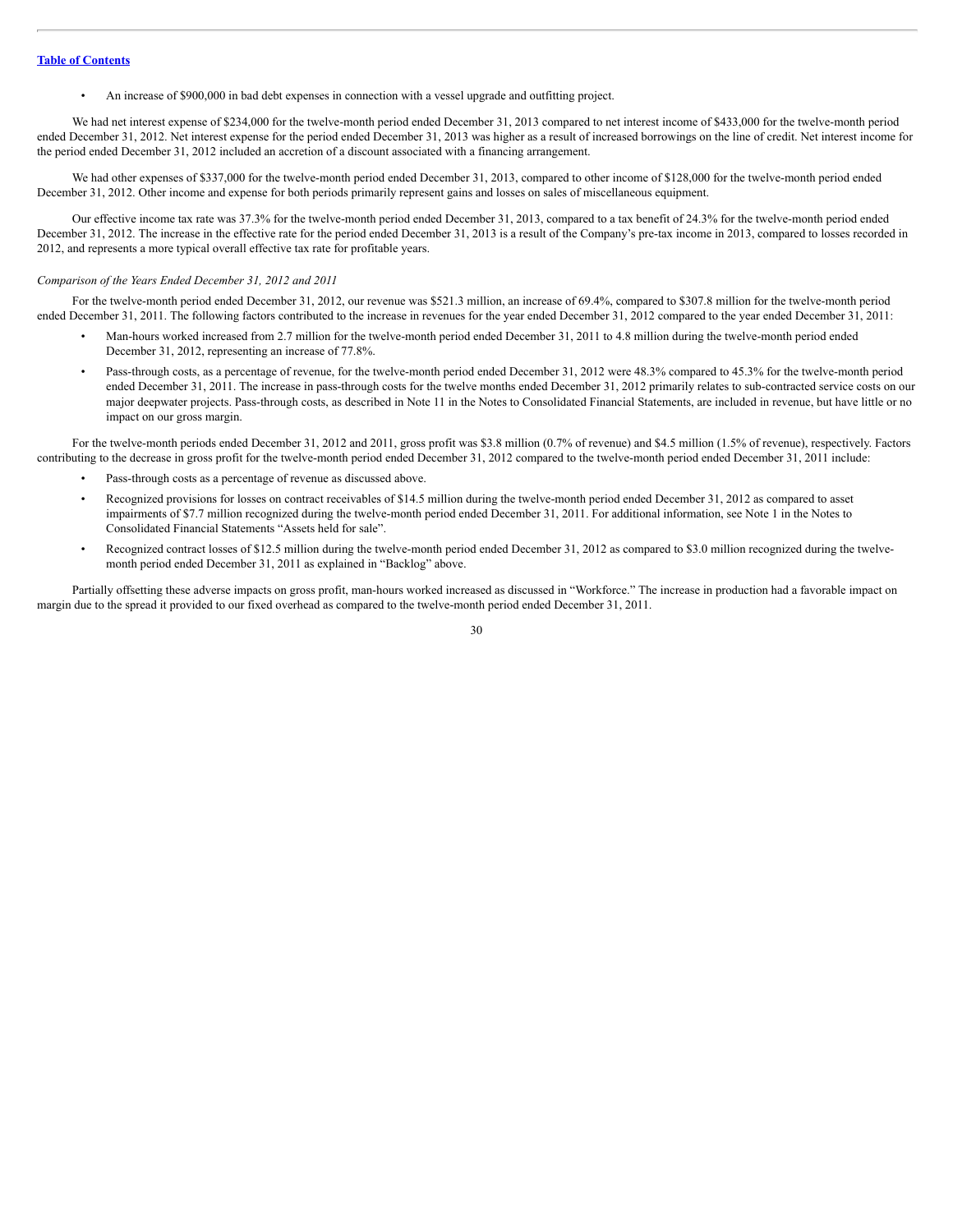Our general and administrative expenses were \$9.8 million for the twelve-month period ended December 31, 2012 compared to \$8.2 million for the twelve-month period ended December 31, 2011. Although the absolute dollar value was more, general and administrative expenses, as a percentage of revenue, were 1.9% of revenue compared to 2.7% of revenue for the twelve-month periods ended December 31, 2012 and 2011, respectively.

We had net interest income of \$433,000 for the twelve-month period ended December 31, 2012 compared to net interest income of \$902,000 for the twelve-month period ended December 31, 2011. The interest income for the period ended December 31, 2012 was primarily related to the accretion of the discount associated with the financing arrangement.

We had other income of \$128,000 for the twelve-month period ended December 31, 2012, compared to \$309,000 for the twelve-month period ended December 31, 2011. Other income for both periods represents gain on sales of scrap material and miscellaneous equipment.

Our effective income tax rate was a benefit of 24.3% for the twelve-month period ended December 31, 2012, compared to a benefit of 26.3% for the twelve-month period ended December 31, 2011. The decrease in the effective rate for the period ended December 31, 2012 was related to the reduction of the Company's income mainly due to the provision for loss on contract receivables, as further described in Note 1 in the Notes to Consolidated Financial Statements, "Assets held for sale. This reduction in income caused an increase in Louisiana state income tax apportionment in 2012 as compared to 2011, reducing the overall income tax benefit recorded in 2012 compared to 2011.

# **Liquidity and Capital Resources**

At December 31, 2013, our cash and cash equivalents totaled \$36.6 million; working capital was \$89.7 million; and our ratio of current assets to current liabilities was 1.80 to 1.0, compared to cash and cash equivalents of \$24.9 million, working capital of \$81.3 million, and a current ratio of 1.88 to 1.0 at December 31, 2012. Our primary uses of cash during 2013 were related to capital expenditures and investments in our two largest deepwater projects.

In connection with work associated with a hull and topside project for a large deepwater customer, we had receivable balances of \$43.8 million at December 31, 2013, which was paid in the first quarter 2014. In addition, we had unbilled amounts of \$11.3 million at December 31, 2013 related to these projects. We subsequently billed these amounts in the first quarter of 2014 and expect collection during the second quarter 2014.

Historically we have funded our business activities through funds generated from operations. The Company has a credit agreement with Whitney Bank and JPMorgan Chase Bank N.A. that provides the Company with an \$80 million revolving credit facility. The credit agreement also allows the Company to use up to the full amount of the available borrowing base for letters of credit. The credit facility matures on December 31, 2014. We intend to renew our credit facility prior to its expiration. Our revolving line of credit is secured by substantially all of our assets, other than real property located in the state of Louisiana. Amounts borrowed under our revolving line of credit bear interest, at our option, at either the prime lending rate established by JPMorgan Chase Bank, N.A. or LIBOR plus 1.5 percent. We pay a fee on a quarterly basis of one-fourth of one percent per annum on the weighted-average unused portion of our revolving line of credit.

On September 12, 2013, we entered into an amendment to our credit facility under which two new guarantors, both of which are subsidiaries of the Company, agreed to guaranty the Company's obligations under the credit facility, and grant a security interest over certain collateral to secure such obligations. The amendment also released any liens in favor of the lenders affecting real property of the Company and its subsidiaries located in the state of Louisiana, and grants the lenders a security interest in all of the accounts of the Company and its subsidiaries. Further, the Company agreed to cause all subsidiaries subsequently formed or acquired, subject to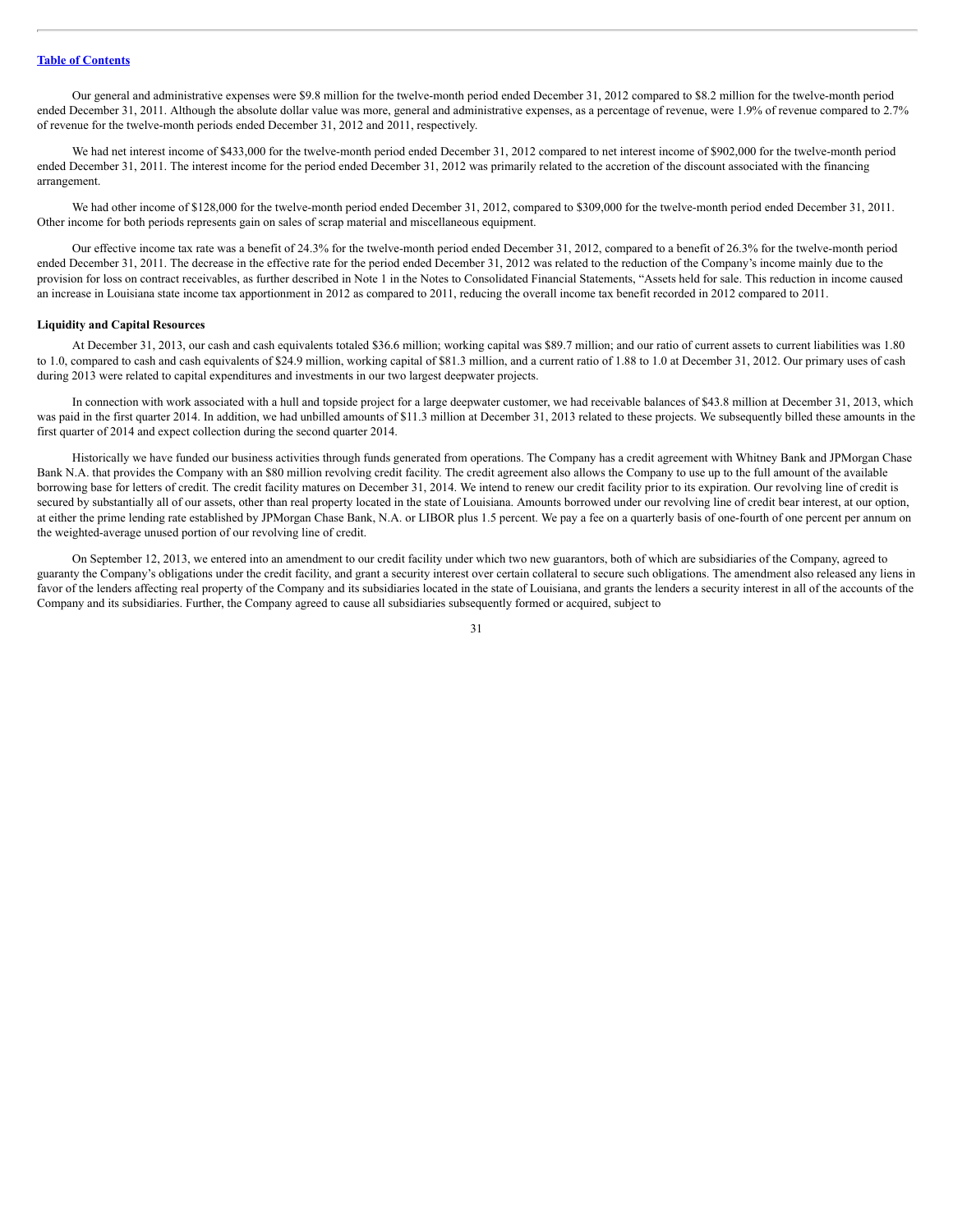certain exceptions, to execute both a guaranty and a security agreement with respect to Gulf Island's obligations under the credit facility.

At March 7, 2014 we had no amounts borrowed under our revolving line of credit, and we had outstanding letters of credit totaling \$51.5 million, which reduced the unused portion of our revolving line of credit to \$28.5 million.

We are required to maintain certain financial covenants under our revolving line of credit, including a minimum current ratio of 1.25 to 1.0, a net worth minimum requirement of \$246.4 million, debt to net worth ratio of 0.5 to 1.0, and earnings before interest, taxes, depreciation and amortization (EBITDA) to interest expense ratio of 4.0 to 1.0. As of December 31, 2013, we were in compliance with these covenants.

Net cash provided by operating activities was \$38.0 million for the year ended December 31, 2013, compared to \$11.0 million for the year ended December 31, 2012. Increases are a result of stronger operating performance, specifically related to increased gross margin associated with the fabrication of topside and Spar Hull projects for a large deepwater customer after contract renegotiations to effectively convert the contract from a unit rate basis to an alliance/partnering basis, offset by losses associated with a separate large deepwater project, as further described in "Backlog" above.

Net cash used in investing activities for the year ended December 31, 2013 was \$20.8 million, primarily related to capital expenditures for equipment and improvements to our production facilities, including \$2.7 million for a replacement aircraft,: \$2.9 million for a plate roller, \$2.7 million for dredging activities, and \$3.2 million for improvements to our graving dock at our Texas facility.

We anticipate capital expenditures for 2014 to be approximately \$29.5 million for the purchase of equipment and additional yard and facility infrastructure improvements, including \$17 million for two cranes, \$1 million for forklifts, \$1.1 million for yard improvements and \$5.2 million in maintenance capital improvements at our facilities.

The \$5.5 million of net cash used in financing activities for the year ended December 31, 2013 included \$203,000 of proceeds from the exercise of stock options and \$116,000 of excess tax benefits associated with the share-based payment arrangements, less \$5.8 million in payments of dividends on common stock.

We believe that for the next twelve months, our cash on hand, amounts received through collection of accounts receivable, our cash generated by operating activities and funds available under our revolving line of credit will be sufficient to fund our capital expenditures and meet our working capital needs. However, job awards may require us to issue additional letters of credit further reducing the capacity available on our revolving line of credit. We may also expand our operations through acquisitions in the future, which may require additional equity or debt financing which we believe would be available to us; however, there can be no assurance that amounts will ultimately be available or will be available on commercial terms acceptable to us.

# **Contractual Obligations and Commitments**

The following table sets forth an aggregation of our contractual obligations and commitments as of December 31, 2013, (in thousands).

|                                                   | <b>Payments Due by Period</b> |                            |                 |                        |            |  |
|---------------------------------------------------|-------------------------------|----------------------------|-----------------|------------------------|------------|--|
|                                                   | <b>Total</b>                  | <b>Less Than</b><br>1 Year | 1 to 3<br>Years | 3 to 5<br><b>Years</b> | Thereafter |  |
| Purchase commitment – equipment $(1)$             | \$15,213                      | \$15.213                   |                 |                        | _          |  |
| Purchase commitment – material and services $(2)$ | 23.497                        | 23,497                     | –               |                        |            |  |
| Operating leases (3)                              | 599                           | 118                        | 358             | 123                    |            |  |
|                                                   | \$39,309                      | \$38.828                   | \$358           | \$123                  | __         |  |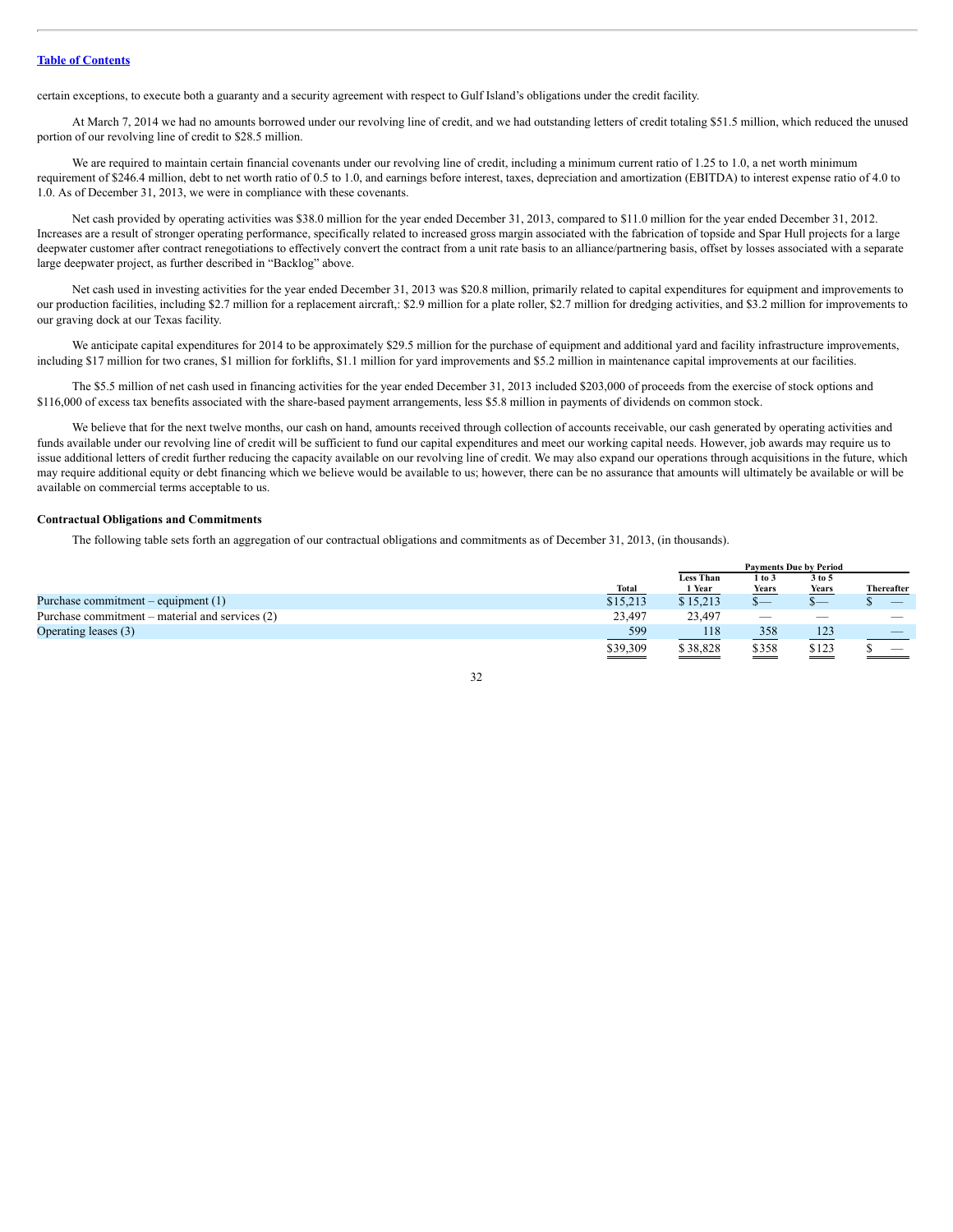- (1) "Purchase commitment equipment" is a commitment related to purchase order agreements.
- (2) "Purchase commitment material and services" is a commitment related to purchase order agreements.
- (3) Operating leases are commitments for office space.

#### **Off-Balance Sheet Arrangements**

We are not a party to any contract or other obligation not included on our balance sheet that has, or is reasonably likely to have, a current or future effect on our financial condition, changes in financial condition, revenues or expenses, results of operations, liquidity, capital expenditures or capital resources.

### <span id="page-34-0"></span>**Item 7A. Quantitative and Qualitative Disclosures About Market Risk**

We do not have operations subject to material risk of foreign currency fluctuations, nor do we use derivative financial instruments in our operations or investment portfolio. We have an \$80.0 million revolving line of credit with our primary commercial banks. Under the terms of our revolving line of credit, we may elect to pay interest at either a prime lending rate established by the bank from time to time or LIBOR plus 1.5 percent.

#### <span id="page-34-1"></span>**Item 8. Financial Statements and Supplementary Data**

In this report our consolidated financial statements of and the accompanying notes appear on pages F-1 through F-18 and are incorporated herein by reference. See Index to Consolidated Financial Statements on Page 37**.**

### <span id="page-34-2"></span>**Item 9. Changes in and Disagreements With Accountants on Accounting and Financial Disclosure**

None.

#### <span id="page-34-3"></span>**Item 9A. Controls and Procedures**

The Company maintains disclosure controls and procedures that are designed to ensure that information required to be disclosed by the Company in the reports that it files or submits under the Securities Exchange Act of 1934 is recorded, processed, summarized and reported within the time periods specified in the SEC rules and forms, and that such information is communicated to the Company's management, including its Chief Executive Officer and Chief Financial Officer, as appropriate, to allow timely decisions regarding required disclosure. The Company's management, with the participation of the Company's Chief Executive Officer and Chief Financial Officer, has evaluated the effectiveness of our disclosure controls and procedures (as defined in Rule 13a-15(e) under the Securities Exchange Act of 1934) as of the end of the period covered by this report. Based on this evaluation, our Chief Executive Officer and Chief Financial Officer have concluded that the design and operation of our disclosure controls and procedures were effective as of the end of the period covered by this report.

#### **Management's Report on Internal Control Over Financial Reporting**

Our management is responsible for establishing and maintaining adequate internal control over financial reporting, as such term is defined in Exchange Act Rule 13a-15(f). Under the supervision and with the participation of our management, including our principal executive officer and principal financial officer, we conducted an evaluation of the effectiveness of our internal control over financial reporting based on the framework in *Internal Control – Integrated Framework* issued by the Committee of Sponsoring Organizations of the Treadway Commission (1992 framework). Based on our evaluation under the framework in *Internal Control – Integrated Framework*, our management concluded that our internal control over financial reporting was effective as of December 31, 2013.

The effectiveness of our internal control over financial reporting as of December 31, 2013 has been audited by Ernst & Young LLP, an independent registered public accounting firm, as stated in their report dated March 7, 2014, which is included herein.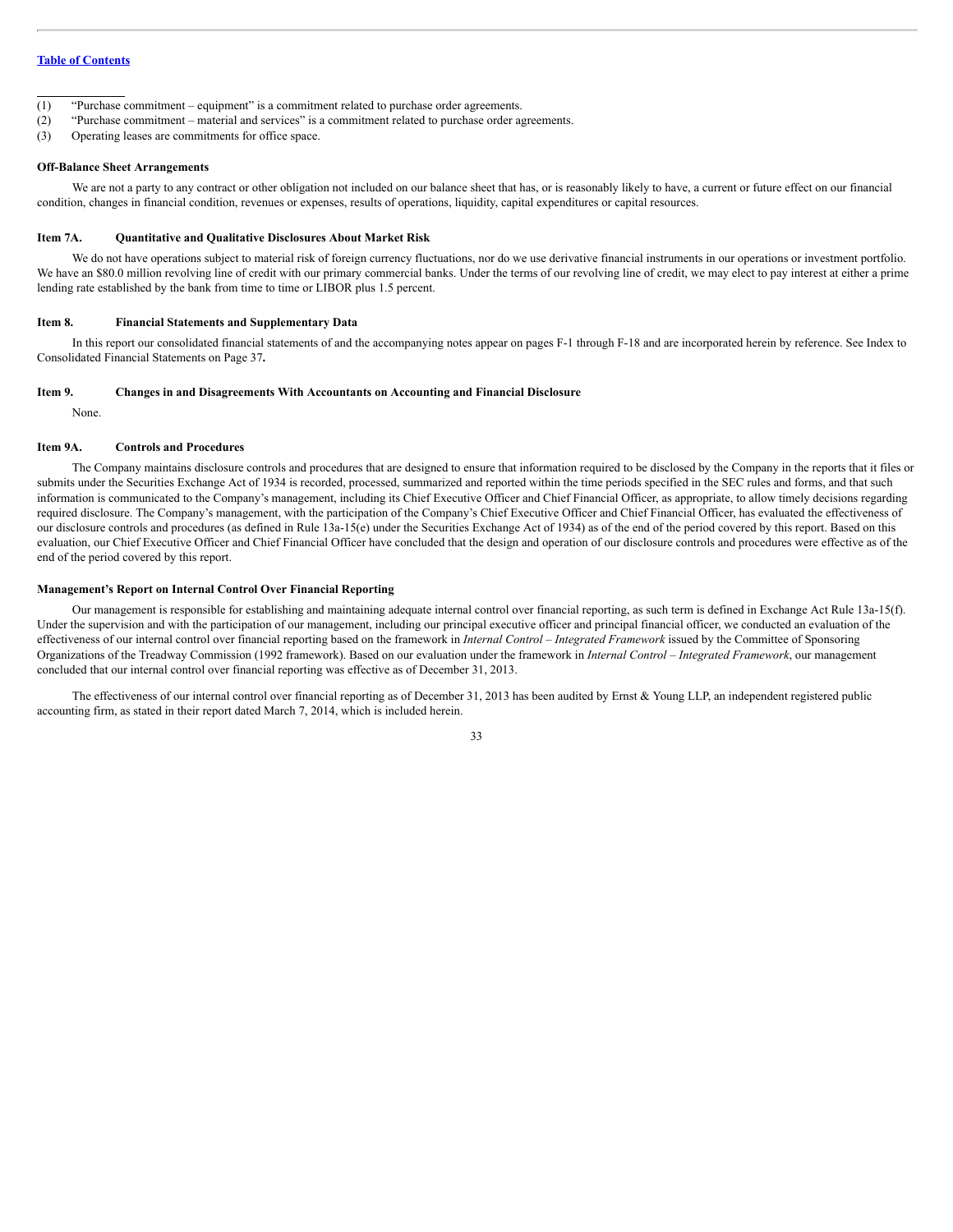# REPORT OF INDEPENDENT REGISTERED PUBLIC ACCOUNTING FIRM

The Board of Directors and Shareholders Gulf Island Fabrication, Inc.

We have audited Gulf Island Fabrication, Inc.'s (the Company's) internal control over financial reporting as of December 31, 2013, based on criteria established in *Internal Control – Integrated Framework* issued by the Committee of Sponsoring Organizations of the Treadway Commission (1992 framework) (the COSO criteria). Gulf Island Fabrication, Inc.'s management is responsible for maintaining effective internal control over financial reporting and for its assessment of the effectiveness of internal control over financial reporting included in the accompanying Management's Report on Internal Control Over Financial Reporting. Our responsibility is to express an opinion on the Company's internal control over financial reporting based on our audit.

We conducted our audit in accordance with the standards of the Public Company Accounting Oversight Board (United States). Those standards require that we plan and perform the audit to obtain reasonable assurance about whether effective internal control over financial reporting was maintained in all material respects. Our audit included obtaining an understanding of internal control over financial reporting, assessing the risk that a material weakness exists, testing and evaluating the design and operating effectiveness of internal control based on the assessed risk, and performing such other procedures as we considered necessary in the circumstances. We believe that our audit provides a reasonable basis for our opinion.

A company's internal control over financial reporting is a process designed to provide reasonable assurance regarding the reliability of financial reporting and the preparation of financial statements for external purposes in accordance with generally accepted accounting principles. A company's internal control over financial reporting includes those policies and procedures that (1) pertain to the maintenance of records that, in reasonable detail, accurately and fairly reflect the transactions and dispositions of the assets of the Company; (2) provide reasonable assurance that transactions are recorded as necessary to permit preparation of financial statements in accordance with generally accepted accounting principles, and that receipts and expenditures of the Company are being made only in accordance with authorizations of management and directors of the Company; and (3) provide reasonable assurance regarding prevention or timely detection of unauthorized acquisition, use, or disposition of the Company's assets that could have a material effect on the financial statements.

Because of its inherent limitations, internal control over financial reporting may not prevent or detect misstatements. Also, projections of any evaluation of effectiveness to future periods are subject to the risk that controls may become inadequate because of changes in conditions, or that the degree of compliance with the policies or procedures may deteriorate.

In our opinion, Gulf Island Fabrication, Inc. maintained, in all material respects, effective internal control over financial reporting as of December 31, 2013, based on the COSO criteria.

We have also audited, in accordance with the standards of the Public Company Accounting Oversight Board (United States), the accompanying consolidated balance sheets of Gulf Island Fabrication, Inc. as of December 31, 2013 and 2012, and the related consolidated statements of operations, changes in shareholders' equity, and cash flows for each of the three years in the period ended December 31, 2013, and our report dated March 7, 2014, expressed an unqualified opinion thereon.

/s/ Ernst & Young LLP

New Orleans, Louisiana March 7, 2014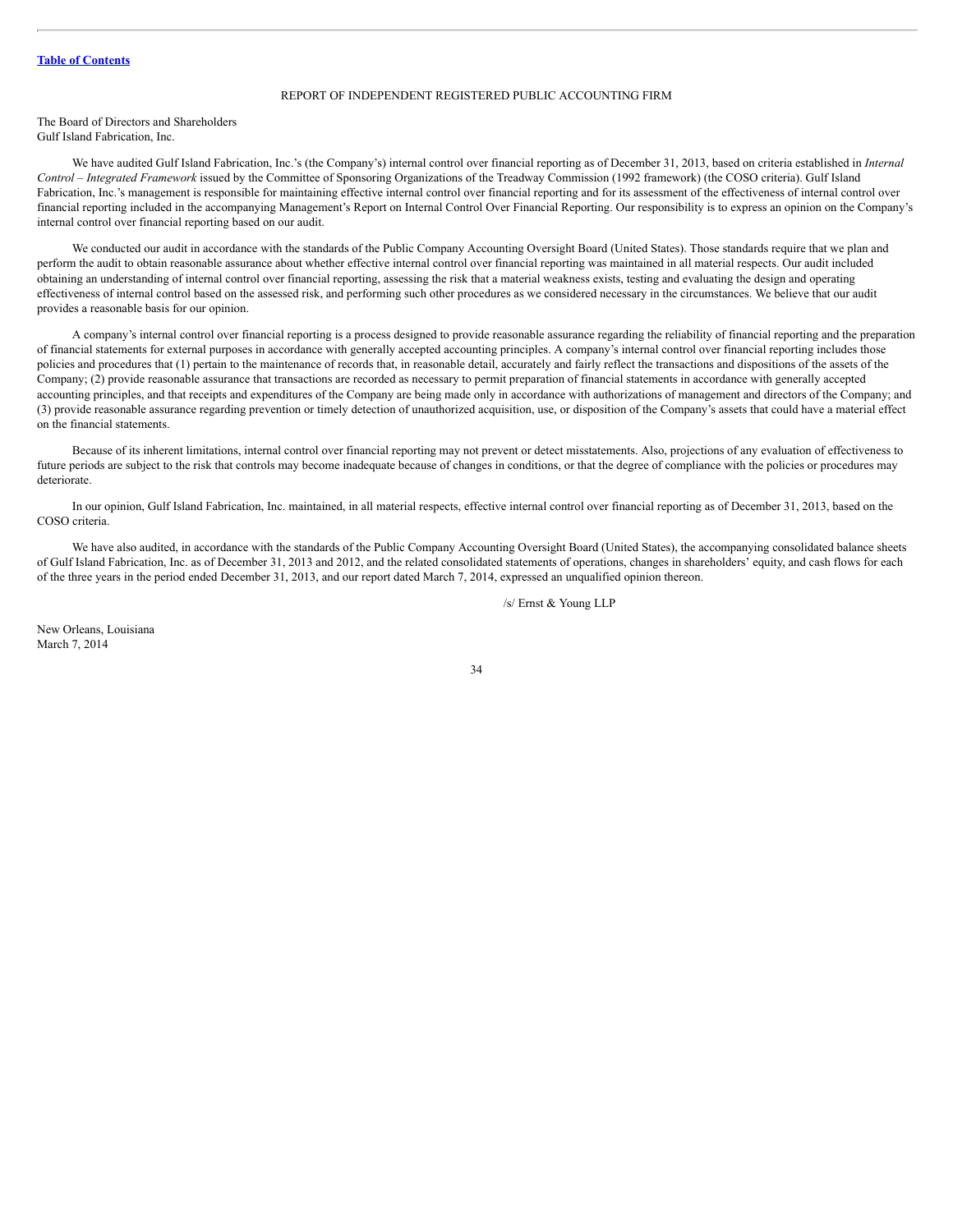#### <span id="page-36-0"></span>**Item 9B. Other Information**

Not applicable.

# **PART III**

### <span id="page-36-2"></span><span id="page-36-1"></span>**Item 10. Directors, Executive Officers and Corporate Governance**

The information regarding executive officers called for by this item may be found following Item 4 of this report on Form 10-K under the caption "Executive Officers of the Registrant" and is incorporated herein by reference.

We have adopted a Code of Ethics for the Chief Executive Officer, the Chief Financial Officer, the Controller – Financial Reporting (the principal accounting officer) and persons performing similar functions (the "Code of Ethics") and a Code of Business Conduct and Ethics, which applies to all employees and directors, including the Chief Executive Officer, the Chief Financial Officer, the Controller—Financial Reporting (the principal accounting officer) and persons performing similar functions. These codes are available to the public on our web site at www.gulfisland.com. Any substantive amendments to the Code of Ethics or any waivers granted under the Code of Ethics will be disclosed within four business days of such event on our web site.

The remaining information called for by this item may be found in our definitive Proxy Statement prepared in connection with the 2014 Annual Meeting of Shareholders and is incorporated herein by reference.

#### <span id="page-36-3"></span>**Item 11. Executive Compensation**

Information called for by this item may be found in our definitive Proxy Statement prepared in connection with the 2014 Annual Meeting of Shareholders and is incorporated herein by reference.

#### <span id="page-36-4"></span>**Item 12. Security Ownership of Certain Beneficial Owners and Management and Related Stockholders Matters**

Information regarding security ownership of certain beneficial owners and management called for by this item may be found in our definitive Proxy Statement prepared in connection with the 2014 Annual Meeting of Shareholders and is incorporated herein by reference.

#### *Equity Compensation Plan Information*

The following table provides information about our shares of common stock that may be issued upon the exercise of options, warrants and rights under all of our existing equity compensation plans as of December 31, 2013.

| <b>Plan Category</b>                                          | <b>Number of securities</b><br>to be issued upon<br>exercise of<br>outstanding options,<br>warrants and rights | Weighted-average<br>exercise price of<br>outstanding<br>options, warrants<br>and rights<br>(D) | Number of securities remaining<br>available for future issuance<br>under equity compensation<br>plans (excluding securities)<br>reflected in column (a)) |
|---------------------------------------------------------------|----------------------------------------------------------------------------------------------------------------|------------------------------------------------------------------------------------------------|----------------------------------------------------------------------------------------------------------------------------------------------------------|
| Equity compensation plans approved by security holders        | 20,000                                                                                                         | 21.85                                                                                          | 496,369                                                                                                                                                  |
| Equity compensation plans not approved by security<br>holders |                                                                                                                |                                                                                                |                                                                                                                                                          |
| Total                                                         | 20,000(1)                                                                                                      |                                                                                                | 496,369(2)                                                                                                                                               |

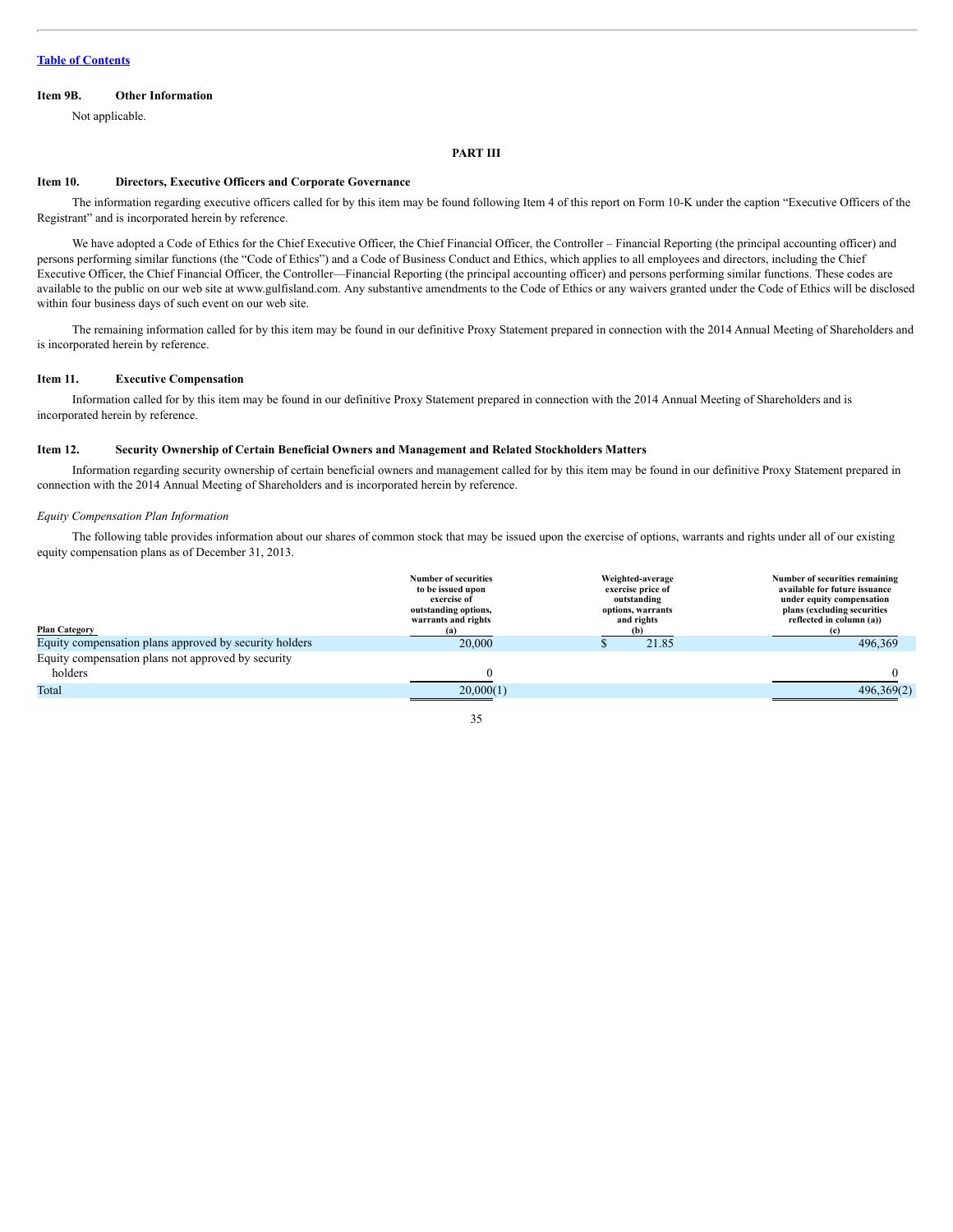- (1) If the exercise of these outstanding options and issuance of additional common shares had occurred as of December 31, 2013, these shares would represent 0.14% of our then total outstanding shares.
- (2) As of December 31, 2013, there were 445,016 shares remaining available for issuance under the 2011 Stock Incentive Plan, 29,450 shares remaining available under the 2002 Long-Term Incentive Plan and 21,903 shares remaining available under the Long-Term Incentive Plan, all of which could be issued under the terms of the plans upon the exercise of stock options or stock appreciation rights, or in the form of restricted stock or other stock awards.

# <span id="page-37-0"></span>**Item 13. Certain Relationships and Related Transactions, and Director Independence**

Information called for by this item may be found in our definitive Proxy Statement prepared in connection with the 2014 Annual Meeting of Shareholders and is incorporated herein by reference.

#### <span id="page-37-1"></span>**Item 14. Principal Accounting Fees and Services**

Information called for by this item may be found in our definitive Proxy Statement prepared in connection with the 2014 Annual Meeting of Shareholders and is incorporated herein by reference.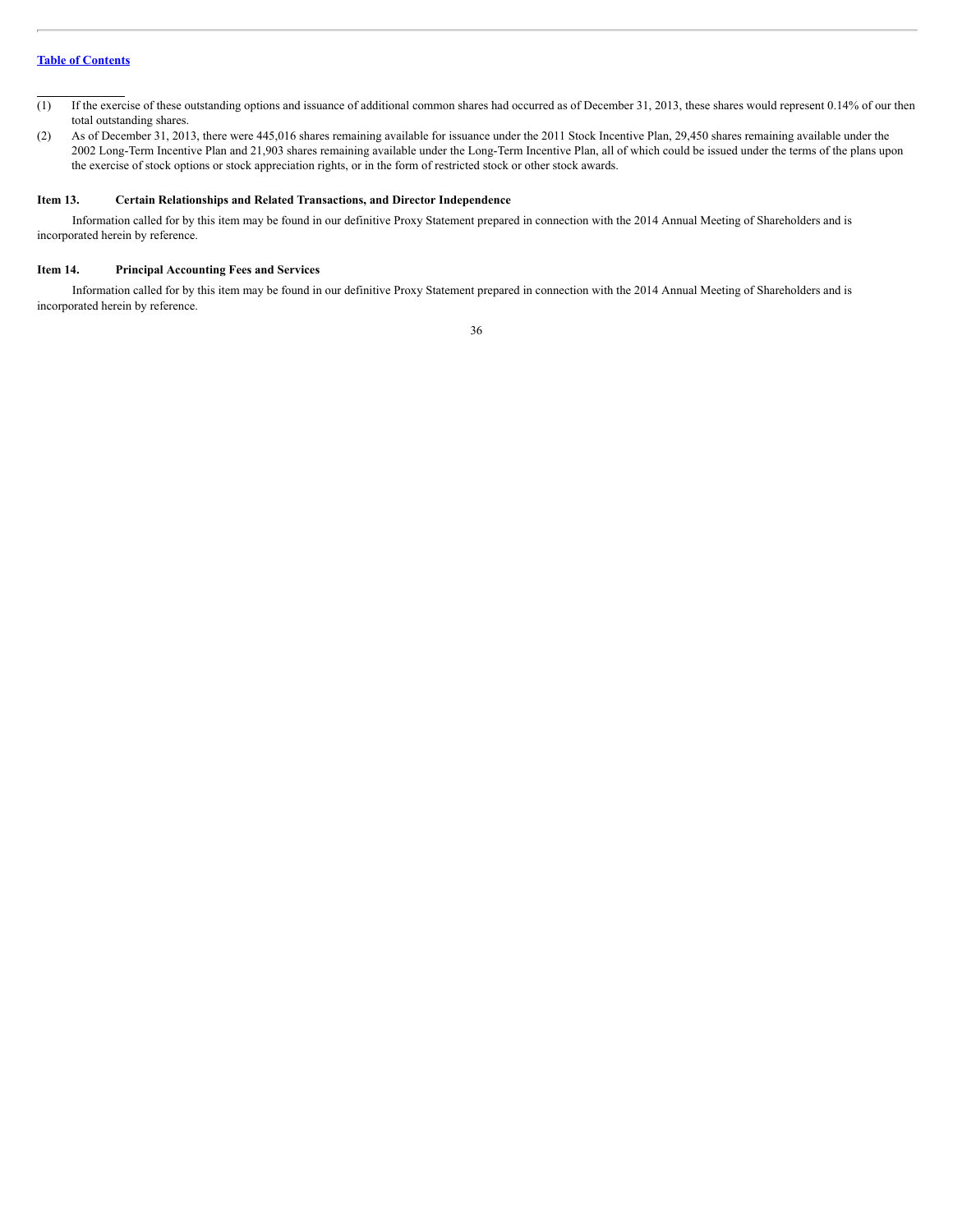# **PART IV**

# <span id="page-38-1"></span><span id="page-38-0"></span>**Item 15. Exhibits, Financial Statement Schedules**

The following financial statements, schedules and exhibits are filed as part of this Report:

# **(i) Financial Statements**

|                                                                                                                  | Page  |
|------------------------------------------------------------------------------------------------------------------|-------|
| <b>Report of Independent Registered Public Accounting Firm</b>                                                   | $F-1$ |
| Consolidated Balance Sheets at December 31, 2013 and December 31, 2012                                           | $F-2$ |
| Consolidated Statements of Operations for the Years Ended December 31, 2013, 2012, and 2011                      | $F-3$ |
| Consolidated Statements of Changes in Shareholders' Equity for the Years Ended December 31, 2013, 2012, and 2011 | $F-4$ |
| Consolidated Statements of Cash Flows for the Years Ended December 31, 2013, 2012 and 2011                       | F-5   |
| Notes to Consolidated Financial Statements                                                                       | F-6   |

# **(ii) Schedules**

Other schedules have not been included because they are not required, not applicable, immaterial, or the information required has been included elsewhere herein.

# **(iii) Exhibits**

See Exhibit Index on page E-1. The Company will furnish to any eligible shareholder, upon written request, a copy of any exhibit listed upon payment of a reasonable fee equal to the Company's expenses in furnishing such exhibit. Such requests should be addressed to Investor Relations, Gulf Island Fabrication, Inc., 16225 Park Ten Place, Suite 280 Houston, Texas 77084.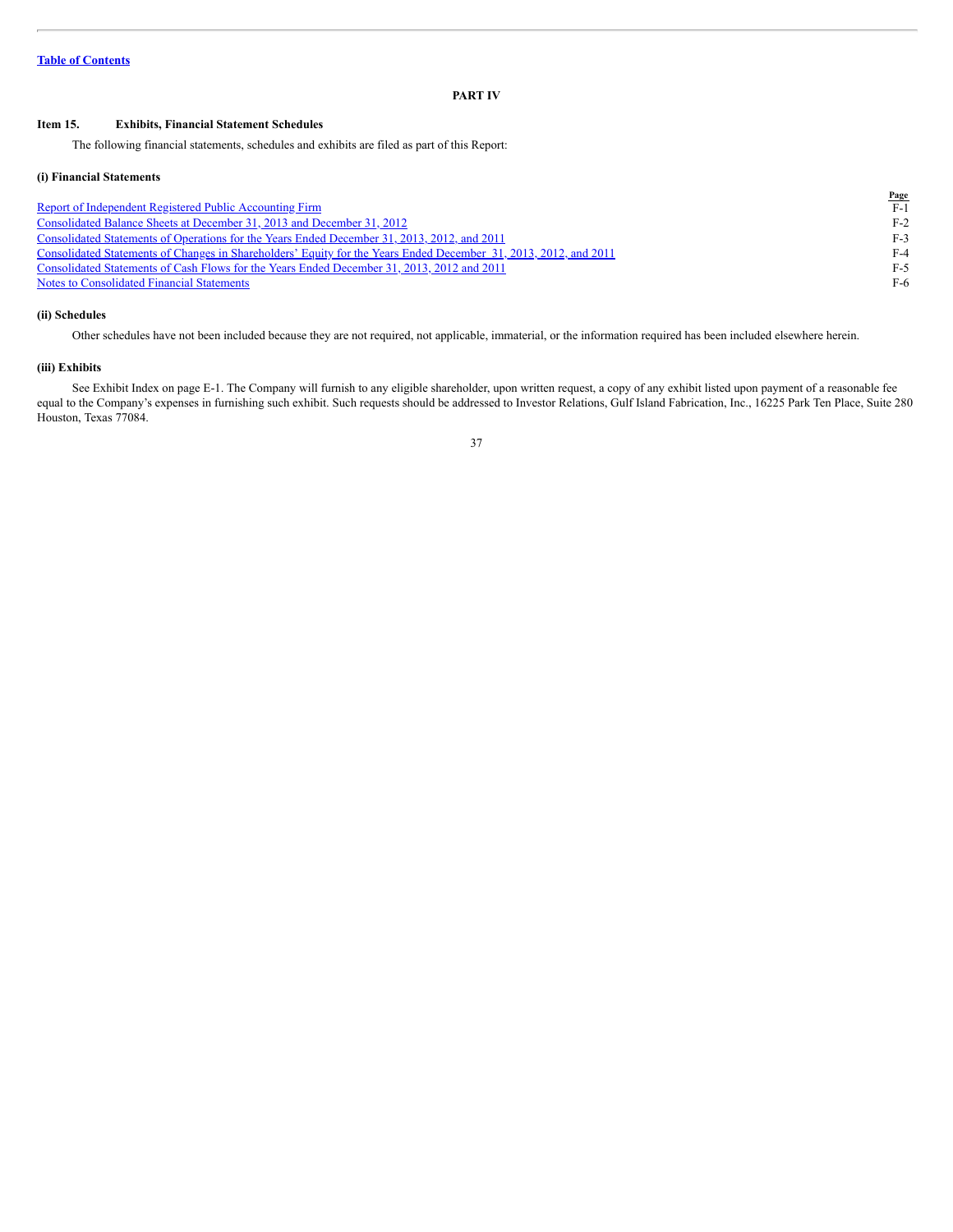# **GLOSSARY OF CERTAIN TECHNICAL TERMS**

<span id="page-39-0"></span>

| Building and equipment used to clean steel products and prepare them for coating with<br>marine paints and other coatings.                                                                                                                                        |
|-------------------------------------------------------------------------------------------------------------------------------------------------------------------------------------------------------------------------------------------------------------------|
| A computerized machine that cuts ends of tubular pipe sections to allow for changes in<br>weld bevel angles and fits onto other tubular pipe sections.                                                                                                            |
| The component of a platform on which development drilling, production, separating,<br>gathering, piping, compression, well support, crew quartering and other functions<br>related to offshore oil and gas development are conducted.                             |
| Drilling is typically defined as drilling that occurs in depths of 1,000 feet or more                                                                                                                                                                             |
| Hours worked by employees directly involved in the production of the Company's<br>products. These hours do not include contractor labor hours and support personnel<br>hours such as maintenance, warehousing and drafting.                                       |
| A system in which a platform's well control valves and apparatus ("christmas trees")<br>and risers are installed and operated above water.                                                                                                                        |
| A platform consisting of a rigid jacket which rests on tubular steel pilings driven into<br>the seabed and which supports a deck structure above the water surface.                                                                                               |
| Floating structure that supports offshore oil and gas production equipment (MinDOC,<br>TLP, FPSO, SPAR).                                                                                                                                                          |
| Floating Production Storage and Offloading vessel.                                                                                                                                                                                                                |
| A box shaped basin made of steel sheet pile walls and concrete floor into which a<br>vessel may be floated into or out of by pumping out or in water. The end will be<br>closed by earthen berms and a sheet pile wall that will be removed to float out vessels. |
| System of preparing steel for coating by using steel grit rather than sand as a blasting<br>medium.                                                                                                                                                               |
| Machine that cuts steel by a mechanical system similar to scissors.                                                                                                                                                                                               |
| Inside coastlines, typically in bays, lakes and marshy areas.                                                                                                                                                                                                     |
| International Standards of Operations 9001-2008 – Defines quality management<br>system of procedures and goals for certified companies.                                                                                                                           |
|                                                                                                                                                                                                                                                                   |

G-1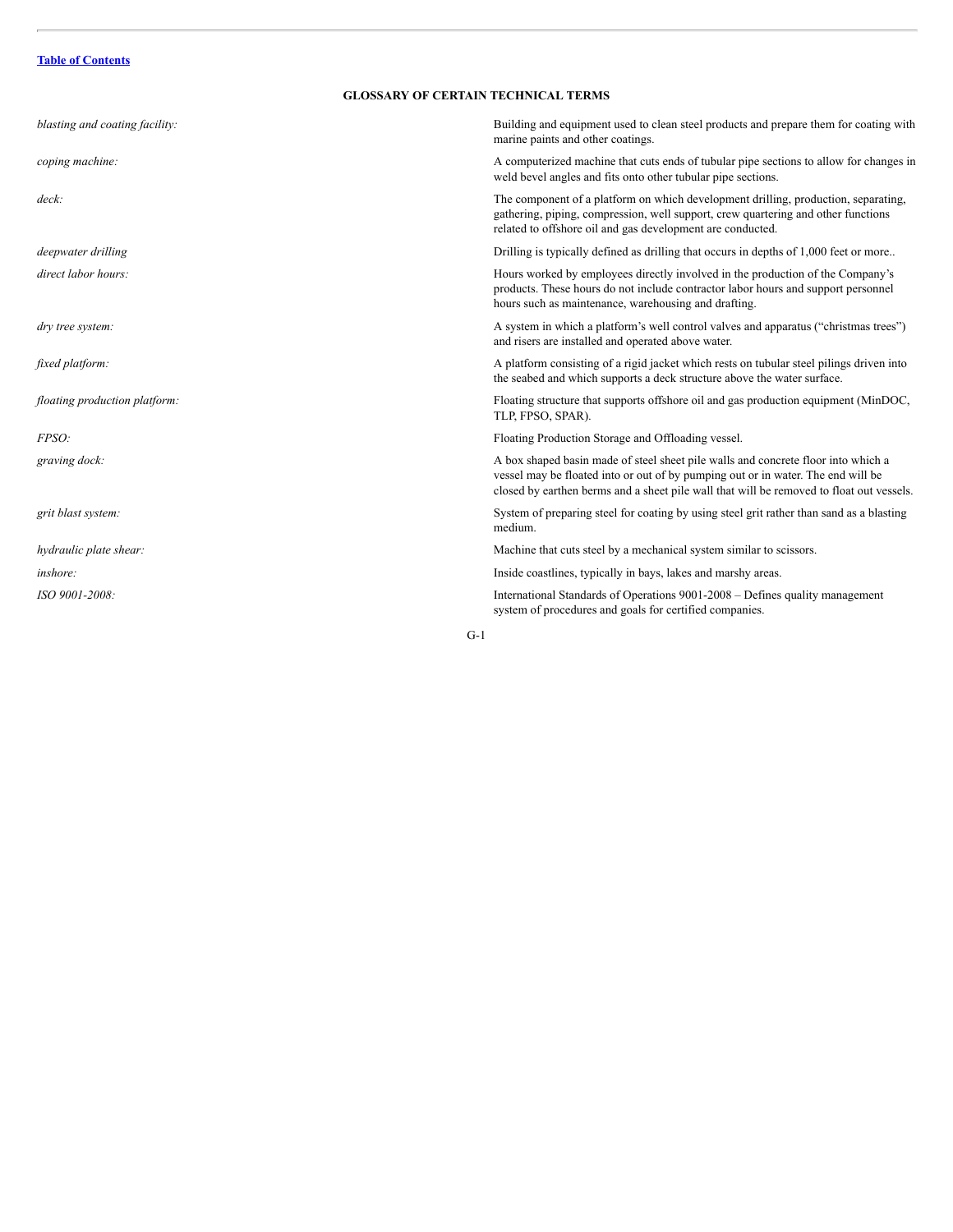| jacket:                            | A component of a fixed platform consisting of a tubular steel, braced structure<br>extending from the mudline of the seabed to a point above the water surface. The<br>jacket is supported on tubular steel pilings driven into the seabed and supports the<br>deck structure located above the level of storm waves. |
|------------------------------------|-----------------------------------------------------------------------------------------------------------------------------------------------------------------------------------------------------------------------------------------------------------------------------------------------------------------------|
| MinDOC:                            | Minimum Deepwater Operating Concept. Floating production platform designed for<br>stability and dynamic response to waves consisting of three vertical columns arranged<br>in a triangular shape connected to upper and lower pontoon sections.                                                                       |
| modules:                           | Packaged equipment usually consisting of major production, utility or compression<br>equipment with associated piping and control system.                                                                                                                                                                             |
| <i>offshore:</i>                   | In unprotected waters outside coastlines.                                                                                                                                                                                                                                                                             |
| piles:                             | Rigid tubular pipes that are driven into the seabed to support platforms.                                                                                                                                                                                                                                             |
| plasma-arc cutting system:         | Steel cutting system that uses an ionized gas cutting rather than oxy-fuel system.                                                                                                                                                                                                                                    |
| platform:                          | A structure from which offshore oil and gas development drilling and production are<br>conducted.                                                                                                                                                                                                                     |
| <i>pressure</i> vessel:            | A metal container generally cylindrical or spheroid, capable of withstanding various<br>internal pressure loadings.                                                                                                                                                                                                   |
| skid unit:                         | Packaged equipment usually consisting of major production, utility or compression<br>equipment with associated piping and control system.                                                                                                                                                                             |
| SPAR:                              | A vessel with a circular cross-section that sits vertically in the water and is supported<br>by buoyancy chambers ("hard tanks") at the top and stabilized by a structure<br>("midsection") hanging from the hard tanks.                                                                                              |
| spud barge:                        | Construction barge rigged with vertical tubular or square lengths of steel pipes that are<br>lowered to anchor the vessel.                                                                                                                                                                                            |
| subsea templates:                  | Tubular frames which are placed on the seabed and anchored with piles. Usually a<br>series of oil and gas wells are drilled through these underwater structures.                                                                                                                                                      |
| <i>tension leg platform (TLP):</i> | A platform consisting of a floating hull and deck anchored by vertical tensioned cables<br>or pipes connected to pilings driven into the seabed. A tension leg platform is typically<br>used in water depths exceeding 1,000 feet.                                                                                    |

G-2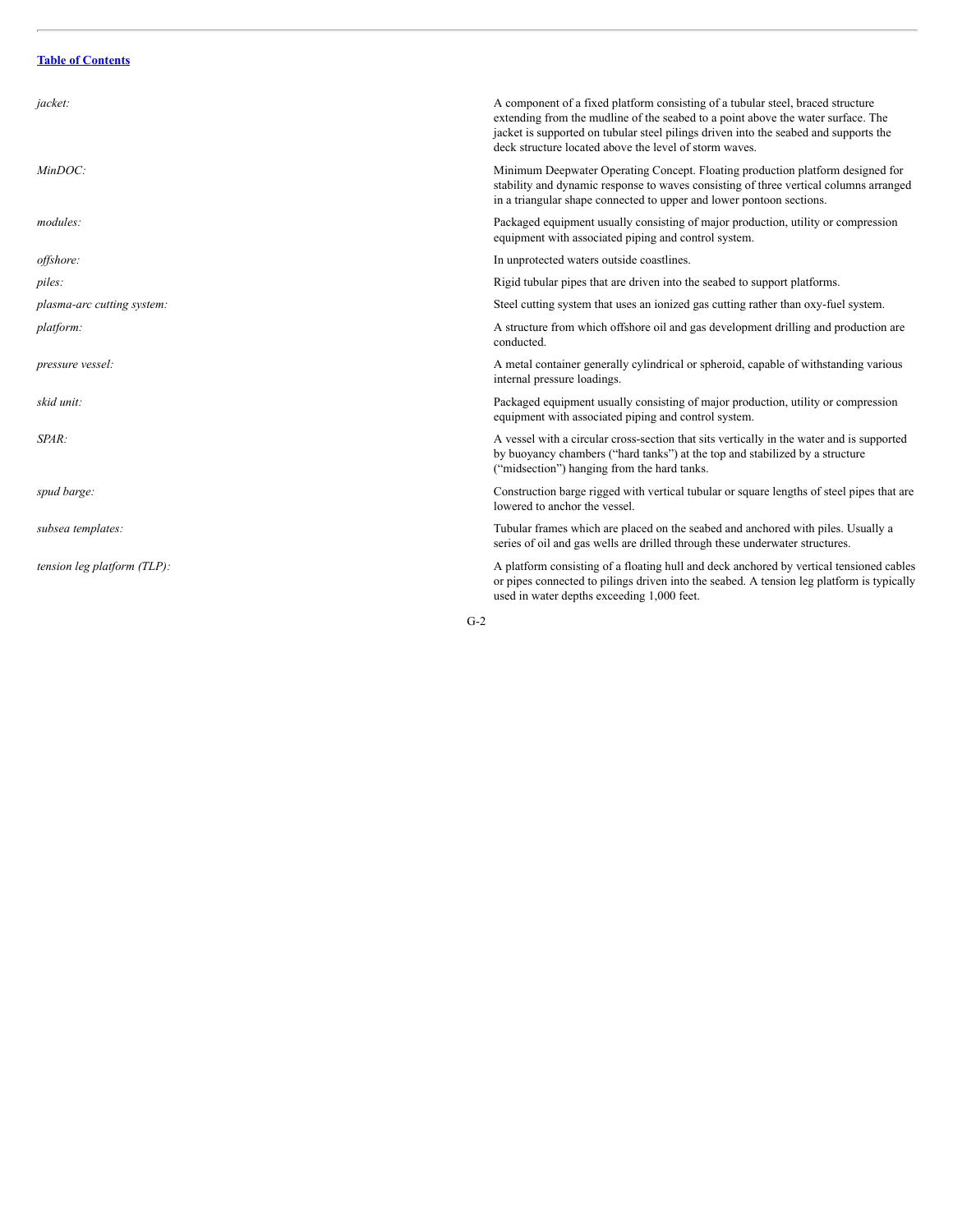# REPORT OF INDEPENDENT REGISTERED PUBLIC ACCOUNTING FIRM

<span id="page-41-0"></span>The Board of Directors and Shareholders Gulf Island Fabrication, Inc.

We have audited the accompanying consolidated balance sheets of Gulf Island Fabrication, Inc. as of December 31, 2013 and 2012, and the related consolidated statements of operations, changes in shareholders' equity, and cash flows for each of the three years in the period ended December 31, 2013. These financial statements are the responsibility of the Company's management. Our responsibility is to express an opinion on these financial statements based on our audits.

We conducted our audits in accordance with the standards of the Public Company Accounting Oversight Board (United States). Those standards require that we plan and perform the audit to obtain reasonable assurance about whether the financial statements are free of material misstatement. An audit includes examining, on a test basis, evidence supporting the amounts and disclosures in the financial statements. An audit also includes assessing the accounting principles used and significant estimates made by management, as well as evaluating the overall financial statement presentation. We believe that our audits provide a reasonable basis for our opinion.

In our opinion, the financial statements referred to above present fairly, in all material respects, the consolidated financial position of Gulf Island Fabrication, Inc. at December 31, 2013 and 2012, and the consolidated results of its operations and its cash flows for each of the three years in the period ended December 31, 2013, in conformity with U.S. generally accepted accounting principles.

We also have audited, in accordance with the standards of the Public Company Accounting Oversight Board (United States), Gulf Island Fabrication, Inc.'s internal control over financial reporting as of December 31, 2013, based on criteria established in *Internal Control—Integrated Framework* issued by the Committee of Sponsoring Organizations of the Treadway Commission (1992 framework) and our report dated March 7, 2014, expressed an unqualified opinion thereon.

/s/ Ernst & Young LLP New Orleans, Louisiana March 7, 2014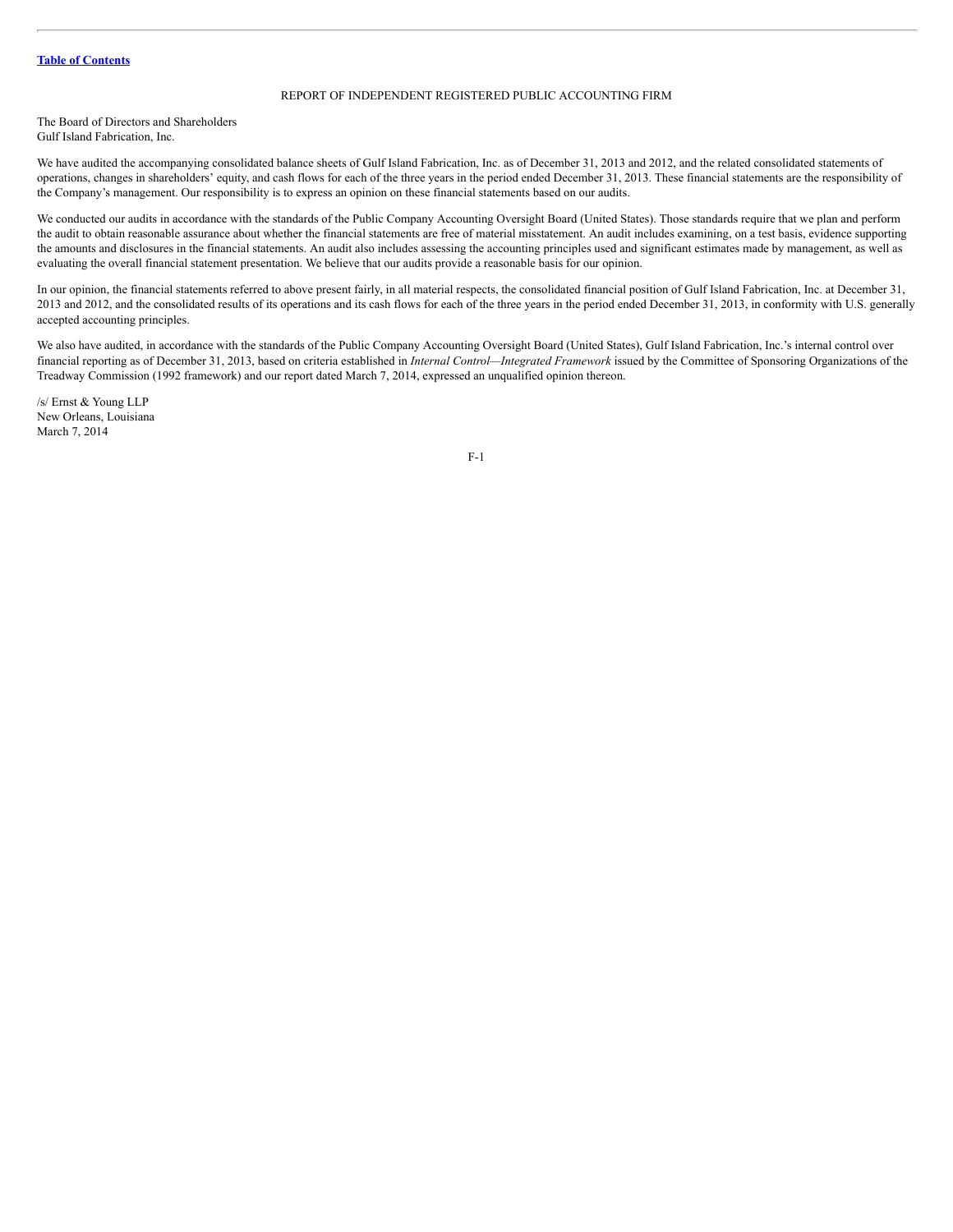# **CONSOLIDATED BALANCE SHEETS**

<span id="page-42-0"></span>

|                                                                                                                                        | December 31,      |                        |
|----------------------------------------------------------------------------------------------------------------------------------------|-------------------|------------------------|
|                                                                                                                                        | 2013              | 2012<br>(in thousands) |
| <b>ASSETS</b>                                                                                                                          |                   |                        |
| Current assets:                                                                                                                        |                   |                        |
| Cash and cash equivalents                                                                                                              | \$<br>36,569      | \$<br>24,888           |
| Contract receivables, net                                                                                                              | 98,579            | 60,535                 |
| Contract retainage                                                                                                                     | 111               | 1,298                  |
| Costs and estimated earnings in excess of billings on uncompleted contracts                                                            | 24,727            | 26,317                 |
| Other receivables                                                                                                                      | 20                |                        |
| Prepaid subcontractor costs                                                                                                            | $\qquad \qquad$   | 33,145                 |
| Prepaid expenses and other                                                                                                             | 4,842             | 4,457                  |
| Inventory                                                                                                                              | 11,329            | 5,024                  |
| Deferred tax assets                                                                                                                    | 9,927             | 13,039                 |
| Income tax receivable                                                                                                                  | 1,365             | 4,901                  |
| Assets held for sale                                                                                                                   | 14,527            |                        |
| Total current assets                                                                                                                   | 201,996           | 173,604                |
| Property, plant and equipment, net                                                                                                     | 223,555           | 229,216                |
| Other assets                                                                                                                           | 683               | 675                    |
| <b>Total</b> assets                                                                                                                    | 426,234<br>\$     | $\mathbf S$<br>403,495 |
| <b>LIABILITIES AND SHAREHOLDERS' EQUITY</b>                                                                                            |                   |                        |
| Current liabilities:                                                                                                                   |                   |                        |
| Accounts payable                                                                                                                       | \$<br>66,054      | 49,485<br>\$           |
| Billings in excess of costs and estimated earnings on uncompleted contracts                                                            | 35,006            | 28,498                 |
| Accrued employee costs                                                                                                                 | 7,516             | 5,340                  |
| Accrued expenses                                                                                                                       | 3,699             | 5,161                  |
| Accrued contract losses                                                                                                                | $\qquad \qquad -$ | 3,790                  |
| Total current liabilities                                                                                                              | 112,275           | 92,274                 |
| Deferred tax liabilities                                                                                                               | 38,397            | 37,721                 |
| <b>Total liabilities</b>                                                                                                               | 150,672           | 129,995                |
| Shareholders' equity:                                                                                                                  |                   |                        |
| Preferred stock, no par value, 5,000,000 shares authorized, no shares issued and outstanding                                           |                   |                        |
| Common stock, no par value, 20,000,000 shares authorized, 14,493,748 and 14,452,660 shares issued and outstanding at December 31, 2013 |                   |                        |
| and December 31, 2012                                                                                                                  | 10,012            | 9,956                  |
| Additional paid-in capital                                                                                                             | 93,125            | 92,512                 |
| Retained earnings                                                                                                                      | 172,425           | 171,032                |
| Total shareholders' equity                                                                                                             | 275,562           | 273,500                |
| Total liabilities and shareholders' equity                                                                                             | 426,234           | 403,495                |

The accompanying notes are an integral part of these statements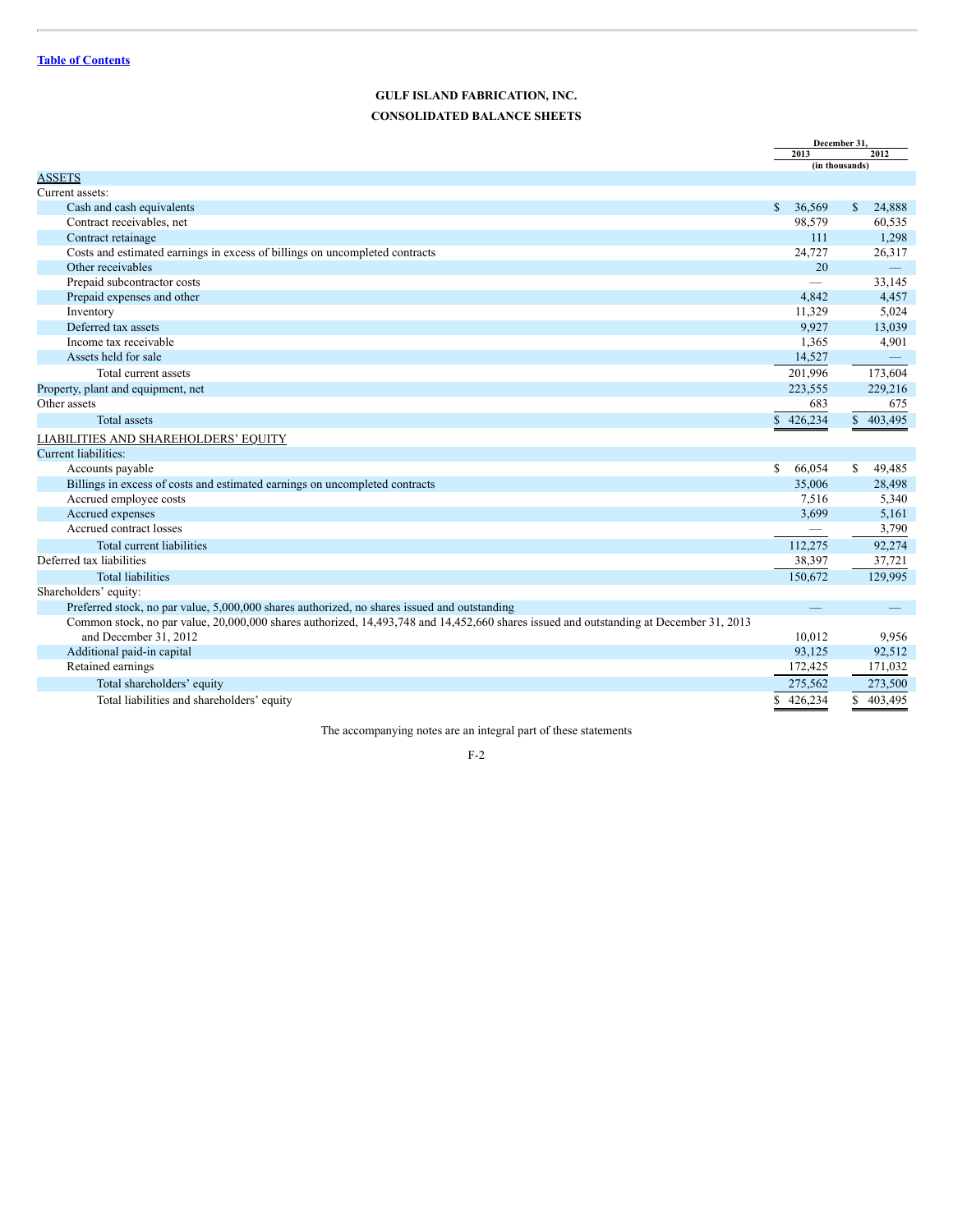# **CONSOLIDATED STATEMENTS OF OPERATIONS**

**(in thousands, except per share data)**

<span id="page-43-0"></span>

|                                                       | <b>Years Ended December 31.</b> |               |              |
|-------------------------------------------------------|---------------------------------|---------------|--------------|
|                                                       | 2013                            | 2012          | 2011         |
| Revenue                                               | \$608,326                       | \$521,340     | \$307,832    |
| Cost of revenue:                                      |                                 |               |              |
| Contract costs                                        | 584,665                         | 502,999       | 295,614      |
| Provision for loss on contract receivable             |                                 | 14,501        |              |
| Asset impairments                                     |                                 |               | 7,690        |
| Total cost of revenue                                 | 584,665                         | 517,500       | 303,304      |
| Gross profit                                          | 23,661                          | 3,840         | 4,528        |
| General and administrative expenses                   | 11,555                          | 9,806         | 8,187        |
| Operating income (loss)                               | 12,106                          | (5,966)       | (3,659)      |
| Other income (expense):                               |                                 |               |              |
| Interest expense                                      | (237)                           | (153)         | (173)        |
| Interest income                                       | 3                               | 586           | 1,075        |
| Other, net                                            | (337)                           | 128           | 309          |
|                                                       | (571)                           | 561           | 1,211        |
| Income (loss) before income taxes                     | 11,535                          | (5,405)       | (2, 448)     |
| Income taxes                                          | 4,303                           | (1,314)       | (644)        |
| Net income (loss)                                     | 7,232<br>\$                     | \$<br>(4,091) | \$(1,804)    |
| Per share data:                                       |                                 |               |              |
| Basic earnings (loss) per share—common shareholders   | 0.50                            | (0.29)        | (0.13)<br>\$ |
| Diluted earnings (loss) per share—common shareholders | 0.50                            | (0.29)        | (0.13)       |
| Cash dividend declared per common share               | 0.40                            | 0.40          | 0.24         |

The accompanying notes are an integral part of these statements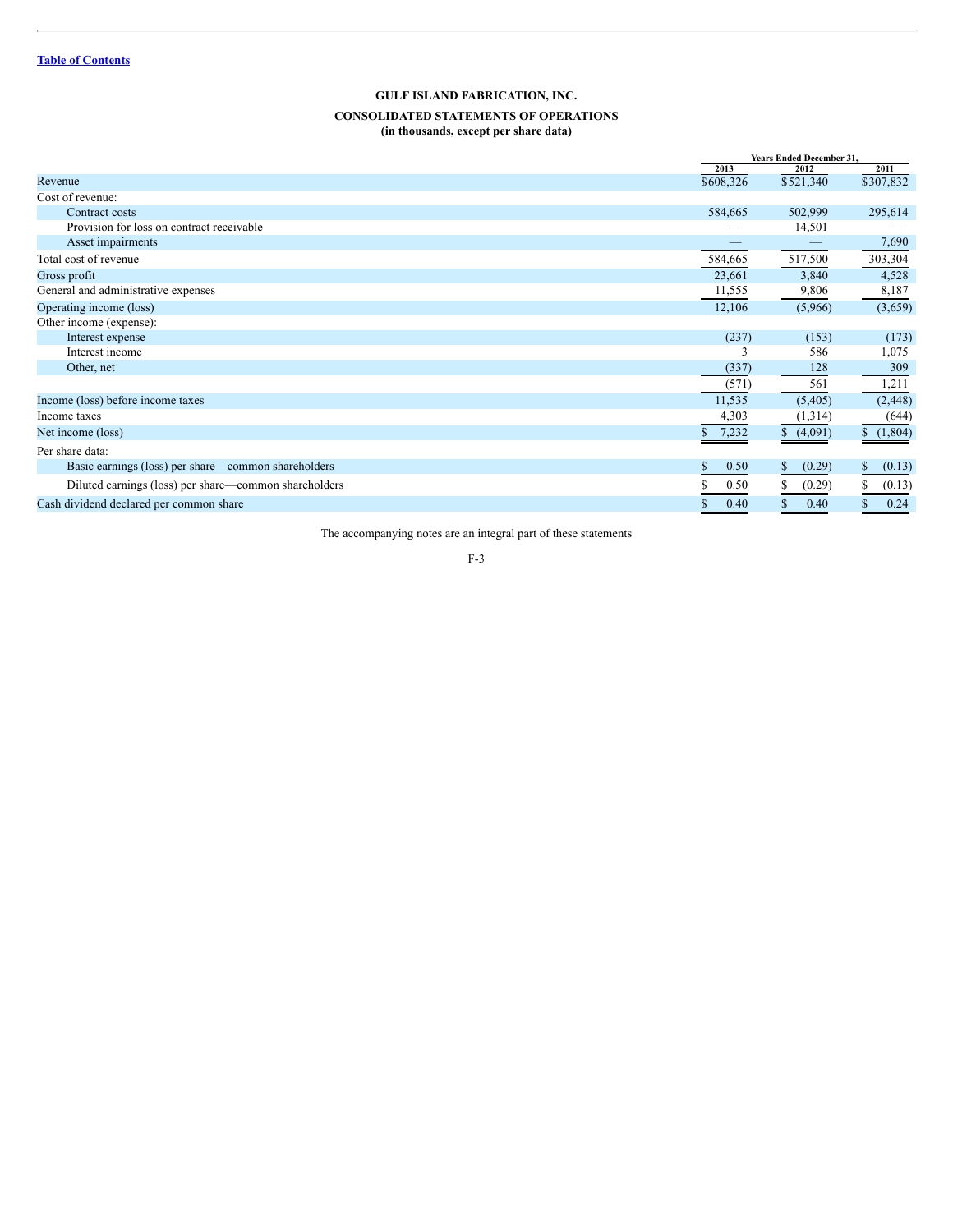# **CONSOLIDATED STATEMENTS OF CHANGES IN SHAREHOLDERS' EQUITY**

**(in thousands, except share data)**

<span id="page-44-0"></span>

|                                            | <b>Common Stock</b><br><b>Shares</b> | Amount   | <b>Additional</b><br>Paid-In<br>Capital | Retained<br>Earnings | <b>Total</b><br>Shareholders'<br>Equity |
|--------------------------------------------|--------------------------------------|----------|-----------------------------------------|----------------------|-----------------------------------------|
| Balance at January 1, 2011                 | 14,340,971                           | \$9,846  | \$91,112                                | \$186,234            | \$287,192                               |
| Exercise of stock options                  | 8,560                                | 16       | 151                                     |                      | 167                                     |
| Income tax benefit from stock compensation |                                      |          | 146                                     |                      | 146                                     |
| Net loss                                   |                                      |          |                                         | (1,804)              | (1,804)                                 |
| Vesting of restricted stock                | 26,912                               | (32)     | (291)                                   |                      | (323)                                   |
| Compensation expense restricted stock      |                                      | 91       | 815                                     |                      | 906                                     |
| Dividends on common stock                  |                                      |          |                                         | (3,485)              | (3,485)                                 |
| Balance at December 31, 2011               | 14,376,443                           | \$9,921  | \$91,933                                | \$180,945            | 282,799                                 |
| Exercise of stock options                  | 15,065                               | (8)      | (63)                                    |                      | (71)                                    |
| Income tax benefit from stock compensation |                                      |          | 259                                     |                      | 259                                     |
| Net loss                                   |                                      | —        | $\qquad \qquad -$                       | (4,091)              | (4,091)                                 |
| Vesting of restricted stock                | 61,152                               | (79)     | (717)                                   |                      | (796)                                   |
| Compensation expense restricted stock      |                                      | 122      | 1,100                                   |                      | 1,222                                   |
| Dividends on common stock                  |                                      |          |                                         | (5,822)              | (5,822)                                 |
| Balance at December 31, 2012               | 14,452,660                           | \$9,956  | \$92,512                                | \$171,032            | 273,500                                 |
| Exercise of stock options                  | 2,900                                | 20       | 183                                     |                      | 203                                     |
| Income tax benefit from stock compensation |                                      |          | 116                                     |                      | 116                                     |
| Net income                                 |                                      |          |                                         | 7,232                | 7,232                                   |
| Vesting of restricted stock                | 38,188                               | (32)     | (290)                                   |                      | (322)                                   |
| Compensation expense restricted stock      |                                      | 68       | 604                                     |                      | 672                                     |
| Dividends on common stock                  |                                      |          |                                         | (5,839)              | (5,839)                                 |
| Balance at December 31, 2013               | 14,493,748                           | \$10,012 | \$93,125                                | \$172,425            | 275,562                                 |

The accompanying notes are an integral part of these statements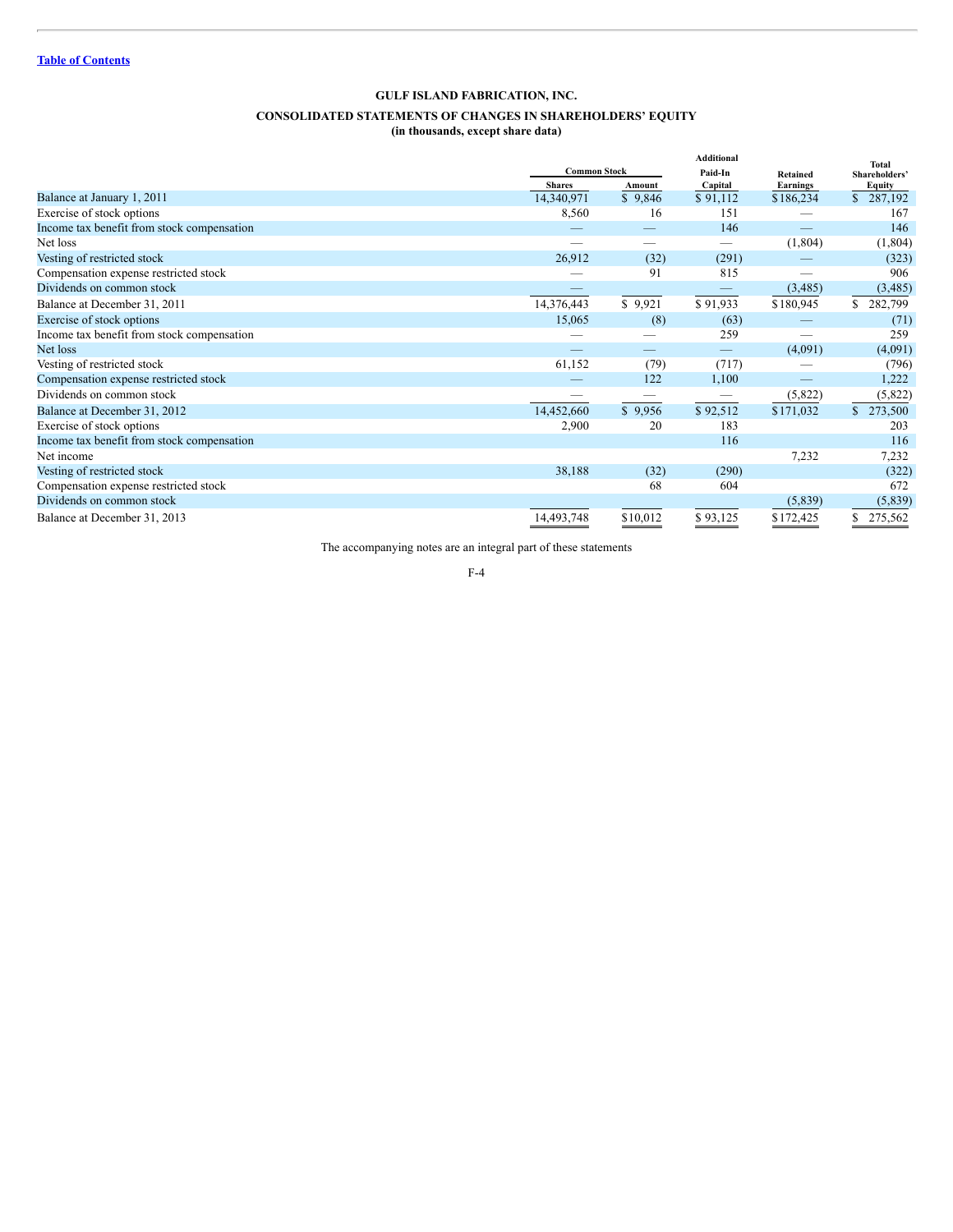#### **CONSOLIDATED STATEMENTS OF CASH FLOWS (in thousands)**

<span id="page-45-0"></span>

|                                                                             |                          | <b>Years Ended December 31,</b> |                 |
|-----------------------------------------------------------------------------|--------------------------|---------------------------------|-----------------|
|                                                                             | 2013                     | 2012                            | 2011            |
| Operating activities:                                                       |                          |                                 |                 |
| Net income (loss)                                                           | \$<br>7,232              | (S)<br>4,091)                   | (S<br>1,804)    |
| Depreciation                                                                | 25,087                   | 23,396                          | 20,692          |
| Provision for losses on contract receivables                                |                          | 14,501                          |                 |
| Allowance for doubtful accounts                                             | 887                      | $\overline{\phantom{0}}$        |                 |
| Loss on the sale of assets                                                  | 353                      | $\equiv$                        |                 |
| Asset impairments                                                           | $\overline{\phantom{0}}$ |                                 | 7,690           |
| Deferred income taxes                                                       | 3,788                    | (1, 848)                        | (883)           |
| Compensation expense-stock comp plans                                       | 672                      | (259)                           | (146)           |
| Excess tax benefits from share-based payment arrangements                   | (116)                    | 1,222                           | 906             |
| Changes in operating assets and liabilities:<br>Contracts receivable, net   |                          |                                 |                 |
|                                                                             | (55, 353)                | (1,937)                         | (60, 057)       |
| Contract retainage                                                          | 1,187                    | 3,015                           | 6,687           |
| Costs and estimated earnings in excess of billings on uncompleted contracts | 1,590                    | (13, 335)                       | (6, 469)        |
| Billings in excess of costs and estimated earnings on uncompleted contracts | 9,418                    | (20, 865)                       | 42,148          |
| Accounts payable                                                            | 16,569                   | 28,983                          | 15,240          |
| Prepaid subcontractor costs                                                 | 33,145                   | (23, 414)                       | (9, 731)<br>330 |
| Prepaid expenses and other assets<br>Inventory                              | (385)                    | (1, 113)<br>1,254               | (2,013)         |
| Other receivables                                                           | (6,305)                  |                                 |                 |
| Accrued contract losses                                                     | (20)<br>(3,790)          | 3,790                           | $\equiv$        |
| Accrued employee costs                                                      | 1,854                    | 944                             | (1,317)         |
| Accrued expenses                                                            | (1, 462)                 | 2,551                           | 1,082           |
| Current income taxes                                                        | 3,652                    | (1,757)                         | (423)           |
|                                                                             |                          |                                 |                 |
| Net cash provided by operating activities                                   | \$38,003                 | \$11,037                        | \$11,932        |
| Cash flows from investing activities:                                       |                          |                                 |                 |
| Capital expenditures, net                                                   | (21, 353)                | (35,890)                        | (41, 545)       |
| Proceeds on the sale of equipment                                           | 551                      |                                 |                 |
| Net cash used in investing activities                                       | (20, 802)                | (35,890)                        | (41, 545)       |
| Cash flows from financing activities:                                       |                          |                                 |                 |
| Borrowings against notes payable                                            | 45,000                   |                                 |                 |
| Payments on notes payable                                                   | (45,000)                 |                                 |                 |
| Proceeds from exercise of stock options                                     | 203                      | 17                              | 167             |
| Excess tax benefit from share-based payment arrangements                    | 116                      | 259                             | 146             |
| Payments of dividends on common stock                                       | (5, 839)                 | (5,822)                         | (3,485)         |
| Net cash used in financing activities                                       | (5,520)                  | (5, 546)                        | (3,172)         |
| Net increase (decrease) in cash and cash equivalents                        | 11,681                   | (30, 399)                       | (32, 785)       |
| Cash and cash equivalents at beginning of period                            | 24,888                   | 55,287                          | 88,072          |
| Cash and cash equivalents at end of period                                  | \$36,569                 | 24,888<br>\$                    | \$<br>55,287    |
| Supplemental cash flow information:                                         |                          |                                 |                 |
| Interest paid                                                               | 843<br>S                 | \$<br>99                        | 132<br>\$       |
| Income taxes paid (received), net of payments (refunds)                     | 3,138<br>\$              | \$<br>2,291                     | \$<br>660       |
| <b>Schedule of Noncash Financing Activities</b>                             |                          |                                 |                 |
| Reclassification of assets to held for sale                                 | \$14.527                 | $\overline{\phantom{0}}$        |                 |

The accompanying notes are an integral part of these statements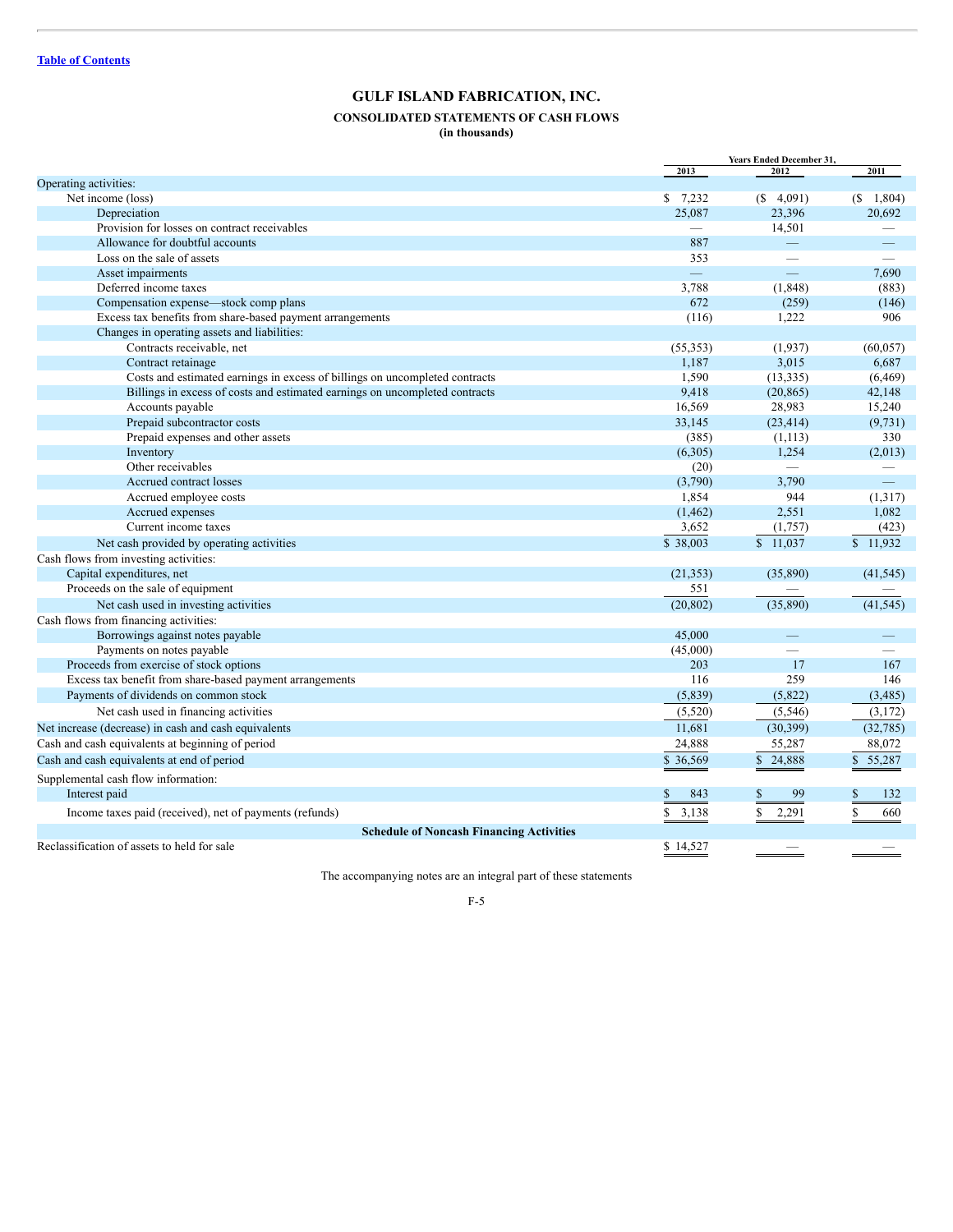# **GULF ISLAND FABRICATION, INC. NOTES TO CONSOLIDATED FINANCIAL STATEMENTS DECEMBER 31, 2013**

# <span id="page-46-0"></span>**1. ORGANIZATION AND SUMMARY OF SIGNIFICANT ACCOUNTING POLICIES**

# **Basis of Presentation**

Gulf Island Fabrication, Inc., together with its subsidiaries (the "Company", "we" or "our"), is a leading fabricator of offshore drilling and production platforms and other specialized structures. The Company's principal corporate office is located in Houston, Texas and its fabrication facilities are located in Houma, Louisiana and San Patricio County, Texas. The Company's principal markets are concentrated in the offshore regions and along the coast of the Gulf of Mexico. The consolidated financial statements include the accounts of Gulf Island Fabrication, Inc. and its majority owned subsidiaries. All significant intercompany balances and transactions have been eliminated in consolidation.

Gulf Island Fabrication, Inc. ("Gulf Island," "we," "our" or the "Company") serves as a holding company and conducts all of its operations through its subsidiaries, which include Gulf Island, L.L.C. and Gulf Marine Fabricators, L.P. (both of which perform fabrication of offshore drilling and production platforms and other specialized structures used in the development and production of oil and gas reserves), Gulf Island Marine Fabricators, L.L.C. (which performs marine fabrication and construction services), Dolphin Services, L.L.C. (which performs offshore and onshore fabrication and construction services), Dolphin Steel Sales, L.L.C. (which sells steel plate and other steel products) and Gulf Island Resources, L.L.C. (which hires of laborers with similar rates and terms as those provided by contract labor service companies).

#### **Operating Cycle**

The lengths of our contracts vary, but are typically longer than one year in duration. Consistent with industry practice, assets and liabilities have been classified as current under the operating cycle concept whereby all contract-related items are regarded as current regardless of whether cash will be received or paid within a twelve month period. Assets and liabilities classified as current which may not be paid or received within the next twelve months include contract retainage, costs and estimated earnings in excess of billings on uncompleted contracts, and billings in excess of costs and estimated earnings on uncompleted contracts. However, any variation from normal contract terms would cause classification of assets and liabilities as long-term.

# **Use of Estimates**

The preparation of financial statements in conformity with accounting principles generally accepted in the United States requires management to make estimates and assumptions that affect the reported amounts of assets and liabilities and disclosure of contingent liabilities at the date of the financial statements and the reported amounts of revenue and expense during the reporting period. Areas requiring significant estimates by our management include asset impairments, value of assets held for sale, provisions for contract losses, contract revenues, costs and profits and the application of the percentage-of-completion (POC) method of accounting. Actual results could differ from those estimates.

#### **Cash Equivalents**

The Company considers all highly liquid investments with maturities of three months or less when purchased to be cash equivalents.

### **Allowance for Doubtful Accounts**

We routinely review individual contracts receivable balances and make provisions for probable doubtful accounts as we deem appropriate. Among the factors considered during the review are the financial condition of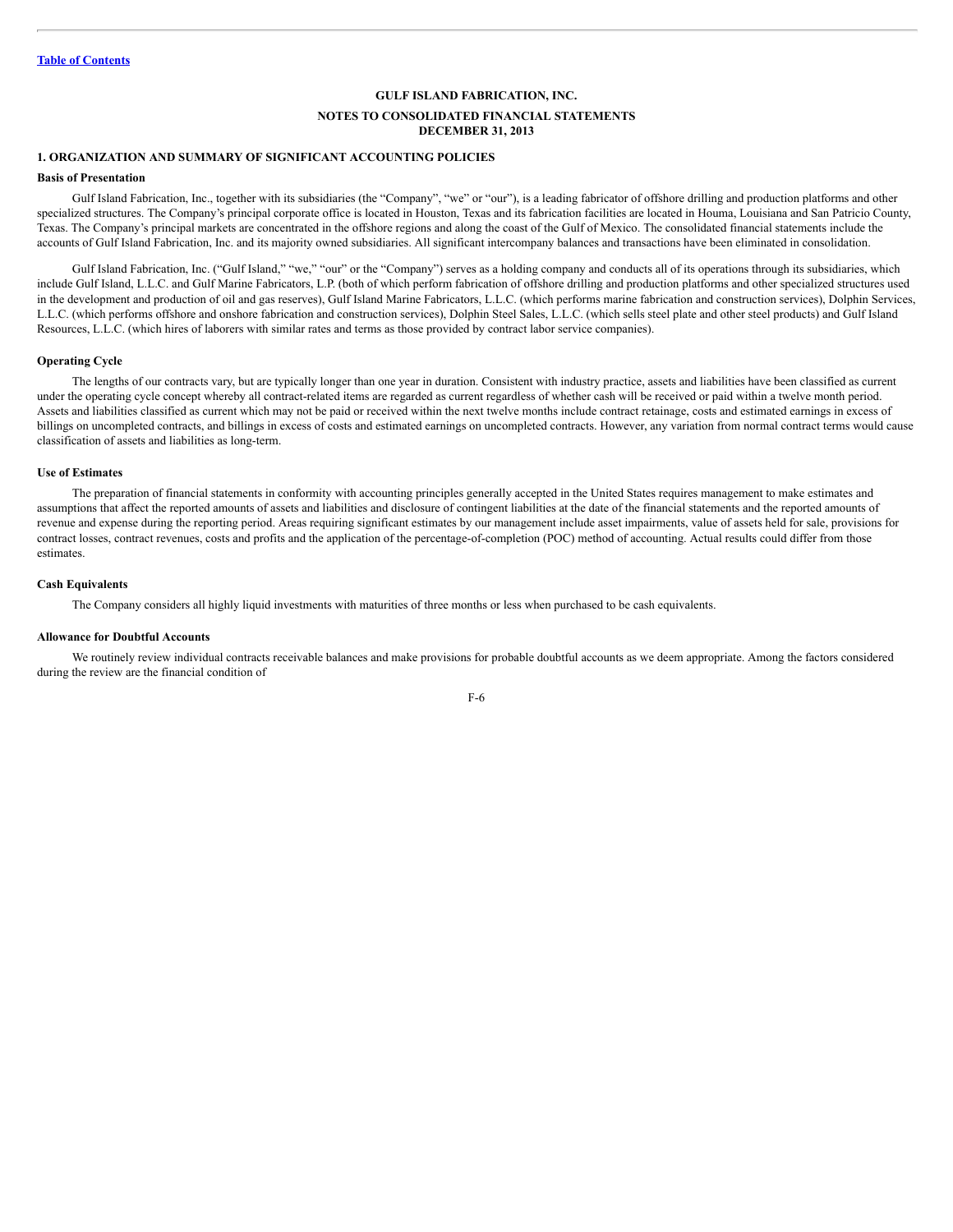### **NOTES TO THE CONSOLIDATED FINANCIAL STATEMENTS—(Continued)**

our customer and their access to financing, underlying disputes on the account, age and amount of the account and overall economic conditions. Accounts are written off only when all reasonable collection efforts are exhausted.

Our principal customers include major and large independent oil and gas companies and their contractors and marine vessel operators and their contractors. This concentration of customers may impact our overall exposure to credit risk, either positively or negatively, in that customers may be similarly affected by changes in economic or other conditions. Receivables are generally not collateralized. In the normal course of business, we extend credit to our customers on a short-term basis.

At December 31, 2013, the Company included a reserve for bad debt in the amount of \$0.9 million in connection with a vessel upgrade and outfitting project.

#### **Stock-Based Compensation**

Awards under the Company's stock-based compensation plans are calculated using a fair-value based measurement method. Share-based compensation expense for share based awards is recognized only for those awards that are expected to vest. We use the straight-line method to recognize share-based compensation expense over the requisite service period of the award.

#### **Inventory**

Inventory consists of materials and production supplies and is stated at the lower of cost or market determined on the first-in, first-out basis.

#### **Assets Held for Sale**

Assets held for sale are required to be measured at the lower of their carrying amount or fair value less cost to sell. Management determined fair value with the assistance of third party valuation specialists, assuming the sale of the underlying assets individually or in aggregate to a willing market participant, including normal ownership risks assumed by the purchaser, and the sale of certain components at scrap value. We estimated fair value relying primarily on the cost approach and applied the market approach where comparable sales transaction information was readily available. The cost approach is based on current replacement and reproduction costs of the subject assets less depreciation attributable to physical, functional, and economic factors. The market approach involves gathering data on sales and offerings of similar assets in order to value the subject assets. This approach also includes the assumption for the measurement of the loss in value from physical, functional, and economic factors. The fair value of the assets held for sale at December 31, 2013 represent Level 3 fair value measurements (as defined by GAAP), based primarily on the limited availability of market pricing information for either identical or similar items.

#### **Workers Compensation Liability**

The Company and its subsidiaries are self-insured for workers' compensation liability except for losses in excess of varying threshold amounts. Our workers compensation liability balance was \$1.9 million and \$1.6 million as of December 31, 2013 and 2012, respectively.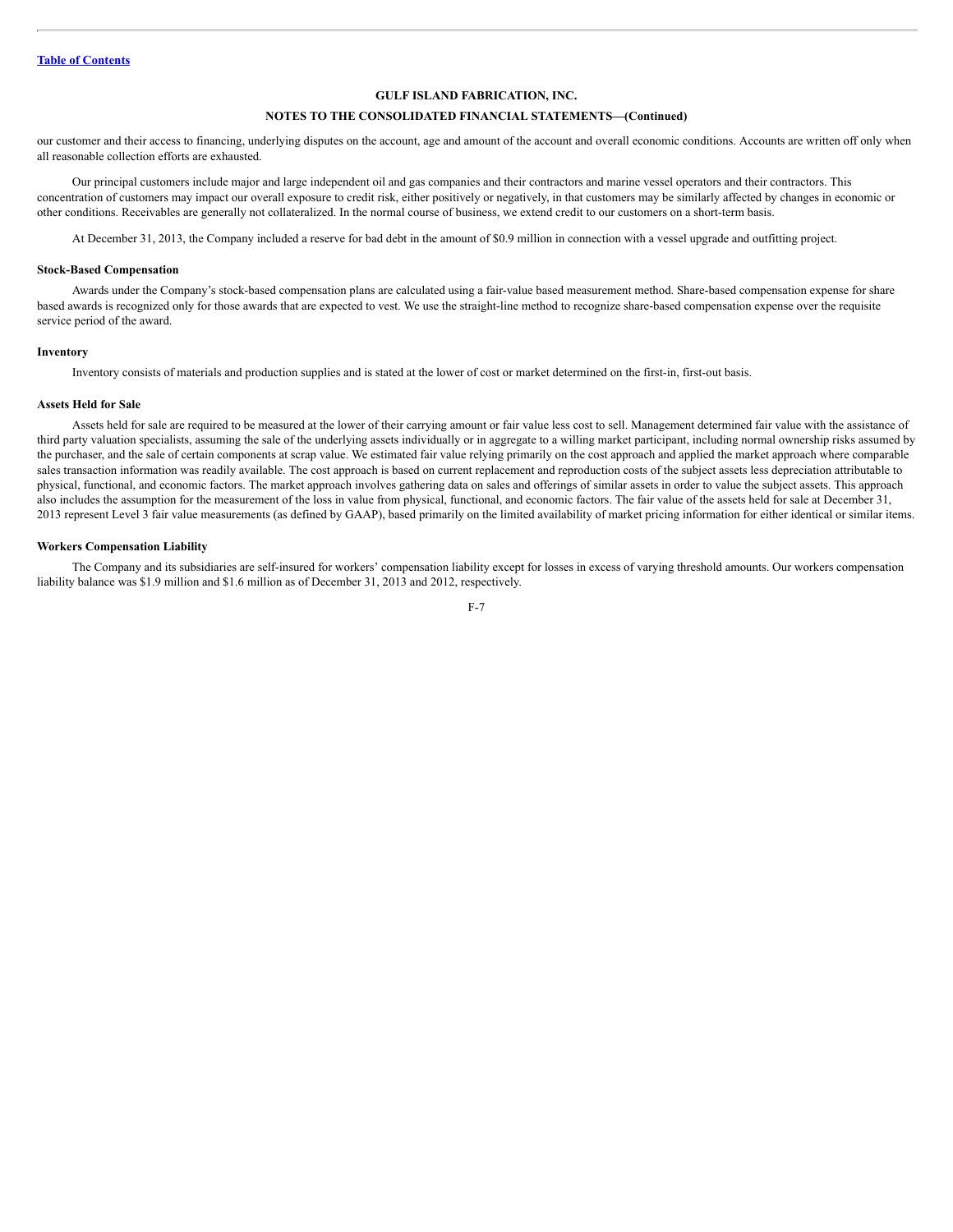# **NOTES TO THE CONSOLIDATED FINANCIAL STATEMENTS—(Continued)**

#### **Property, Plant and Equipment**

Property, plant and equipment is stated at cost less accumulated depreciation. Depreciation is computed on the straight-line basis over the estimated useful lives of the assets, which range from 3 to 25 years. Ordinary maintenance and repairs, which do not extend the physical or economic lives of the plant or equipment, are charged to expense as incurred.

### **Long-Lived Assets**

The Company records impairment losses on long-lived assets or asset groups used in operations when events and circumstances indicate that the assets or asset groups might be impaired and the undiscounted cash flows estimated to be generated by those assets or asset groups are less than the carrying amounts of those assets or asset groups. The impairment loss is determined by comparing the fair value of the asset or asset group to its carrying amount and recording the excess of the carrying amount of the asset or asset group over its fair value as an impairment charge. An asset group constitutes the minimum level for which identifiable cash flows are principally independent of the cash flows of other asset or liability groups. Fair value is determined based on discounted cash flows or appraised values, as appropriate.

#### **Fair Value Measurements**

The Company bases its fair value determinations of the carrying value of other financial assets and liabilities on an evaluation of their particular facts and circumstances and valuation techniques that require judgments and estimates. Valuation techniques used to measure fair value maximize the use of relevant observable inputs and minimize the use of unobservable inputs. Fair value is estimated by applying the following hierarchy, which prioritizes the inputs used to measure fair value into three levels and bases the categorization within the hierarchy upon the lowest level of input that is available and significant to the fair value measurement:

- Level 1—inputs are based upon quoted prices for identical instruments traded in active markets.
- Level 2—inputs are based upon quoted prices for similar instruments in active markets, quoted prices for similar or identical instruments in inactive markets and model-based valuation techniques for which all significant assumptions are observable in the market or can be corroborated by observable market data for substantially the full term of the assets and liabilities.
- Level 3—inputs are generally unobservable and typically reflect management's estimates of assumptions that market participants would use in pricing the asset or liability. The fair values are therefore determined using model-based techniques that include option pricing models, discounted cash flow models and similar valuation techniques.

The carrying amounts that we have reported for financial instruments, including cash and cash equivalents, accounts receivables and accounts payable approximate their fair values. See Note 5- "Assets Held for Sale" for additional information regarding fair value measurements.

#### **Revenue Recognition**

The Company uses the percentage-of-completion accounting method for construction contracts. Revenue from fixed-price or unit rate contracts is recognized on the percentage-of-completion method, computed by the efforts-expended method which measures the percentage of labor hours incurred to date as compared to estimated total labor hours for each contract. This progress percentage is applied to estimated gross profit for each contract to determine gross profit earned to date. Revenue recognized in a period for a contract is the amount of gross profit earned for that period plus the costs incurred on the contract during the period.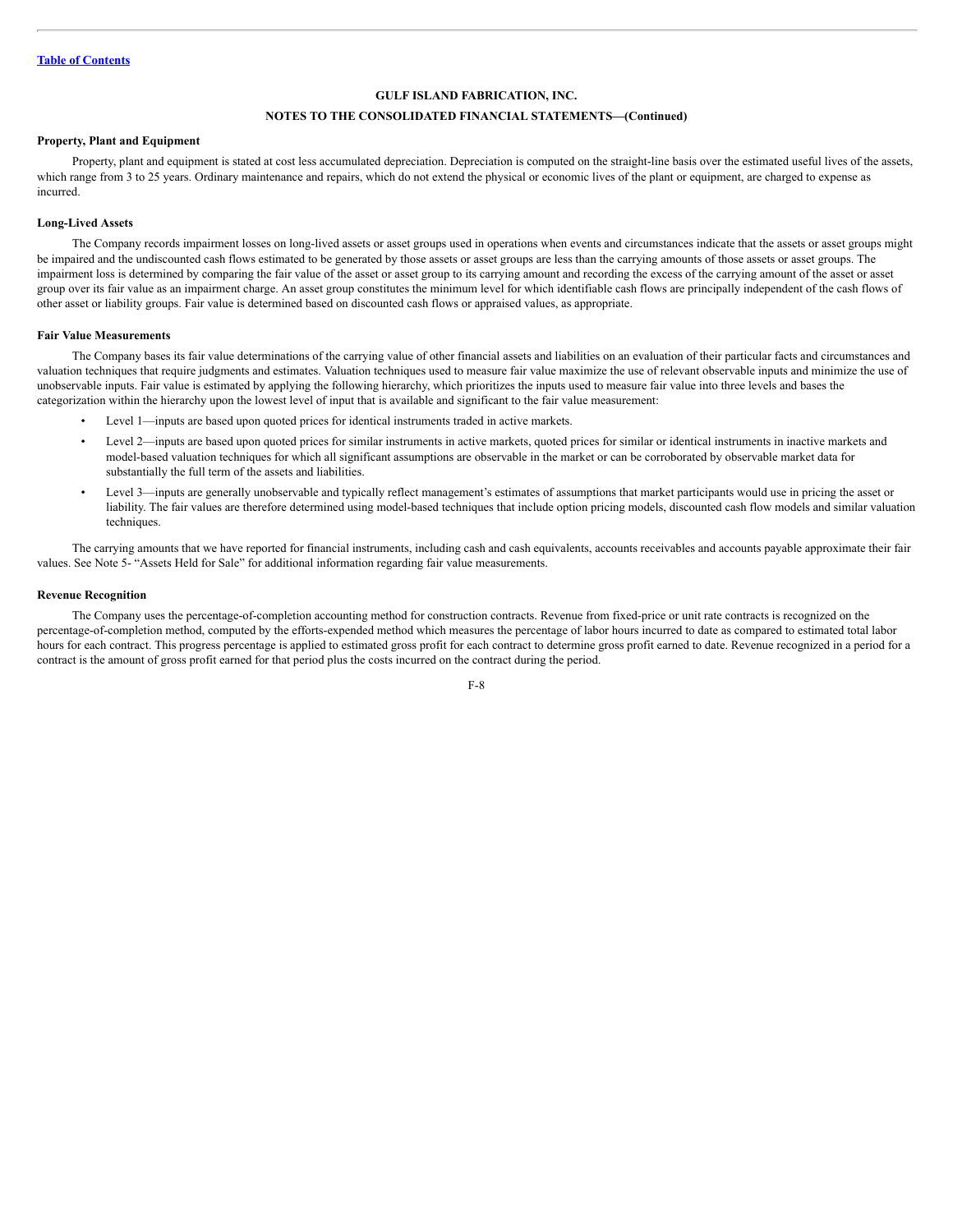# **NOTES TO THE CONSOLIDATED FINANCIAL STATEMENTS—(Continued)**

Under a unit rate contract, material items or labor tasks are assigned unit rates of measure. The unit rates of measure will generally be an amount of dollars per ton, per foot, per square foot or per item installed. A typical unit rate contract can contain hundreds to thousands of unit rates of measure. Profit margins are built into the unit rates.

Some contracts include a total or partial reimbursement to us of any costs associated with specific capital projects required by the fabrication process. If a particular capital project provides future benefits to us, the cost to build the capital project will be capitalized, and the revenue for the capital project will increase the estimated profit in the contract.

Contract costs include all direct material, labor and subcontract costs and those indirect costs related to contract performance, such as indirect labor, supplies and tools. Also included in contract costs are a portion of those indirect contract costs related to plant capacity, such as depreciation, insurance and repairs and maintenance. These indirect costs are allocated to jobs based on actual direct labor hours incurred. Profit incentives are included in revenue when their realization is probable. Claims for extra work or changes in scope of work are included in revenue when the amount can be reliably estimated and collection is probable. Changes in job performance, job conditions, and estimated profitability, including those arising from contract penalty provisions, and final contract settlements may result in revisions to costs and income and are recognized in the period in which the revisions are determined.

Some of our contracts contain provisions that require us to pay liquidated damages if we are responsible for the failure to meet specified contractual milestone dates and the applicable customer asserts a claim under those provisions. Those contracts define the conditions under which our customers may make claims against us for liquidated damages. In many cases in which we have historically had potential exposure for liquidated damages, such damages ultimately were not asserted by our customers. In connection with our estimation process, we have not recorded any amounts as a result of liquidated damage claims as of December 31, 2013 and 2012.

At December 31, 2013, we recorded revenue totaling \$0.1 million related to certain change-orders on two projects which have been approved as to scope but not price. At December 31, 2013, we also recorded revenue totaling \$3.7 million related to re-measure units and quantities on a unit rate contract. We expect to resolve all unapproved items in the first and second quarters of 2014. At December 31, 2012, we recorded revenue totaling \$5.2 million related to certain change-orders on four projects which were approved as to scope but not price. At December 31, 2012, we also recorded revenue totaling \$7.7 million related to re-measure units and quantities on a unit rate contract. All unapproved items as of December 31, 2012 have been resolved as of December 31, 2013. No revenues were recorded at December 31, 2011 related to unapproved change-orders.

Provisions for estimated losses on uncompleted contracts are made in the period in which such losses are determined. We recognized contract losses of \$30.8 million, \$12.5 million, and \$3.0 million in the years ended December 31, 2013, 2012, and 2011, respectively.

During the quarter ended September 30, 2013, we entered into discussions with a large deepwater customer concerning our customer's request for a reduction in scope of the project, whereby remaining completion and integration work would be performed at the integration site by a different integration contractor. We transferred the project deliverables to the integration contractor's site and removed from backlog estimated revenue of \$25.5 million and estimated labor hours of 271,000 hours representing our previous estimate of remaining work to complete the project during the third quarter of 2013. Throughout the fourth quarter of 2013 and into the first quarter 2014, we continued negotiations with our large deepwater customer with respect to final amounts due to us and to our subcontractors for claims for all work performed prior to transition of the scope of work to the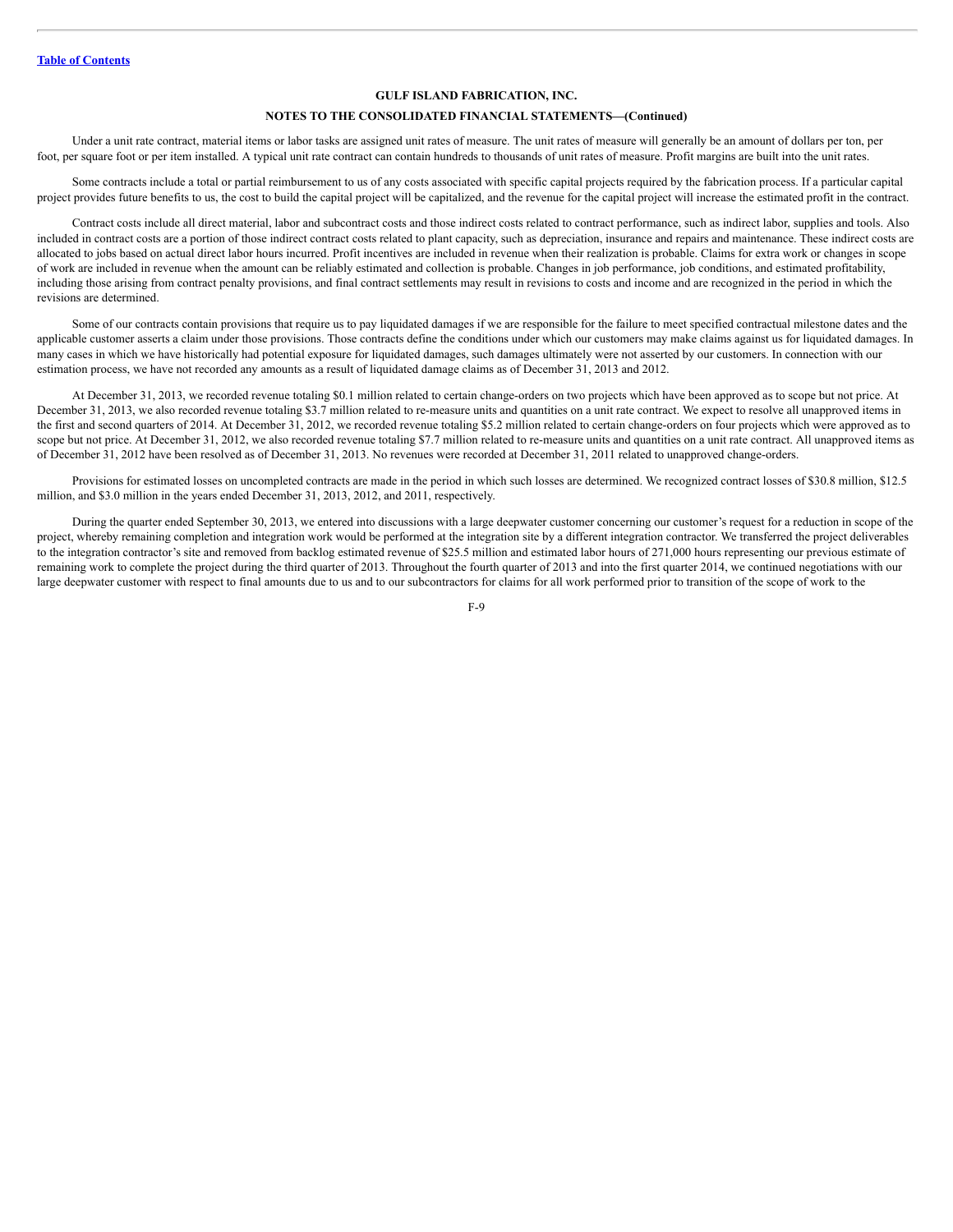### **NOTES TO THE CONSOLIDATED FINANCIAL STATEMENTS—(Continued)**

customer-designated replacement contractor. We expect to execute a final change order to this contract with the customer in early March 2014 that will provide for a final payment of \$11.0 million by our customer during the first half of 2014. Based primarily on the status of these ongoing negotiations, we recorded an additional loss provision of \$18.2 million in the fourth quarter of 2014 related to this project. For the year ended December 31, 2013, we recognized estimated contract losses of \$29.6 million primarily as a result of our inability to recover certain costs and the de-scoping of this contract.

#### **Income Taxes**

Income taxes have been provided using the liability method. Deferred income taxes reflect the net tax effects of temporary differences between the carrying amounts of assets and liabilities for financial reporting purposes and the amounts used for income tax purposes using enacted rates expected to be in effect during the year in which the basis differences reverse. A valuation allowance is provided to reserve for deferred tax assets if, based upon the available evidence, it is more likely than not that some or all of the deferred tax assets will not be realized.

Reserves for uncertain tax positions are recognized when the positions are more likely than not to not be sustained upon audit. Interest and penalties on uncertain tax positions are recorded in income tax expense. Our federal tax returns have been examined and settled through the 2007 tax year. There were no material uncertain tax positions recorded for the years presented in these statements.

### **2. CONTRACTS RECEIVABLE AND RETAINAGE**

The principal customers of the Company include major and large independent oil and gas companies and their contractors and marine vessel operators and their contractors. Of our contracts receivable balance at December 31, 2013, \$74.4 million, or 75.45%, is for two customers.

At December 31, 2013, the company included a reserve for bad debt in the amount of \$0.9 million in connection with a vessel upgrade and outfitting project.

### **3. CONTRACTS RECEIVABLE**

Amounts due on contracts as of December 31 were as follows (in thousands):

|                                          | 2013          | 2012     |
|------------------------------------------|---------------|----------|
| Completed contracts                      |               |          |
| Current receivables                      | \$3,885       | \$3,320  |
| Long term receivables due after one year |               |          |
| Contracts in progress:                   |               |          |
| Current receivables                      | 95,581        | 71,723   |
| Retainage due within one year            | 111           | 1,298    |
|                                          | 99,577        | 76,341   |
| Less allowance for doubtful accounts     | $rac{887}{1}$ | 14,508   |
|                                          | \$98,690      | \$61,833 |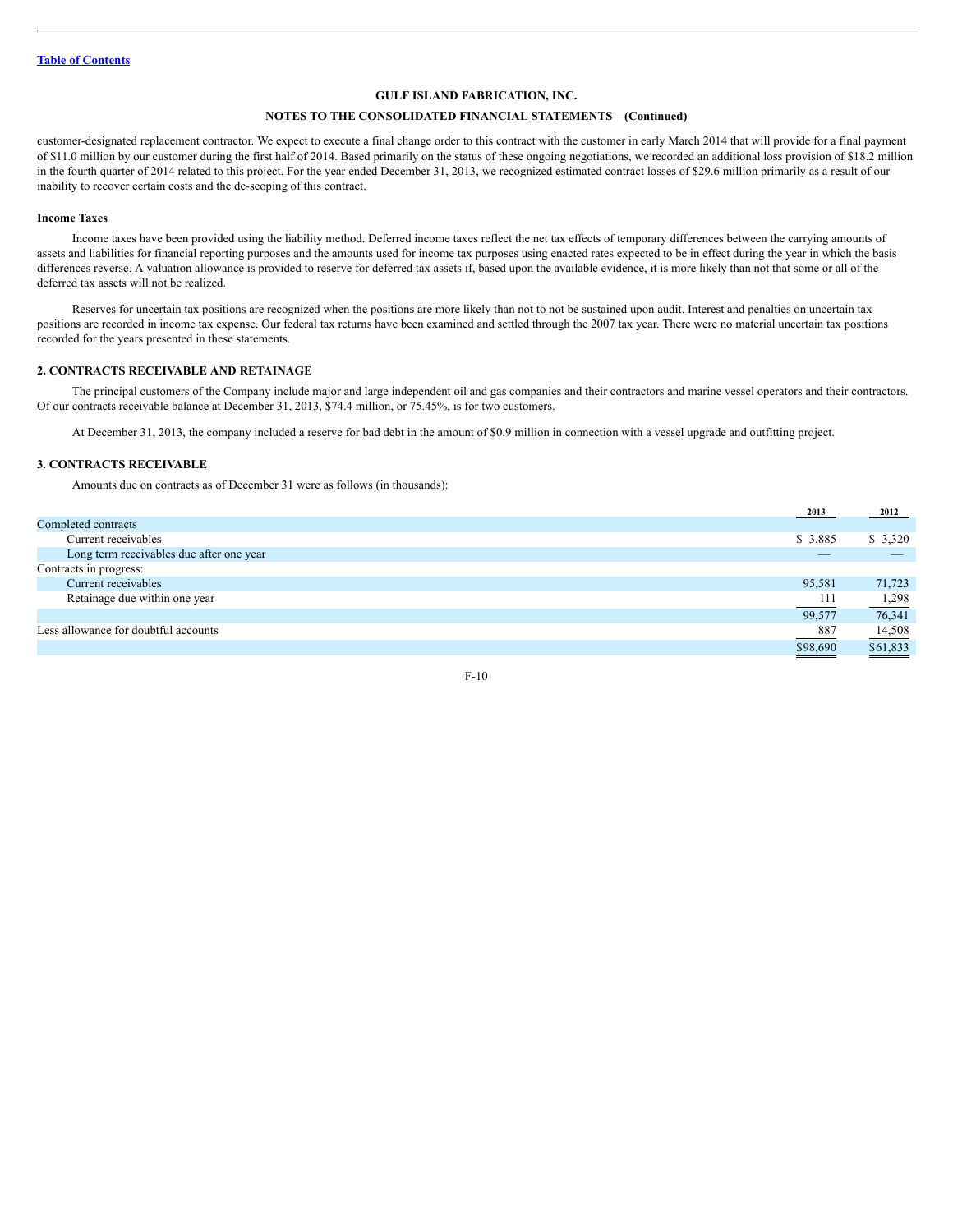# **NOTES TO THE CONSOLIDATED FINANCIAL STATEMENTS—(Continued)**

### **4. COSTS AND ESTIMATED EARNINGS ON UNCOMPLETED CONTRACTS**

Information with respect to uncompleted contracts as of December 31 is as follows (in thousands):

|                                         | 2013      | 2012      |
|-----------------------------------------|-----------|-----------|
| Costs incurred on uncompleted contracts | \$991,123 | \$659,422 |
| Estimated profit earned to date         | 40,045    | 21,883    |
|                                         | 1,031,168 | 681,305   |
| Less billings to date                   | 1,041,447 | 683,486   |
|                                         | (10,279)  | (2,181)   |

The above amounts are included in the accompanying consolidated balance sheets at December 31 under the following captions (in thousands):

|                                                                             | 2013       | $-2012$              |
|-----------------------------------------------------------------------------|------------|----------------------|
| Costs and estimated earnings in excess of billings on uncompleted contracts | \$24.727   | \$26.317             |
| Billings in excess of costs and estimated earnings on uncompleted contracts | (35,006)   | (28, 498)            |
|                                                                             | \$(10.279) | $\frac{1}{2}(2.181)$ |

# **5. ASSETS HELD FOR SALE**

On July 13, 2012, we received notice from our customer, Bluewater Industries, requesting (i) a slowdown of work on ATP Oil & Gas (UK) Limited's Cheviot project, and (ii) an amendment to the scheduled payment terms under the original contract. On August 16, 2012, we entered into a binding agreement with Bluewater, an engineering consulting firm engaged by ATP UK to oversee the fabrication of the Cheviot project, to amend and restate the original contract and suspend the project. Among other things, the agreement outlines the revised payment terms for the contracts receivable balance and the limitations on Bluewater's ability to request an extended suspension of work. Specifically, Bluewater was required to pay \$200,000 on or before the last day of each calendar month through February 28, 2013, with the remaining outstanding balance due on or before March 31, 2013. In addition, if Bluewater had fully paid the balance on or prior to March 31, 2013, Bluewater would have the option to extend the suspension of work on the Cheviot project to June 30, 2013, after which Bluewater will have had no further rights to request a suspension of work. If Bluewater failed to make timely payments pursuant to the revised payment plan, we had the right to terminate the Contract, and to retain title to any project deliverables. We also entered into a security agreement with Bluewater pursuant to which Bluewater granted us a security interest in certain of its equipment.

As of December 31, 2012, \$56.8 million had been billed on the Cheviot project and the outstanding balance was approximately \$31.3 million. We recorded a \$14.5 million reserve on the balance as of December 31, 2012. All installments under the agreement were paid through February 28, 2013; however the remaining balance of \$30.9 million was not paid on or before March 31, 2013, triggering a default by our customer. As of April 1, 2013, the agreement terminated and we initiated action to enforce our rights under the security agreement.

As of June 30, 2013, the carrying amount of assets and liabilities relating to the project was reclassified as held for sale in our consolidated balance sheet, resulting in a noncash change in contract receivables, billings in excess of cost and estimated earnings on uncompleted contracts, and assets held for sale. There was no additional loss recorded in connection with the non-cash reclassification. As of December 31, 2013, management estimates that the fair value of these assets held for sale was \$13.5 million. The fair value of assets held for sale represent Level 3 fair value measurements (as defined by GAAP), based primarily on the limited availability of market pricing information for either identical or similar items.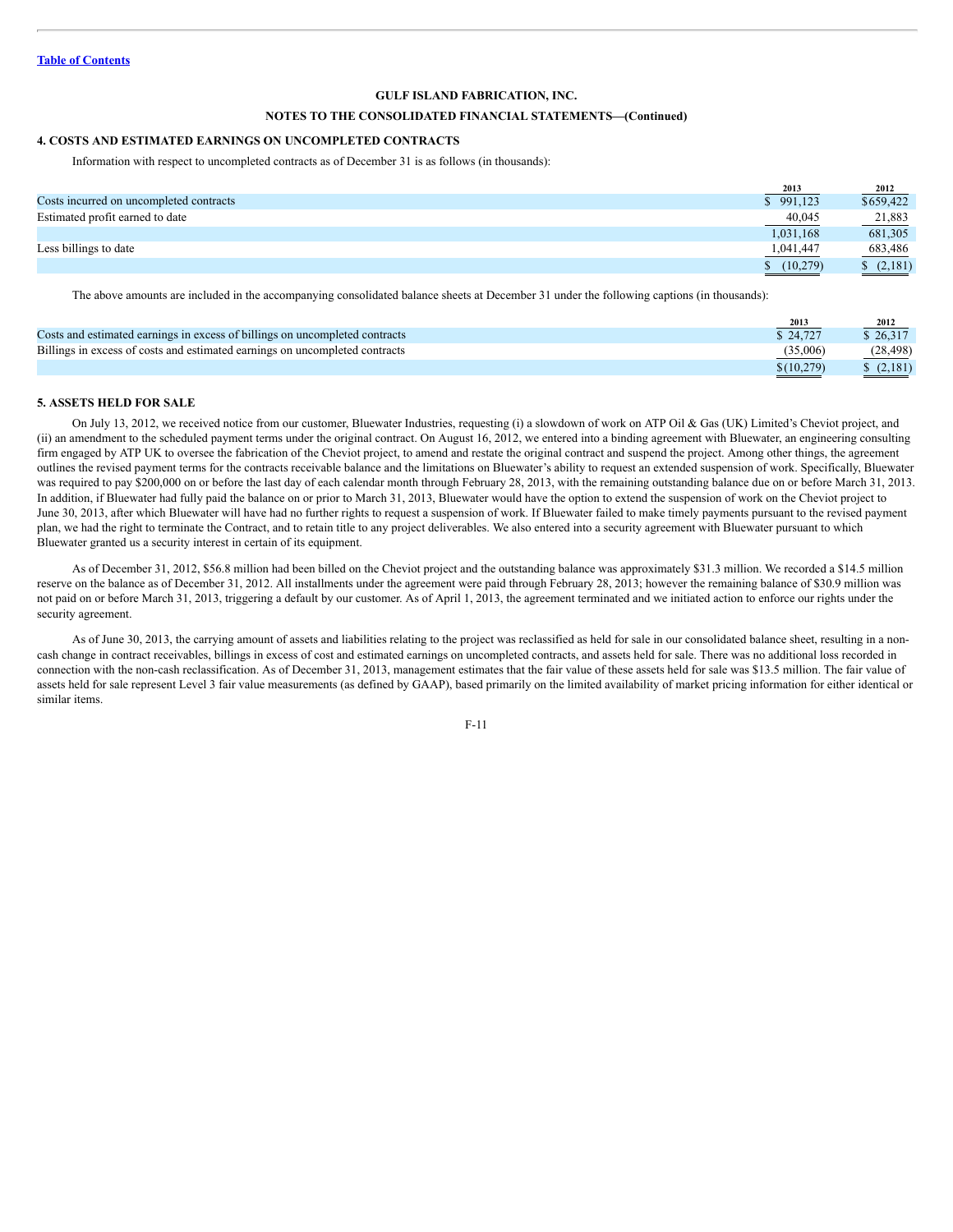# **NOTES TO THE CONSOLIDATED FINANCIAL STATEMENTS—(Continued)**

In addition, during 2013 we included \$1.0 million in assets held for sale for the sale of an aircraft. We recorded a \$0.3 million loss on the sale of the aircraft. The aircraft was delivered to the buyer in February 2014.

# **6. PROPERTY, PLANT AND EQUIPMENT**

Property, plant and equipment consisted of the following at December 31 (in thousands):

|                               | <b>Estimated</b><br><b>Useful Life</b><br>(in Years) | 2013         | 2012      |
|-------------------------------|------------------------------------------------------|--------------|-----------|
| Land                          | n/a                                                  | 10,463<br>\$ | \$10,463  |
| <b>Buildings</b>              | 25                                                   | 62,515       | 60,729    |
| Machinery and equipment       | 3 to 25                                              | 198,611      | 198,571   |
| Furniture and fixtures        | $3$ to 5                                             | 5,143        | 4,928     |
| Transportation equipment      | $3$ to 5                                             | 3,224        | 3,139     |
| Improvements                  | 15                                                   | 123,201      | 95,874    |
| Construction in progress      | n/a                                                  | 7,450        | 20,397    |
|                               |                                                      | 410,607      | 394,101   |
| Less accumulated depreciation |                                                      | 187,052      | 164,885   |
|                               |                                                      | \$223,555    | \$229,216 |
|                               |                                                      |              |           |

The Company leases certain equipment used in the normal course of its operations under month-to-month lease agreements cancelable only by the Company. During 2013, 2012, and 2011, the Company expensed \$9.5 million, \$7.7 million, and \$1.9 million, respectively, related to these leases.

On June 10, 2013, the Company entered into a lease agreement with BRI 1825 Park Ten, LLC for certain office and parking facilities located in Houston, Texas to house its corporate office. Leased premises consist of office space of approximately 4,421 square feet. The term of the lease, which commenced August 1, 2013, is 64 months. The Company has an option to extend the lease term for a period of five (5) years after the expiration date. Additionally, on December 9, 2013, we entered into an amendment to the lease to effectively provide an additional 3,624 square feet of office space. The amendment, among other things, extends the term for both the existing premises and expansion premises to January 31, 2020. The schedule of minimum rental payments for operating leases is as follows:

| 2014 | \$114,945.96 |
|------|--------------|
| 2015 | 117,156.48   |
| 2016 | 119,367.00   |
| 2017 | 121,577.52   |
| 2018 | 123,788.04   |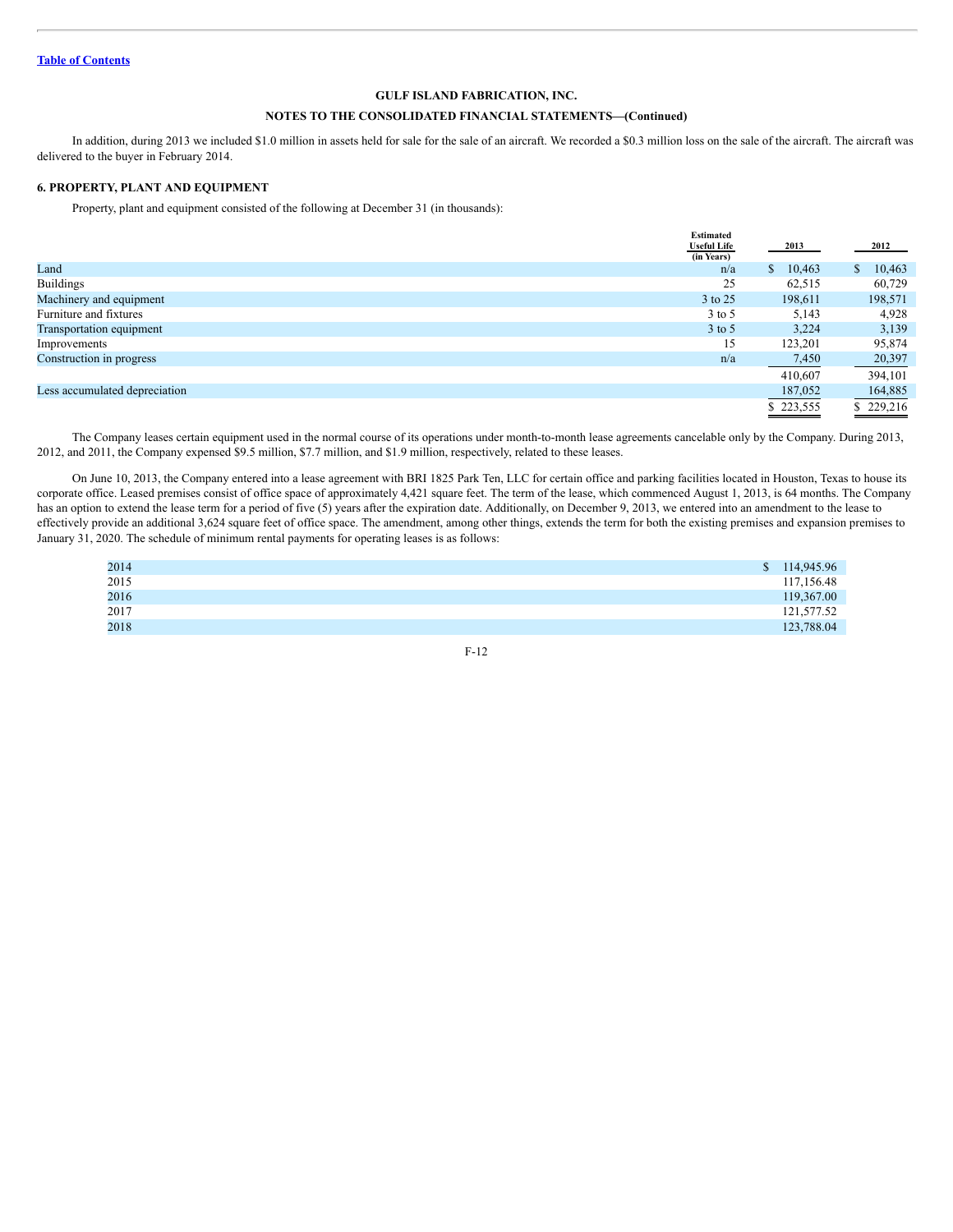# **NOTES TO THE CONSOLIDATED FINANCIAL STATEMENTS—(Continued)**

# **7. INCOME TAXES**

Significant components of the Company's deferred tax assets and liabilities as of December 31 were as follows (in thousands):

|                                      | 2013            | 2012     |
|--------------------------------------|-----------------|----------|
| Deferred tax liabilities:            |                 |          |
| Property, plant and equipment        | \$38,397        | \$37,721 |
| Total deferred tax liabilities:      | 38,397          | 37,721   |
| Deferred tax assets:                 |                 |          |
| Employee benefits                    | 677             | 588      |
| Uncompleted contracts                | 931             | 3,472    |
| Stock based compensation expense     | 65              | 126      |
| Allowance for uncollectible accounts | 311             | 5,107    |
| Federal net operating loss           | 7,584           | 3,608    |
| Other                                | $\frac{359}{2}$ | 138      |
| Total deferred tax assets:           | 9,927           | 13,039   |
| Net deferred tax liabilities:        | \$28,470        | \$24,682 |

Our federal net operating losses can be carried forward twenty years. For the year ending December 31, 2013 we expect our net operating loss to increase. We utilized \$17.1 million for the year ended December 31, 2012 and expect to utilize the remaining \$21.8 million of this federal net operating loss in 2014.

Significant components of income tax expense for the years ended December 31 were as follows (in thousands):

|                | 2013    | 2012      | 2011                   |
|----------------|---------|-----------|------------------------|
| Current:       |         |           |                        |
| Federal        | ъ       |           |                        |
| <b>State</b>   | 254     | 534       | 239                    |
| Total current  | 254     | 534       | 239                    |
| Deferred:      |         |           |                        |
| Federal        | 4,049   | (1,749)   | (828)                  |
| State          |         | (99)      | (55)                   |
| Total deferred | 4,049   | (1, 848)  | (883)                  |
| Income taxes   | \$4,303 | \$(1,314) | $\underline{\$ (644)}$ |

A reconciliation of income taxes computed at the U.S. federal statutory tax rate to the Company's income tax expense for the years ended December 31 is as follows (in thousands):

|                                     | 2013    | %      | 2012      | %      | 2011    | $\%$   |
|-------------------------------------|---------|--------|-----------|--------|---------|--------|
| U.S. statutory rate                 | \$4,037 | 35.0%  | \$(1,892) | 35.0%  | \$(857) | 35.0%  |
| Increase (decrease) resulting from: |         |        |           |        |         |        |
| State income taxes                  | 317     | 2.7    | 783       | (14.5) | 289     | (11.8) |
| Qualified Production Activities     |         |        |           |        |         |        |
| Income—Deduction                    |         |        |           |        |         |        |
| Federal Work Opportunity Tax Credit |         |        |           |        |         |        |
| Other                               | (51)    | (0.4)  | (205)     | 3.8    | (76)    | 3.1    |
| Income tax expense                  | \$4,303 | 37.30% | \$(1,314) | 24.3%  | \$(644) | 26.3%  |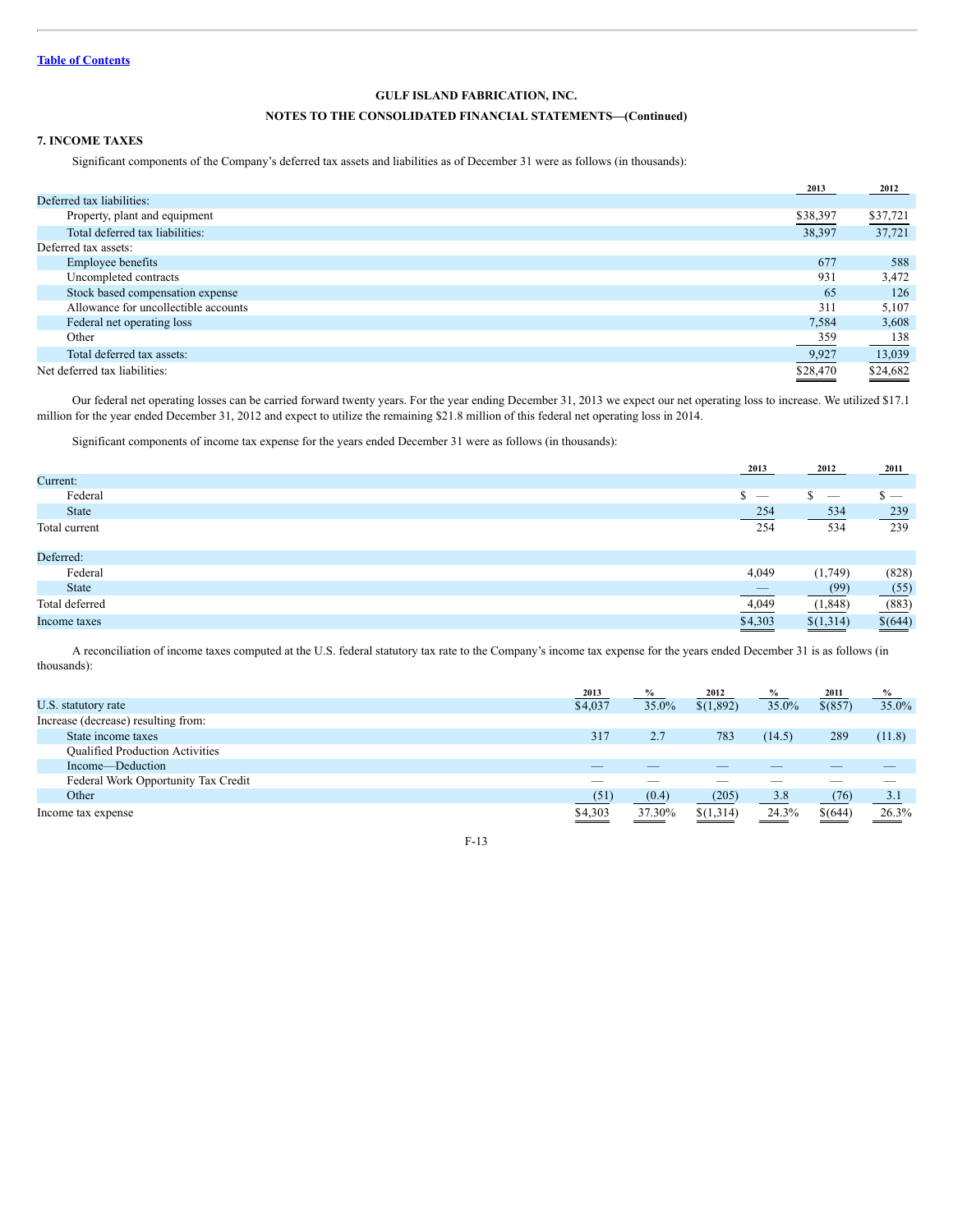# **NOTES TO THE CONSOLIDATED FINANCIAL STATEMENTS—(Continued)**

# **8. LINE OF CREDIT**

The Company has a credit agreement with Whitney Bank and JPMorgan Chase Bank N.A. that provides the Company with an \$80 million revolving credit facility. The credit agreement also allows the Company to use up to the full amount of the available borrowing base for letters of credit. The credit facility matures on December 31, 2014. We intend to renew our credit facility prior to its expiration. Our revolving line of credit is secured by substantially all of our assets, other than real property located in the state of Louisiana. Amounts borrowed under our revolving line of credit bear interest, at our option, at either the prime lending rate established by JPMorgan Chase Bank, N.A. or LIBOR plus 1.5 percent. We pay a fee on a quarterly basis of one-fourth of one percent per annum on the weighted-average unused portion of our revolving line of credit

On September 12, 2013, we entered into an amendment to our credit facility under which two new guarantors, both of which are subsidiaries of the Company, agreed to guaranty the Company's obligations under the credit facility, and grant a security interest over certain collateral to secure such obligations. The amendment also released any liens in favor of the lenders affecting real property of the Company, and its subsidiaries located in the state of Louisiana, and grants the lenders a security interest in all of the accounts of the Company and its subsidiaries. Further, the Company agreed to cause all subsidiaries subsequently formed or acquired, subject to certain exceptions, to execute both a guaranty and a security agreement with respect to Gulf Island's obligations under the credit facility.

At March 7, 2014 we had no amounts borrowed under our revolving line of credit, and we had outstanding letters of credit totaling \$51.5 million, which reduced the unused portion of our revolving line of credit to \$28.5 million. We are required to maintain certain financial covenants, including a minimum current ratio of 1.25 to 1.0, a net worth minimum requirement of \$246.4 million, debt to net worth ratio of 0.5 to 1.0, and earnings before interest, taxes, depreciation and amortization (EBITDA) to interest expense ratio of 4.0 to 1.0. As of December 31, 2013, we were in compliance with these covenants.

### **9. CONTINGENT LIABILITIES**

The Company is subject to various routine legal proceedings in the normal conduct of its business, primarily involving commercial claims, workers' compensation claims, and claims for personal injury under general maritime laws of the United States and the Jones Act. While the outcome of these lawsuits, legal proceedings and claims cannot be predicted with certainty, management believes that the outcome of any such proceedings, even if determined adversely**,** would not have a material adverse effect on the financial position, results of operations or cash flows of the Company.

In December 2004, we received notice from Louisiana Department of Environmental Quality that a Corrective Action Plan submitted in October 2004 was not acceptable. The Corrective Action Plan was developed to provide remediation to several isolated areas located on property we sold in 2001. In mid-2005, the LDEQ approved a sampling plan with the proposed sampling to begin in September of 2005. Due to the hurricanes that struck the Louisiana coast in 2005, the scheduled sampling was cancelled. In October 2006, the sampling was completed. This sampling plan was rejected by the LDEQ in April 2008. We submitted a revised sampling plan to the LDEQ in September 2008 and it was later approved with stipulations. After sampling, we filed a report with the LDEQ in mid July 2010. After its review, the agency requested an overall remediation plan. Through a third party, we completed our plan in February 2012. The LDEQ approved our plan in December 2012 with stipulations. We accrued an additional \$105,000 in 2012 due to these plan adjustments. We performed the work pursuant to the site plan in January and February of 2013 and await the LDEQ's approval of the results. All known amounts relating to this remediation have been paid at December 31, 2013.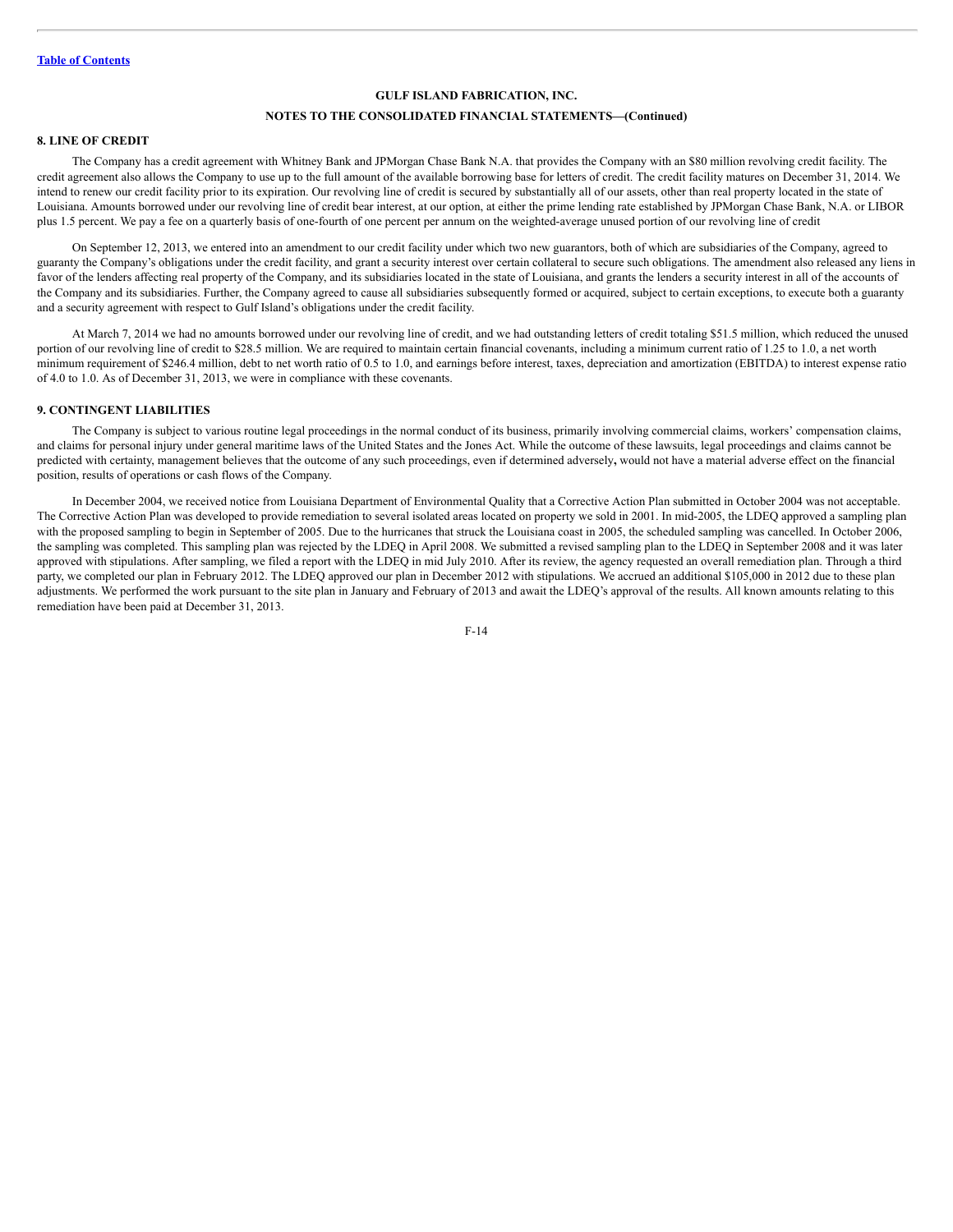# **NOTES TO THE CONSOLIDATED FINANCIAL STATEMENTS—(Continued)**

# **10. REVENUES FROM MAJOR CUSTOMERS**

The Company's customer base is primarily concentrated in the oil and gas and marine industries. The Company is not dependent on any one customer, and the revenue earned from each customer varies from year to year based on the contracts awarded; however, the Company is highly dependent on a few large customers in each year, particularly customers for our major deepwater projects, as shown below. Revenues from customers comprising 10% or more of the Company's total revenue for the years ended December 31 are summarized as follows (in thousands):

|                                                 | 2013      | 2012      | 2011<br>a contract of the contract of the contract of the contract of the contract of |
|-------------------------------------------------|-----------|-----------|---------------------------------------------------------------------------------------|
| Williams Field Services-Gulf Coast Company L.P. | \$216,875 | \$124,841 | \$19,334                                                                              |
| Chevron Corporation                             | 148.539   | 192.370   | 63,769                                                                                |

#### **11. INTERNATIONAL REVENUES**

The Company's fabricated structures are used worldwide by U.S. customers operating abroad and by foreign customers. Revenues related to fabricated structures for delivery outside of the United States accounted for 6%, 9%, and 16% of the Company's revenues for the years ended December 31, 2013, 2012 and 2011, respectively, as follows:

|                      | 2013             | December 31,<br>2012<br>(In millions) | 2011             |
|----------------------|------------------|---------------------------------------|------------------|
| Location:            |                  |                                       |                  |
| <b>United States</b> | \$570.7          | \$472.4                               | \$259.0          |
| International        | 37.6             | 48.9                                  | 48.8             |
| Total                | \$608.3<br>_____ | \$521.3<br>____                       | \$307.8<br>_____ |

### **12. CONTRACT COSTS**

We define pass-through costs as material, freight, equipment rental, and sub-contractor services included in the direct costs of revenue associated with projects.

The Company uses the percentage-of-completion accounting method for fabrication contracts. Revenue from fixed-price or unit rate contracts is recognized on the percentage-of-completion method, computed by the efforts-expended method which measures the percentage of labor hours incurred to date as compared to estimated total labor hours for each contract. This progress percentage is applied to our estimate of total anticipated gross profit for each contract to determine gross profit earned to date. Revenue recognized in a period for a contract is the amount of gross profit earned for that period plus pass-through costs incurred on the contract during the period. Consequently, passthrough costs have no impact in the determination of gross margin recognized for the related project for a particular period.

Pass-through costs as a percentage of revenue were 58.5%, 48.3% and 45.3% for the years ended December 31, 2013, 2012 and 2011, respectively.

There were no prepaid subcontractor costs at December 31, 2013 and \$33.1 million as of December 31, 2012. These costs represent uninstalled materials purchased using customer funds, and are recognized as pass-through costs in the period the materials are installed.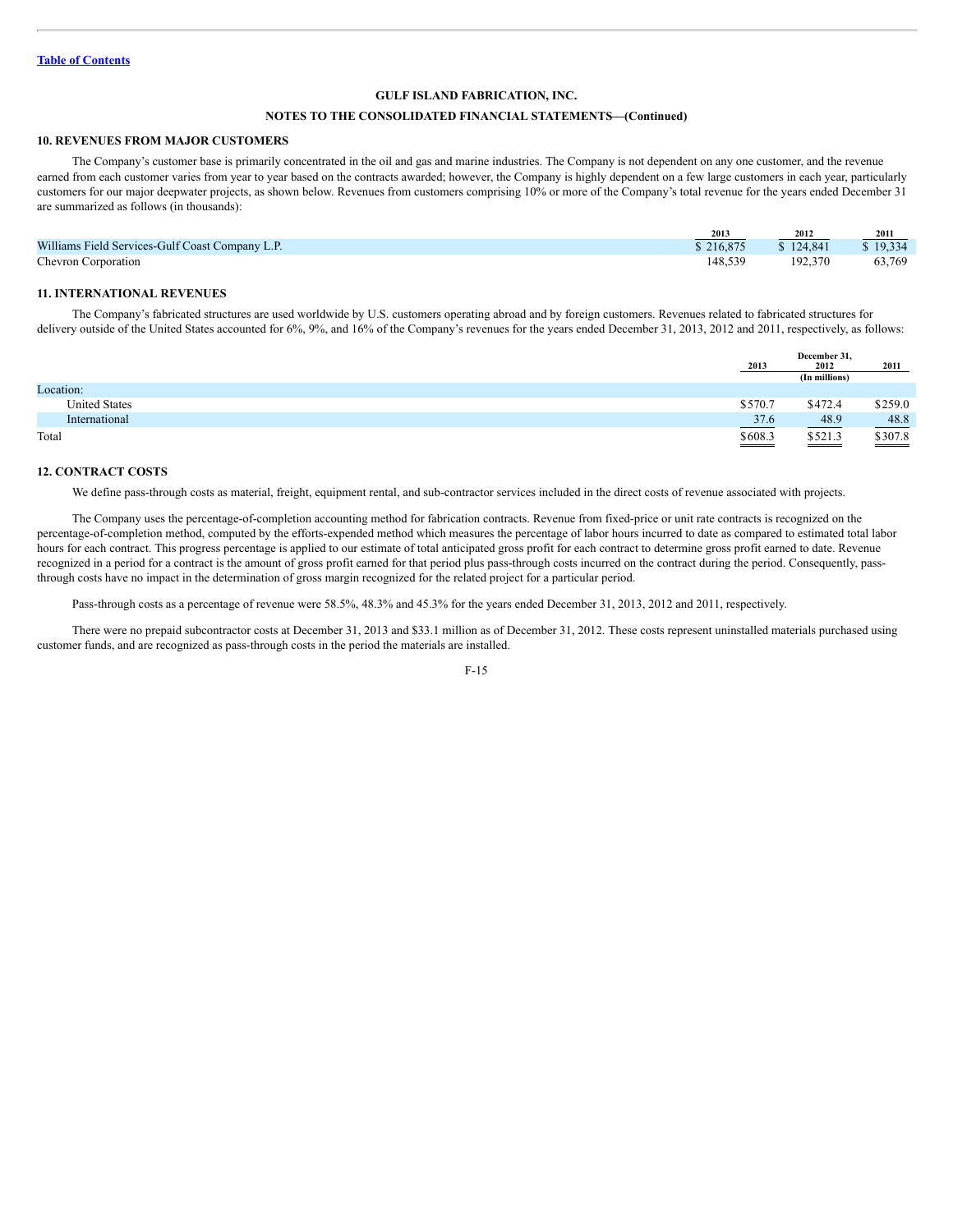# **NOTES TO THE CONSOLIDATED FINANCIAL STATEMENTS—(Continued)**

# **13. RETIREMENT PLAN**

The Company has a defined contribution plan for all employees that are qualified under Section 401(k) of the Internal Revenue Code. Gulf Island Resources employees are not eligible for the retirement plan. Contributions to the retirement plan by the Company are based on the participants' contributions, with an additional year-end discretionary contribution determined by the Board of Directors. For the years ended December 31, 2013, 2012, and 2011, the Company contributed a total of \$2.7 million, \$2.6 million, and \$1.9 million, respectively.

# **14. EARNINGS PER SHARE**

The following table sets forth the computation of basic and diluted earnings per share (in thousands, except per share data):

|                                                                                           | 2013    | 2012      | 2011      |
|-------------------------------------------------------------------------------------------|---------|-----------|-----------|
| <b>Basic:</b>                                                                             |         |           |           |
| Numerator:                                                                                |         |           |           |
| Net Income (loss)                                                                         | \$7,232 | \$(4,091) | \$(1,804) |
| Less: Distributed loss / distributed and undistributed income (unvested restricted stock) | 75      | 46        | 39        |
| Net income (loss) attributable to common shareholders                                     | \$7,157 | \$(4,137) | \$(1,843) |
| Denominator:                                                                              |         |           |           |
| Denominator for basic earnings per share-weighted-average shares                          | 14,463  | 14,400    | 14,351    |
| Basic earnings per share—common shareholders                                              | \$ 0.50 | \$ (0.29) | (0.13)    |
| Diluted:                                                                                  |         |           |           |
| Numerator:                                                                                |         |           |           |
| Net income                                                                                | \$7,232 | \$(4,091) | \$(1,804) |
| Less: Distributed loss / distributed and undistributed income (unvested restricted stock) | 75      | 46        | 39        |
| Net income attributable to common shareholders                                            | \$7,157 | \$(4,137) | \$(1,843) |
| Denominator:                                                                              |         |           |           |
| Denominator for basic earnings per share-weighted-average shares                          | 14,463  | 14,400    | 14,351    |
| Effect of dilutive securities:                                                            |         |           |           |
| Employee stock options                                                                    | 6       |           |           |
| Denominator for dilutive earnings per share-weighted-average shares                       | 14,469  | 14,400    | 14,351    |
| Diluted earnings per share—common shareholders                                            | 0.50    | \$ (0.29) | (0.13)    |

# **15. LONG-TERM INCENTIVE PLANS**

On February 13, 1997, the shareholders approved the adoption of the Long-Term Incentive Plan (the "Plan"). The Plan authorizes the grant of options to purchase an aggregate of 1,000,000 (split adjusted) shares of the Company's common stock to certain officers and key employees of the Company chosen by a committee appointed by the board of directors (the "compensation committee") to administer such Plan. Under the Plan, all options granted have 10-year terms, and the conditions relating to the vesting and exercise of the options result in their being classified as "nonstatutory options" (options which do not afford income tax benefits to recipients, but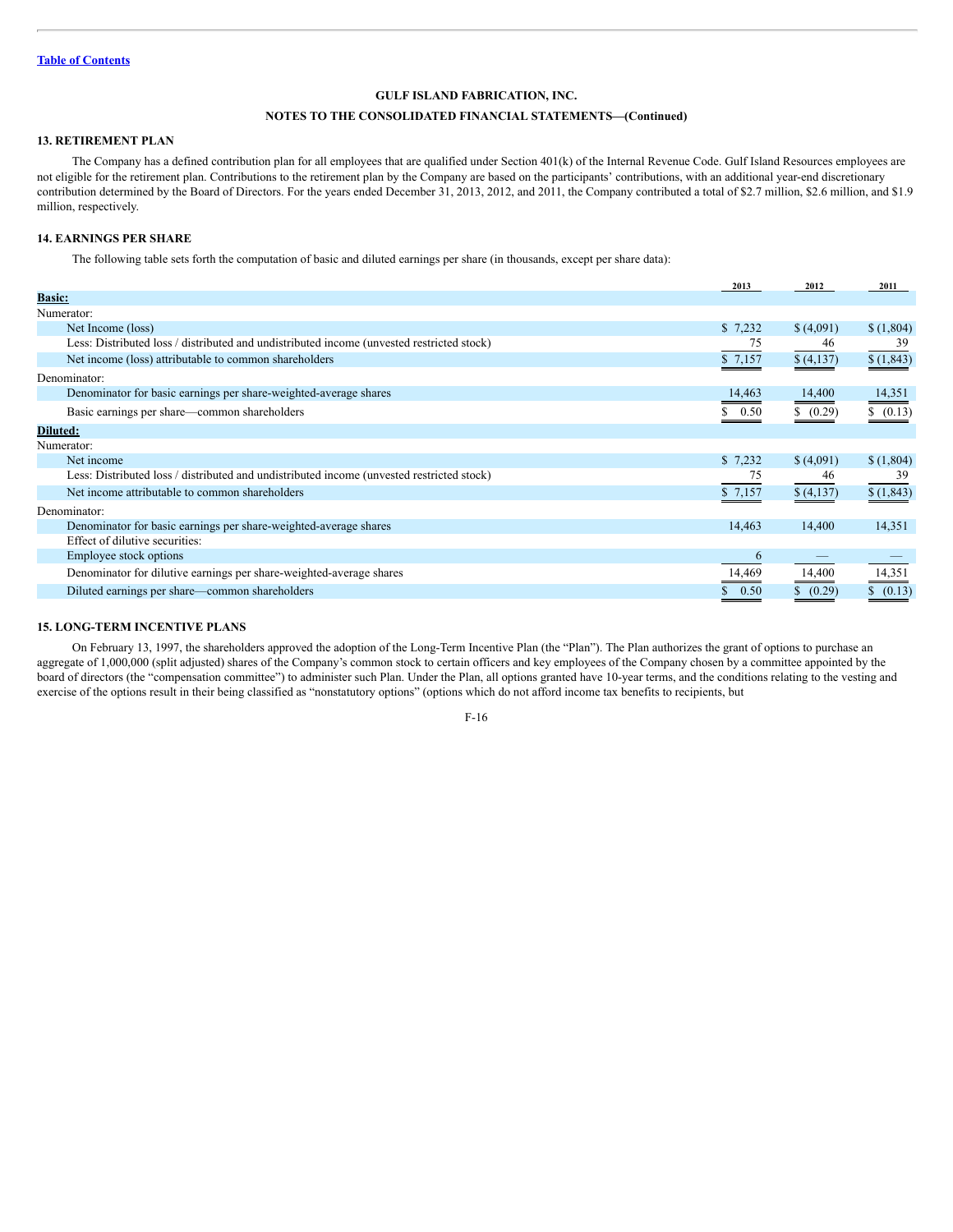# **NOTES TO THE CONSOLIDATED FINANCIAL STATEMENTS—(Continued)**

the exercise of which may provide tax deductions for the Company). Each option will have an exercise price per share not less than the market price of the common stock on the date of grant and no individual employee may be granted options to purchase more than an aggregate of 400,000 shares of common stock.

On April 24, 2002, the shareholders approved the adoption of the 2002 Long-Term Incentive Plan, which was amended by the shareholders on April 26, 2006 (the "2002 Plan"). The 2002 Plan authorizes the grant of awards, including options, to purchase an aggregate of 500,000 shares of the Company's common stock to certain officers, key employees, directors and consultants of the Company chosen by the compensation committee. Under the 2002 Plan, all options granted have 10-year terms, and the conditions relating to the vesting and exercise of the options result in their being classified as nonstatutory options. Each option will have an exercise price per share not less than the market price of the common stock on the date of grant and no individual employee may be granted options to purchase more than an aggregate of 200,000 shares of common stock.

On April 28, 2011, the shareholders approved the adoption of the 2011 Stock Incentive Plan (the "2011 Plan"). The 2011 Plan authorizes the grant of awards, including options, to purchase an aggregate of 500,000 shares of the Company's common stock to certain officers, key employees, directors and consultants of the Company chosen by the compensation committee. Under the 2011 Plan, all options granted have 10-year terms, and the conditions relating to the vesting and exercise of the options result in their being classified as nonstatutory options. Each option will have an exercise price per share not less than the market price of the common stock on the date of grant and no individual employee may be granted options to purchase more than an aggregate of 200,000 shares of common stock.

At December 31, 2013, there were approximately 496,000 shares in the aggregate remaining available for future issuance under the Plan, the 2002 Plan and the 2011 Plan (together, the "Incentive Plans"). The Company issues new shares through its transfer agent upon stock option exercises or restricted share issuances. The compensation committee did not grant any stock options under the Incentive Plans 2013, 2012, or 2011.

A summary of the Company's stock option activity as of December 31, 2013, and changes during the year then ended is presented below:

|                                  | <b>Options</b> | Weighted-<br>Average<br>Exercise<br>Price | Weighted-<br>Average<br>Remaining<br>Contractual<br>Term | Aggregate<br>Intrinsic<br>Value<br>(S000) |
|----------------------------------|----------------|-------------------------------------------|----------------------------------------------------------|-------------------------------------------|
| Outstanding at January 1, 2013   | 32.900         | \$19.83                                   |                                                          |                                           |
| Granted                          | --             | ---                                       |                                                          |                                           |
| Exercised                        | (2,900)        | 16.69                                     |                                                          |                                           |
| Forfeited or expired             | (10,000)       | 16.69                                     |                                                          |                                           |
| Outstanding at December 31, 2013 | 20,000         | \$21.85                                   | 0.9                                                      | 27                                        |
| Vested at December 31, 2013      | 20,000         | \$21.85                                   | 0.9                                                      | 27                                        |
| Exercisable at December 31, 2013 | 20,000         | \$21.85                                   | 0.9                                                      | 27                                        |

The total intrinsic value of options exercised during the years ended December 31, 2013, 2012, and 2011, was \$26,000, \$250,000, and \$133,000, respectively.

Cash received from option exercises for the years ended December 31, 2013, 2012 and 2011 was \$48,000, \$17,000, and \$167,000, respectively. The excess tax benefit realized for the tax deductions from option exercise of the share-based payment arrangements totaled \$116,000, \$259,000 and \$146,000, respectively, for the years ended December 31, 2013, 2012 and 2011.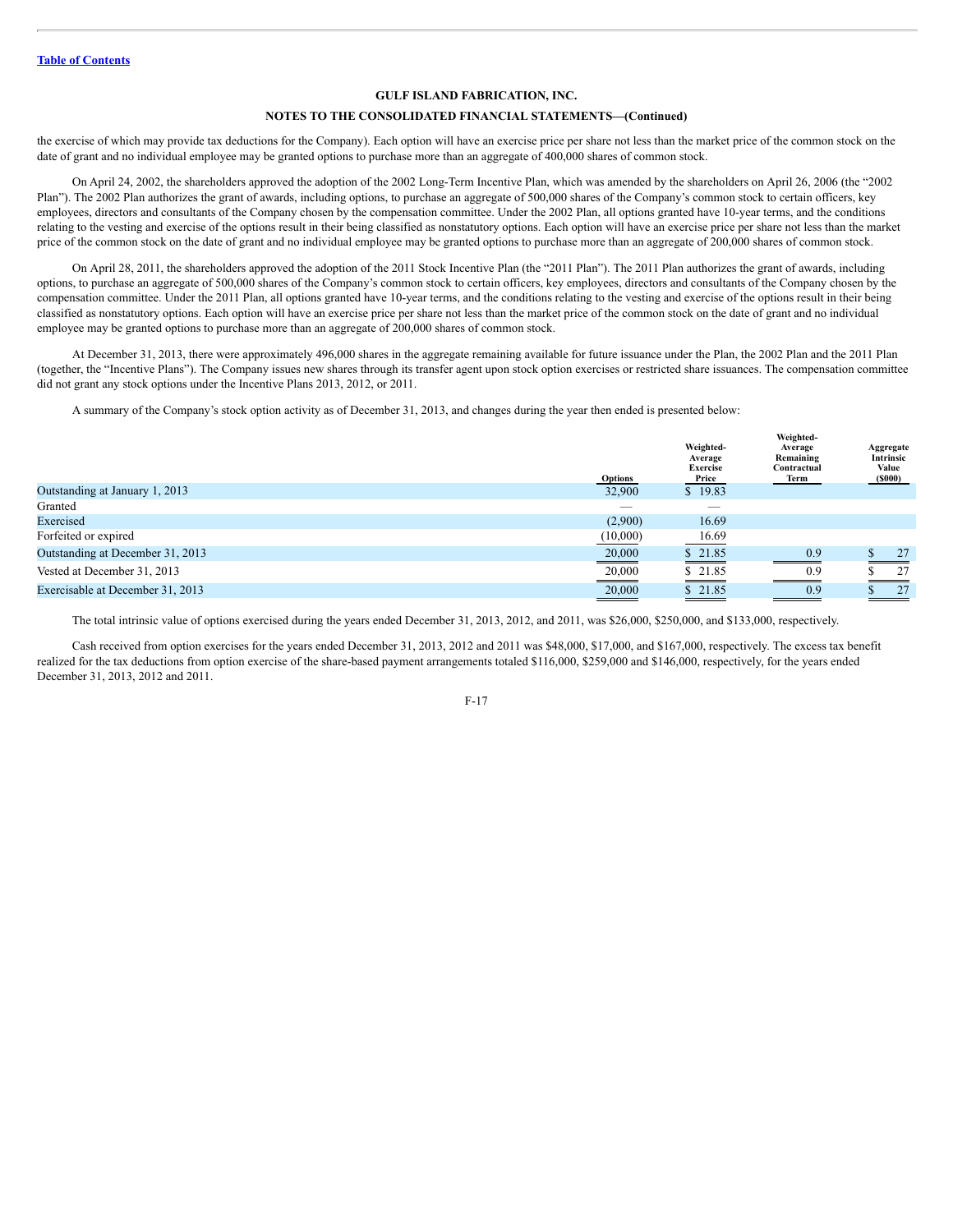# **NOTES TO THE CONSOLIDATED FINANCIAL STATEMENTS—(Continued)**

As of December 31, 2013, all compensation costs related to options granted under the Incentive Plans were recognized. All options granted under the Incentive Plans have vested as of December 31, 2009.

Under the Incentive Plans, the compensation committee may award shares of restricted stock to eligible participants as the Committee determines pursuant to the terms of the Incentive Plans. An award of restricted stock shall be subject to transfer restrictions, forfeit provisions and other terms and conditions subject to the provisions of the Incentive Plans. At the time an award of restricted stock is made, the compensation committee shall establish a period of time during which the transfer of the shares of restricted stock shall be restricted and after which the shares of restricted stock shall be vested. Except for the shares of restricted stock that vest based on the attainment of performance goals, the restricted period shall be a minimum of three years, with incremental vesting of portions of the award over the three-year period permitted.

The Incentive Plans do not have any limitations on the amount of shares that can be specifically awarded as restricted stock. Restricted stock granted during 2013 to our nonemployee directors vests in annual 20% installments beginning on the first anniversary of the date of the grant, while awards of restricted stock granted to employees during 2013 vest in annual 1/3 installments beginning on the first anniversary of the date of the grant. The fair value of restricted stock is determined based on the closing price of the Company's common stock on the date of the grant. In 2013, the compensation committee granted 100,150 shares of restricted stock with a weighted-average grant-date fair value of \$23.22. The compensation committee granted 60,250 shares of restricted stock in 2012 with a weighted-average grant date fair value of \$23.53. The compensation committee granted 67,600 shares of restricted stock in 2011 with a weighted-average grant date fair value of \$28.43. A summary of the status of our restricted stock awards is presented in the table below.

|                                        | Number of<br><b>Shares</b> | Weighted-<br>Average<br><b>Grant-Date</b><br><b>Fair Value</b><br>Per Share |
|----------------------------------------|----------------------------|-----------------------------------------------------------------------------|
| Restricted shares at January 1, 2013   | 143,150                    | \$24.28                                                                     |
| Granted                                | 100,150                    | 23.22                                                                       |
| <b>Vested</b>                          | (38, 188)                  | 23.14                                                                       |
| Forfeited                              | (26, 162)                  | 23.82                                                                       |
| Restricted shares at December 31, 2013 | 178,950                    | 24.00                                                                       |

As of December 31, 2013, there was \$3.1 million of total unrecognized compensation cost related to restricted share-based compensation arrangements granted under the Incentive Plans. This cost is expected to be recognized over a weighted-average period of 3.9 years. The total fair value of shares vested during the year ended December 31, 2013 was \$1.3 million.

Share-based compensation cost that has been charged against income for the Incentive Plans was \$671,000, \$1.2 million and \$906,000 for 2013, 2012 and 2011, respectively. The total income tax benefit recognized in the income statement for share-based compensation arrangements was \$116,000, \$297,000 and \$238,000 for 2013, 2012 and 2011, respectively.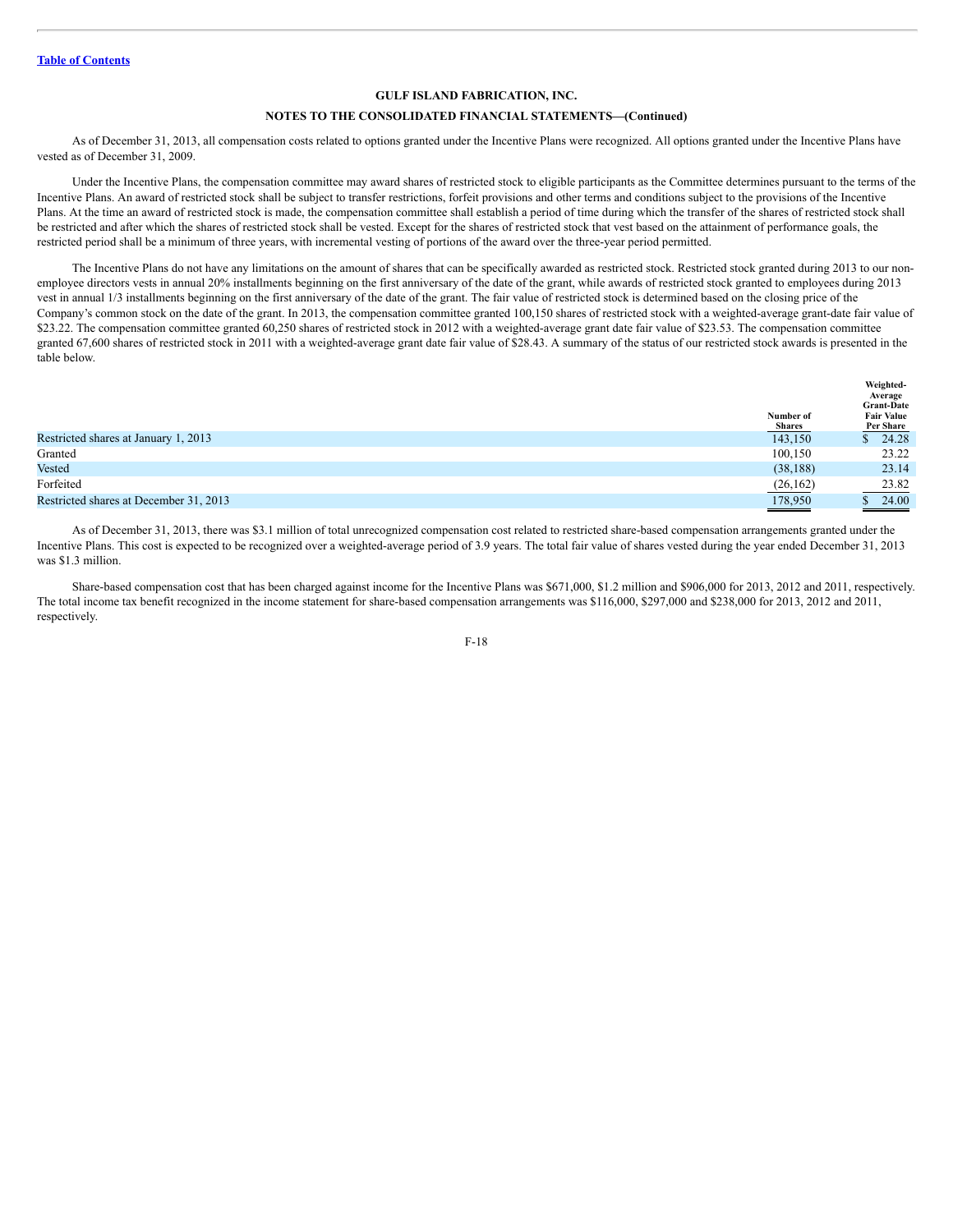# **NOTES TO THE CONSOLIDATED FINANCIAL STATEMENTS—(Continued)**

### **16. QUARTERLY OPERATING RESULTS (UNAUDITED)**

A summary of quarterly results of operations for the years ended December 31, 2013 and 2012 were as follows (in thousands, except per share data):

|                     | March 31,<br>2013 | <b>June 30,</b><br>2013(a) | September 30,<br>2013    | December 31,<br>2013(a) |
|---------------------|-------------------|----------------------------|--------------------------|-------------------------|
| Revenue             | \$150,422         | \$154,575                  | 168,191<br>\$            | 135,138<br>S.           |
| Gross profit (loss) | 6,704             | 9,677                      | 9,055                    | (1,775)                 |
| Net Income (loss)   | 2,787             | 4,279                      | 3,276                    | (3,110)                 |
| Basic EPS           | 0.19              | 0.30                       | 0.23                     | (0.22)                  |
| <b>Diluted EPS</b>  | 0.19              | 0.30                       | 0.23                     | (0.22)                  |
|                     | March 31,<br>2012 | <b>June 30,</b><br>2012    | September 30,<br>2012(a) | December 31,<br>2012(b) |
| Revenue             | \$113,083         | \$137,227                  | 141,793<br>S.            | 129,237<br>ъ            |
| Gross profit (loss) | 12,668            | 13,905                     | (13,379)                 | (9,354)                 |
| Net income (loss)   | 6,779             | 7,592                      | (10, 372)                | (8,090)                 |
| Basic EPS           | 0.47              | 0.52                       | (0.72)                   | (0.56)                  |
|                     |                   |                            |                          |                         |

(a) We recognized contract losses of \$18.2 million in the three-month period ended December 31, 2013, \$10.9 million in the three-month period ended September 30, 2013, and \$.6 million in the three-month period ended June 30, 2013, as required under the accounting for loss contracts under percentage of completion accounting. Contract losses increased in 2013 due mainly to the impact of de-scoping and final close-out of one of our major deepwater projects, as further discussed in the Note 1 under "Revenue Recognition" above. Losses in 2012 were due to the increase in estimated man-hours to complete one of our major deepwater contracts, primarily driven by revisions and delivery delays to specifications and designs by our customer in the third quarter of 2012 causing out-of-sequence work schedules to be used while executing the project. The customer also extended delivery of the first phase of the project as a result of these revisions. On March 7, 2013 we executed change orders with the customer which settled issues raised in a claim for additional costs on this project. Revenue for this claim was recorded in the three-month period ended December 31, 2012.

(b) We determined the contract receivable balance owed by Bluewater Industries on the Cheviot project as describe in Note 1 "Assets held for sale" would not likely be collected in full and recorded a \$14.5 million reserve as of December 31, 2012. In March 2013, we terminated our contract with Bluewater relating to this project.

# **17. SUBSEQUENT EVENTS**

On February 27, 2014, our Board of Directors declared a dividend of \$0.10 per share on the shares of our common stock outstanding, payable March 24, 2014 to shareholders of record on March 14, 2014.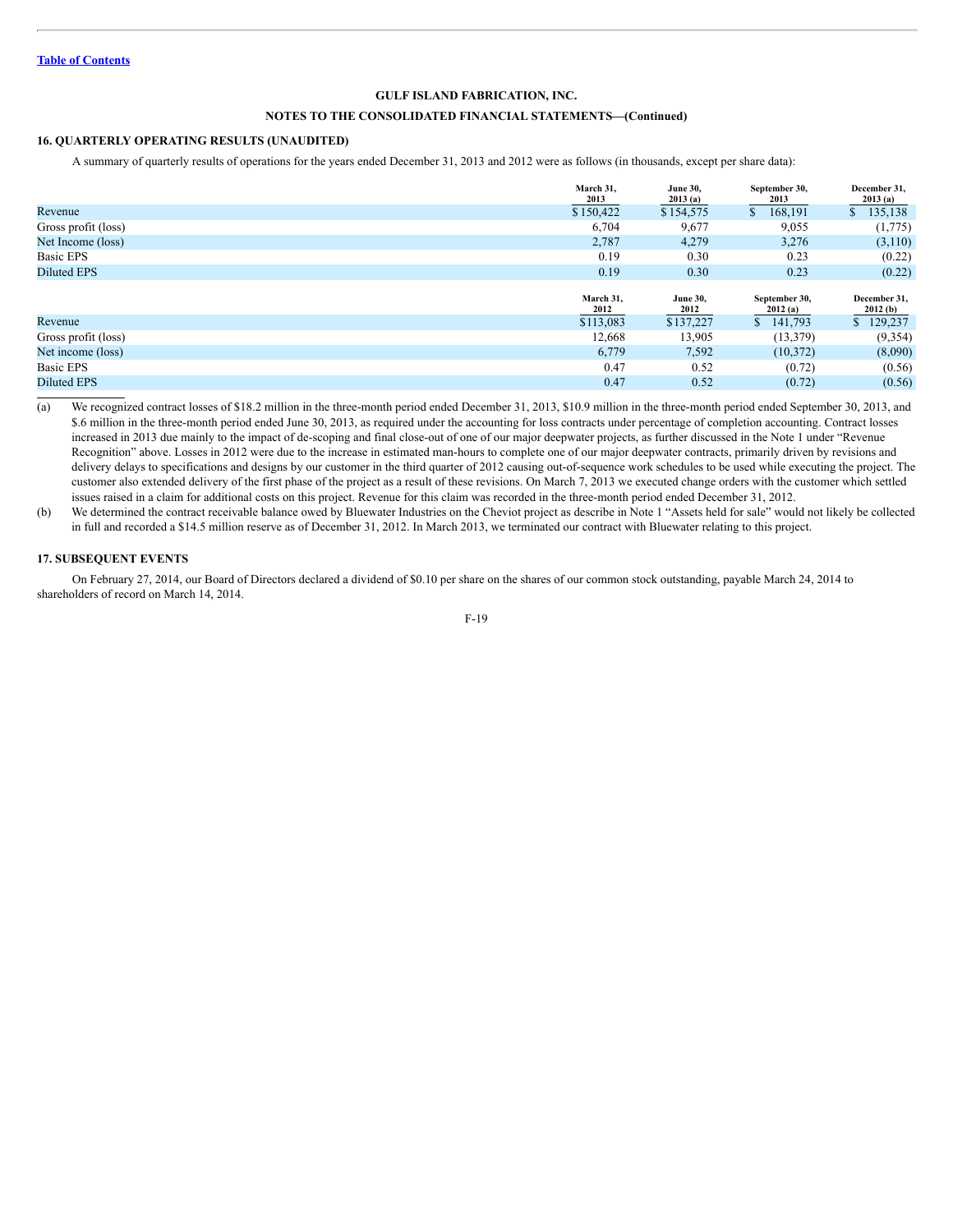# **SIGNATURES**

<span id="page-60-0"></span>Pursuant to the requirements of Section 13 or 15(d) of the Securities Exchange Act of 1934, the registrant has duly caused this report to be signed on its behalf by the undersigned, thereunto duly authorized, on March 7, 2014.

> GULF ISLAND FABRICATION, INC. (Registrant)

By: /S/ KIRK J. MECHE

 Kirk J. Meche President and Chief Executive Officer

Pursuant to the requirements of the Securities Exchange Act of 1934, this report has been signed below by the following persons on behalf of the registrant and in the capacities indicated on March 7, 2014.

| Signature                  | Title                                                                                  |
|----------------------------|----------------------------------------------------------------------------------------|
| /S/ KIRK J. MECHE          | President, Chief Executive Officer and Director                                        |
| Kirk J. Meche              | (Principal Executive Officer)                                                          |
| /S/ JEFFREY M. FAVRET      | Vice President—Finance, Chief Financial Officer and Treasurer (Principal Financial and |
| Jeffrey M. Favret, III     | Accounting Officer)                                                                    |
| /S/ GREGORY J. COTTER      | Director                                                                               |
| Gregory J. Cotter          |                                                                                        |
| /S/ JERRY D. DUMAS, Sr.    | Director                                                                               |
| Jerry D. Dumas, Sr.        |                                                                                        |
| /S/ MICHAEL A. FLICK       | Director                                                                               |
| Michael A. Flick           |                                                                                        |
| /S/ CHRISTOPHER M. HARDING | Director                                                                               |
| Christopher M. Harding     |                                                                                        |
| /S/ JOHN P. LABORDE        | Chairman of the Board                                                                  |
| John P. Laborde            |                                                                                        |
|                            | $S-1$                                                                                  |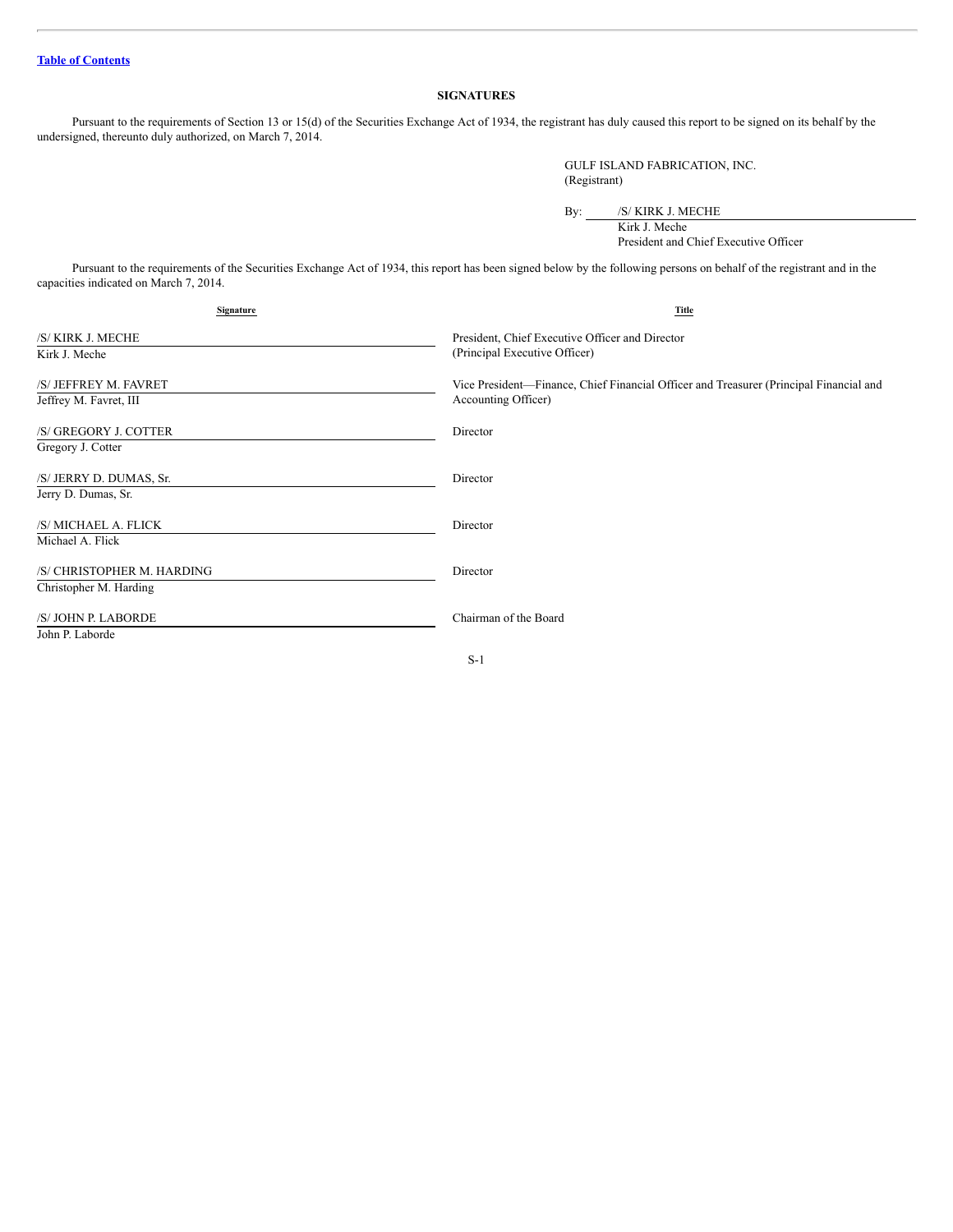### **EXHIBIT INDEX**

#### <span id="page-61-0"></span>**EXHIBIT NUMBER**

- 2.1 Asset Purchase and Sales Agreement by and among the Company, New Vision, L.P., Gulf Marine Fabricators, and Technip-Coflexip USA Holdings, Inc. dated December 20, 2005, incorporated by reference to Exhibit 2.1 to the Company's Form 8-K filed December 22, 2005. ^
- 3.1 Composite Articles of Incorporation of the Company incorporated by reference to Exhibit 3.1 of the Company's Form 10-Q filed April 23, 2009.
- 3.2 Bylaws of the Company as Amended and Restated through April 26, 2012, incorporated by reference to Exhibit 3.1 of the Company's Form 8-K filed April 30, 2012.
- 4.1 Specimen Common Stock Certificate, incorporated by reference to the Company's Form S-1/A filed March 19, 1997 (Registration No. 333-21863). \*
- 4.2 Rights Agreement by and between the Company and American Stock Transfer & Trust Company, LLC, as rights agent, dated March 25, 2009, incorporated by reference to Exhibit 4.1 to the Company's Form 8-K filed March 26, 2009.
- 10.1 Form of Indemnity Agreement by and between the Company and each of its directors and executive officers. \* †
- 10.2 Registration Rights Agreement between the Company and Alden J. Laborde. \*
- 10.3 The Company's Long-Term Incentive Plan. \* †
- 10.4 Form of Stock Option Agreement under the Company's Long-Term Incentive Plan, as amended, incorporated by reference to Exhibit 10.6 to the Company's Annual Report on Form 10-K for the year ended December 31, 1997.  $\dagger \text{ }^{\wedge}$
- 10.5 The Company's 2002 Long-Term Incentive Plan, as amended and restated, incorporated by reference to Exhibit 10.2 to the Company's Quarterly Report on Form 10-Q for the period ended June 30, 2006 .  $\dagger \wedge$
- 10.6 The Company's 2011 Stock Incentive Plan, incorporated by reference to Exhibit 99 to the Company's Form S-8 filed August 9, 2011 (Registration No. 333- 176187).
- 10.7 Form of Stock Option Agreement under the Company's 2002 Long-Term Incentive Plan, incorporated by reference to Exhibit 10.7 to the Company's Annual Report on Form 10-K for the year ended December 31, 2002. † ^
- 10.8 Form of Restricted Stock Agreement under the Company's 2002 Long-Term Incentive Plan, incorporated by reference to Exhibit 10.8 to the Company's Annual Report or Form 10-K for the year ended December 31, 2005. † ^
- 10.9 Form of Reimbursement Agreement. \* †
- 10.10 Ninth Amended and Restated Credit Agreement among the Company, Bank One, N.A. and Whitney National Bank, dated as of December 31, 2003, incorporated by reference to Exhibit 10.9 to the Company's Annual Report on Form 10-K for the year ended December 31, 2003.
- 10.11 First Amendment to Ninth Amended and Restated Credit Agreement among the Company and Bank One, N.A. and Whitney National Bank dated as of June 30, 2004 incorporated by reference to Exhibit 10.1 to the Company's Quarterly Report on Form 10-Q for the period ended June 30, 2004. ^

# E-1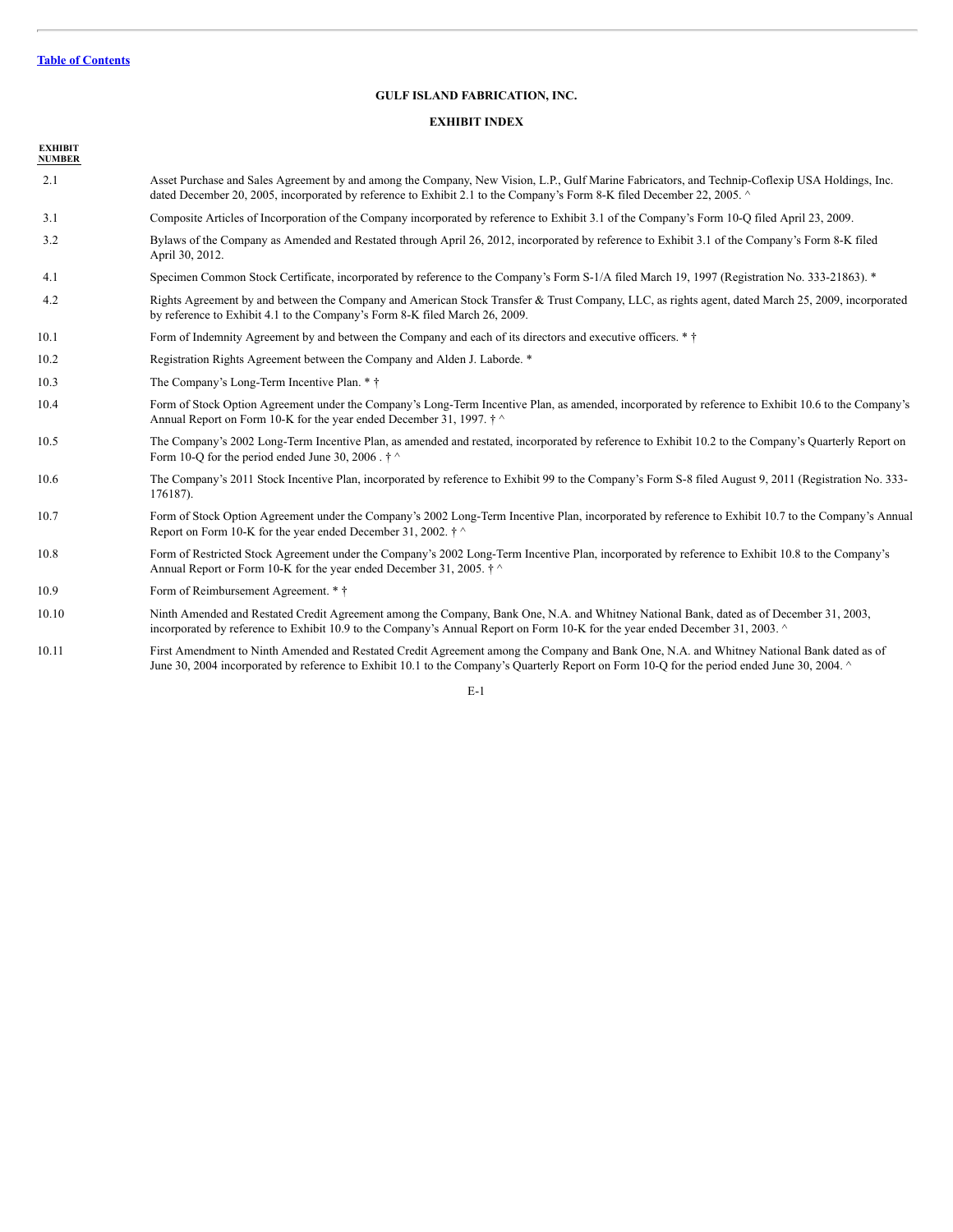- 10.12 Second Amendment to Ninth Amended and Restated Credit Agreement among the Company and JP Morgan Chase Bank, N.A. and Whitney National Bank dated as of December 21, 2004, incorporated by reference to Exhibit 10.12 to the Company's Annual Report on Form 10-K for the year ended December 31, 2004. ^
- 10.13 Third Amendment to Ninth Amended and Restated Credit Agreement among the Company and JP Morgan Chase Bank, N.A. and Whitney National Bank dated June 30, 2005, incorporated by reference to Exhibit 10.1 to the Company's Quarterly Report on Form 10-Q for the period ended June 30, 2005. ^
- 10.14 Fourth Amendment to Ninth Amended and Restated Credit Agreement among the Company and JP Morgan Chase Bank, N.A. and Whitney National Bank dated January 30, 2006, incorporated by reference to Exhibit 10.1 to the Company's Form 8-K filed February 3, 2006. ^
- 10.15 Fifth Amendment to the Ninth Amended and Restated Credit Agreement among the Company, JP Morgan Chase Bank N.A. and Whitney National Bank dated March 31, 2006, incorporated by reference to Exhibit 10.1 to the Company's Quarterly Report on Form 10-Q for the period ended June 30, 2006.  $\prime$
- 10.16 Sixth Amendment to the Ninth Amended and Restated Credit Agreement among the Company and JP Morgan Chase Bank, N.A. and Whitney National Bank dated as of February 19, 2007, incorporated by reference to Exhibit 10.19 to the Company's Annual Report on Form 10-K for the year ended December 31, 2006. ^
- 10.17 Seventh Amendment to the Ninth Amended and Restated Credit Agreement among the Company and JP Morgan Chase Bank, N.A. and Whitney National Bank dated as of August 6, 2008, incorporated by reference to Exhibit 10.1 to the Company's Form 8-K filed August 11, 2008.
- 10.18 Eighth Amendment to the Ninth Amended and Restated Credit Agreement among the Company and JPMorgan Chase Bank, N.A. and Whitney National Bank dated as of June 2, 2009, incorporated by reference to Exhibit 10.1 of the Company's Form 8-K filed June 3, 2009.
- 10.19 Ninth Amendment to the Ninth Amended and Restated Credit Agreement dated July 15, 2010, incorporated by reference to Exhibit 10.1 of the Company's Form 8- K filed July 16, 2010.
- 10.20 Tenth Amendment to the Ninth Amended and Restated Credit Agreement dated May 31, 2011, incorporated by reference to Exhibit 10.1 of the Company's Form 8- K filed June 3, 2011.
- 10.21 Eleventh Amendment to the Ninth Amended and Restated Credit Agreement dated October 29, 2012, incorporated by reference to Exhibit 10.1 of the Company's Form 10-Q filed October 30, 2012.
- 10.22 Twelfth Amendment to the Ninth Amended and Restated Credit Agreement dated September 12, 2013, incorporated by reference to Exhibit 10.1 of the Company's Form 8-K filed September 13, 2013.
- 10.23 Retirement and Consulting Agreement, dated December 28, 2012, between the Company and Kerry J. Chauvin, incorporated by reference to Exhibit 10.1 of the Company's Form 8-K filed January 2, 2013.
- 10.24 Change of Control Agreement, dated January 1, 2014, between the Company and Jeffrey M. Favret, incorporated by reference to Exhibit 10.1 of the Company's Form 8-K filed January 3, 2014.
- 10.25 Change of Control Agreement, dated January 1, 2014, between the Company and Todd F. Ladd, incorporated by reference to Exhibit 10.2 of the Company's Form 8-K filed January 3, 2014.
- 10.26 Change of Control Agreement, dated January 1, 2014, between the Company and Kirk J. Meche, incorporated by reference to Exhibit 10.3 of the Company's Form 8-K filed January 3, 2014.

 $E-2$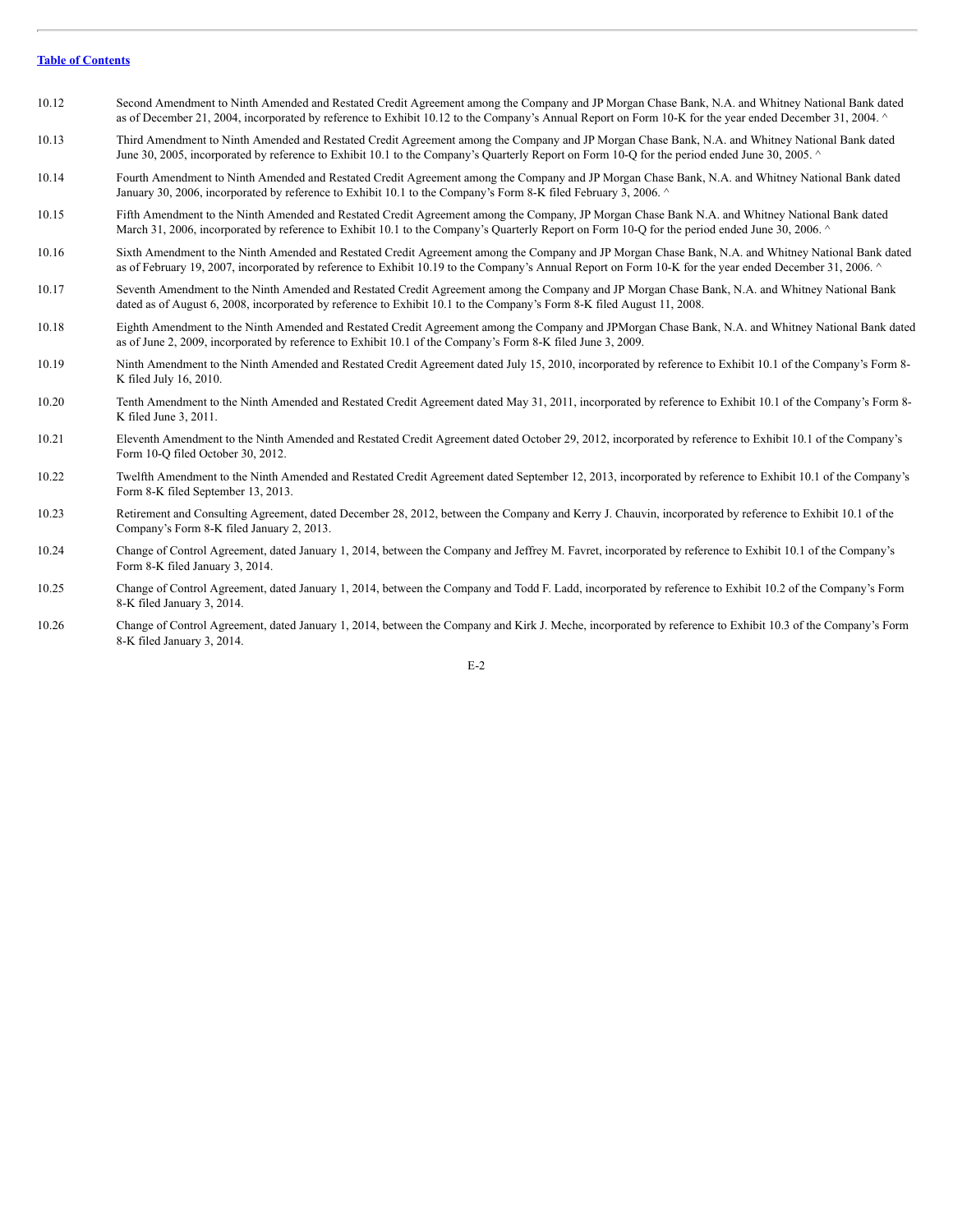- 21.1 Subsidiaries of the Company — The Company's significant subsidiaries, Gulf Island, L.L.C., Gulf Island Marine Fabricators, L.L.C., and Dolphin Services, L.L.C. (organized under Louisiana law) and Gulf Marine Fabricators, L.P. (a Texas limited partnership) are wholly owned and are included in the Company's consolidated financial statements.
- 23.1 Consent of Ernst & Young LLP.<br>31.1 CEO Certifications pursuant to I
- 31.1 CEO Certifications pursuant to Rule 13a-14 under the Securities Exchange Act of 1934.<br>31.2 CFO Certifications pursuant to Rule 13a-14 under the Securities Exchange Act of 1934.
- 31.2 CFO Certifications pursuant to Rule 13a-14 under the Securities Exchange Act of 1934.
- 32 Section 906 Certifications furnished pursuant to 18 U.S.C. Section 1350.
- 101 Attached as Exhibit 101 to this report are the following items formatted in XBRL (Extensible Business Reporting Language):
	- (i) Consolidated Balance Sheets,
		- (ii) Consolidated Statements of Operations,
		- (iii) Consolidated Statement of Changes in Shareholders' Equity,
		- (iv) Consolidated Statements of Cash Flows and
		- (v) Notes to Consolidated Financial Statements.
- † Management Contract or Compensatory Plan.
- \* Incorporated by reference to the Company's Registration Statement on Form S-1 filed with the Commission on February 14, 1997 (Registration Number 333-21863).<br>^ SEC File Number 000-22303.
- SEC File Number 000-22303.

# E-3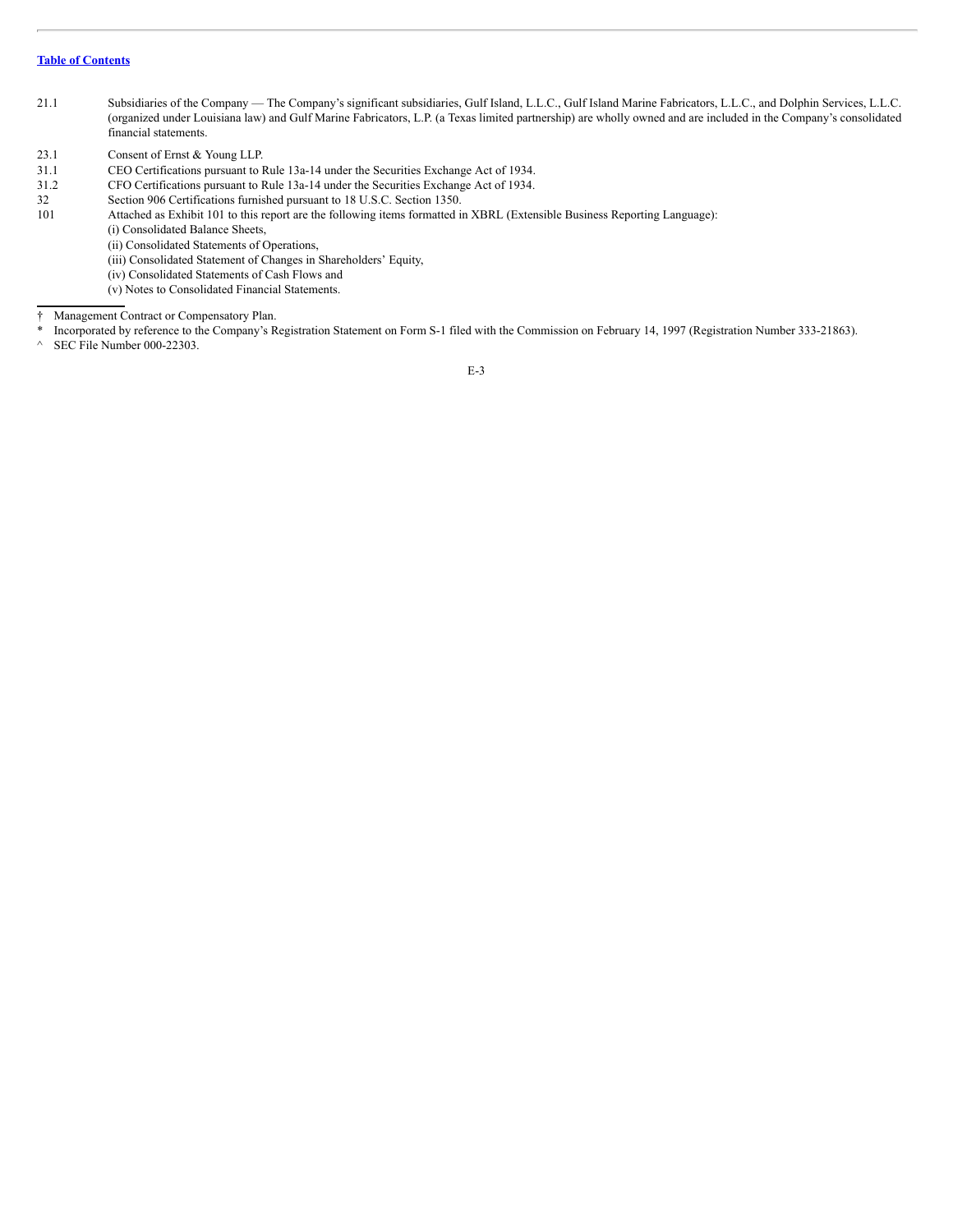# **Consent of Independent Registered Public Accounting Firm**

We consent to the incorporation by reference in the following Registration Statements:

- 1. Registration Statement (Form S-8 No. 333-46155) pertaining to the Long-Term Incentive Plan of Gulf Island Fabrication, Inc.,
- 2. Registration Statement (Form S-8 No. 333-88466) pertaining to the 2002 Long-Term Incentive Plan of Gulf Island Fabrication, Inc., and
- 3. Registration Statement (Form S-8 No. 333-176187) pertaining to the 2011 Stock Incentive Plan of Gulf Island Fabrication, Inc.

of our reports dated March 7, 2014, with respect to the consolidated financial statements of Gulf Island Fabrication, Inc., and the effectiveness of internal control over financial reporting of Gulf Island Fabrication, Inc. included in this Annual Report (Form 10-K) for the year ended December 31, 2013.

/s/ Ernst & Young LLP

New Orleans, Louisiana March 7, 2014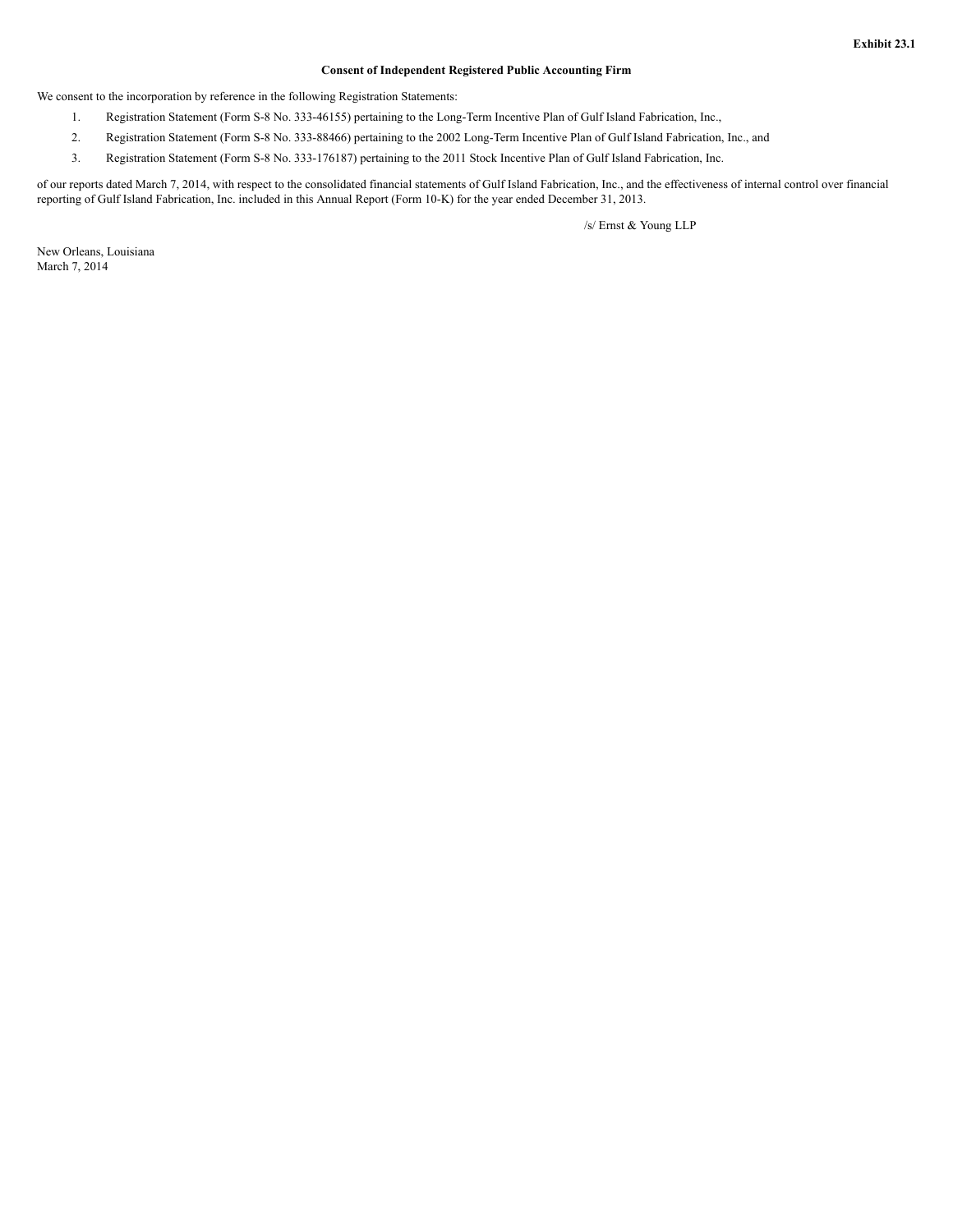### **Certifications**

I, Kirk J. Meche, certify that:

1. I have reviewed this Annual Report on Form 10-K of Gulf Island Fabrication, Inc.;

2. Based on my knowledge, this report does not contain any untrue statement of a material fact or omit to state a material fact necessary to make the statements made, in light of the circumstances under which such statements were made, not misleading with respect to the period covered by this report;

3. Based on my knowledge, the financial statements, and other financial information included in this report, fairly present in all material respects the financial condition, results of operations and cash flows of the registrant as of, and for, the periods presented in this report;

4. The registrant's other certifying officer and I are responsible for establishing and maintaining disclosure controls and procedures (as defined in Exchange Act Rules 13a-15(e) and 15d-15(e)) and internal control over financial reporting (as defined in Exchange Act Rules 13a-15(f) and 15d-15(f)) for the registrant and have:

(a) Designed such disclosure controls and procedures, or caused such disclosure controls and procedures to be designed under our supervision, to ensure that material information relating to the registrant, including its consolidated subsidiaries, is made known to us by others within those entities, particularly during the period in which this report is being prepared;

(b) Designed such internal control over financial reporting, or caused such internal control over financial reporting to be designed under our supervision, to provide reasonable assurance regarding the reliability of financial reporting and the preparation of financial statements for external purposes in accordance with generally accepted accounting principles;

(c) Evaluated the effectiveness of the registrant's disclosure controls and procedures and presented in this report our conclusions about the effectiveness of the disclosure controls and procedures, as of the end of the period covered by this report based on such evaluation; and

(d) Disclosed in this report any change in the registrant's internal control over financial reporting that occurred during the registrant's most recent fiscal quarter (the registrant's fourth fiscal quarter in the case of an annual report) that has materially affected, or is reasonably likely to materially affect, the registrant's internal control over financial reporting; and

5. The registrant's other certifying officer and I have disclosed, based on our most recent evaluation of internal control over financial reporting, to the registrant's auditors and the audit committee of the registrant's board of directors (or persons performing the equivalent functions):

(a) All significant deficiencies and material weaknesses in the design or operation of internal control over financial reporting which are reasonably likely to adversely affect the registrant's ability to record, process, summarize and report financial information; and

(b) Any fraud, whether or not material, that involves management or other employees who have a significant role in the registrant's internal control over financial reporting.

Date: March 7, 2014 /s/ Kirk J. Meche **Kirk J. Meche President and Chief Executive Officer**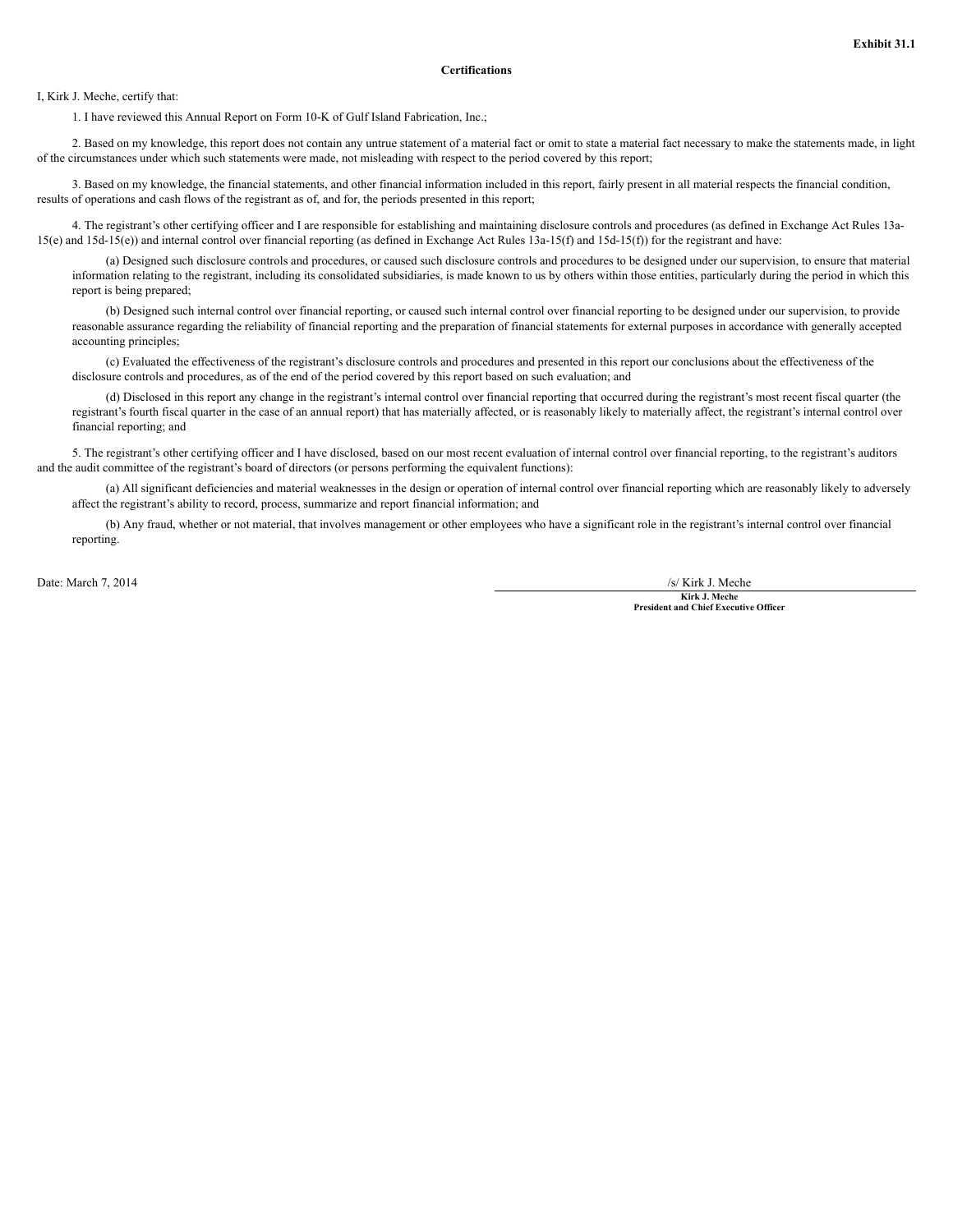### **Certifications**

I, Jeffrey M. Favret, certify that:

1. I have reviewed this Annual Report on Form 10-K of Gulf Island Fabrication, Inc.;

2. Based on my knowledge, this report does not contain any untrue statement of a material fact or omit to state a material fact necessary to make the statements made, in light of the circumstances under which such statements were made, not misleading with respect to the period covered by this report;

3. Based on my knowledge, the financial statements, and other financial information included in this report, fairly present in all material respects the financial condition, results of operations and cash flows of the registrant as of, and for, the periods presented in this report;

4. The registrant's other certifying officer and I are responsible for establishing and maintaining disclosure controls and procedures (as defined in Exchange Act Rules 13a-15(e) and 15d-15(e)) and internal control over financial reporting (as defined in Exchange Act Rules 13a-15(f) and 15d-15(f)) for the registrant and have:

(a) Designed such disclosure controls and procedures, or caused such disclosure controls and procedures to be designed under our supervision, to ensure that material information relating to the registrant, including its consolidated subsidiaries, is made known to us by others within those entities, particularly during the period in which this report is being prepared;

(b) Designed such internal control over financial reporting, or caused such internal control over financial reporting to be designed under our supervision, to provide reasonable assurance regarding the reliability of financial reporting and the preparation of financial statements for external purposes in accordance with generally accepted accounting principles;

(c) Evaluated the effectiveness of the registrant's disclosure controls and procedures and presented in this report our conclusions about the effectiveness of the disclosure controls and procedures, as of the end of the period covered by this report based on such evaluation; and

(d) Disclosed in this report any change in the registrant's internal control over financial reporting that occurred during the registrant's most recent fiscal quarter (the registrant's fourth fiscal quarter in the case of an annual report) that has materially affected, or is reasonably likely to materially affect, the registrant's internal control over financial reporting; and

5. The registrant's other certifying officer and I have disclosed, based on our most recent evaluation of internal control over financial reporting, to the registrant's auditors and the audit committee of the registrant's board of directors (or persons performing the equivalent functions):

(a) All significant deficiencies and material weaknesses in the design or operation of internal control over financial reporting which are reasonably likely to adversely affect the registrant's ability to record, process, summarize and report financial information; and

(b) Any fraud, whether or not material, that involves management or other employees who have a significant role in the registrant's internal control over financial reporting.

Date: March 7, 2014 /s/ Jeffrey M. Favret

**Jeffrey M. Favret Vice President – Finance, Chief Financial Officer and Treasurer**